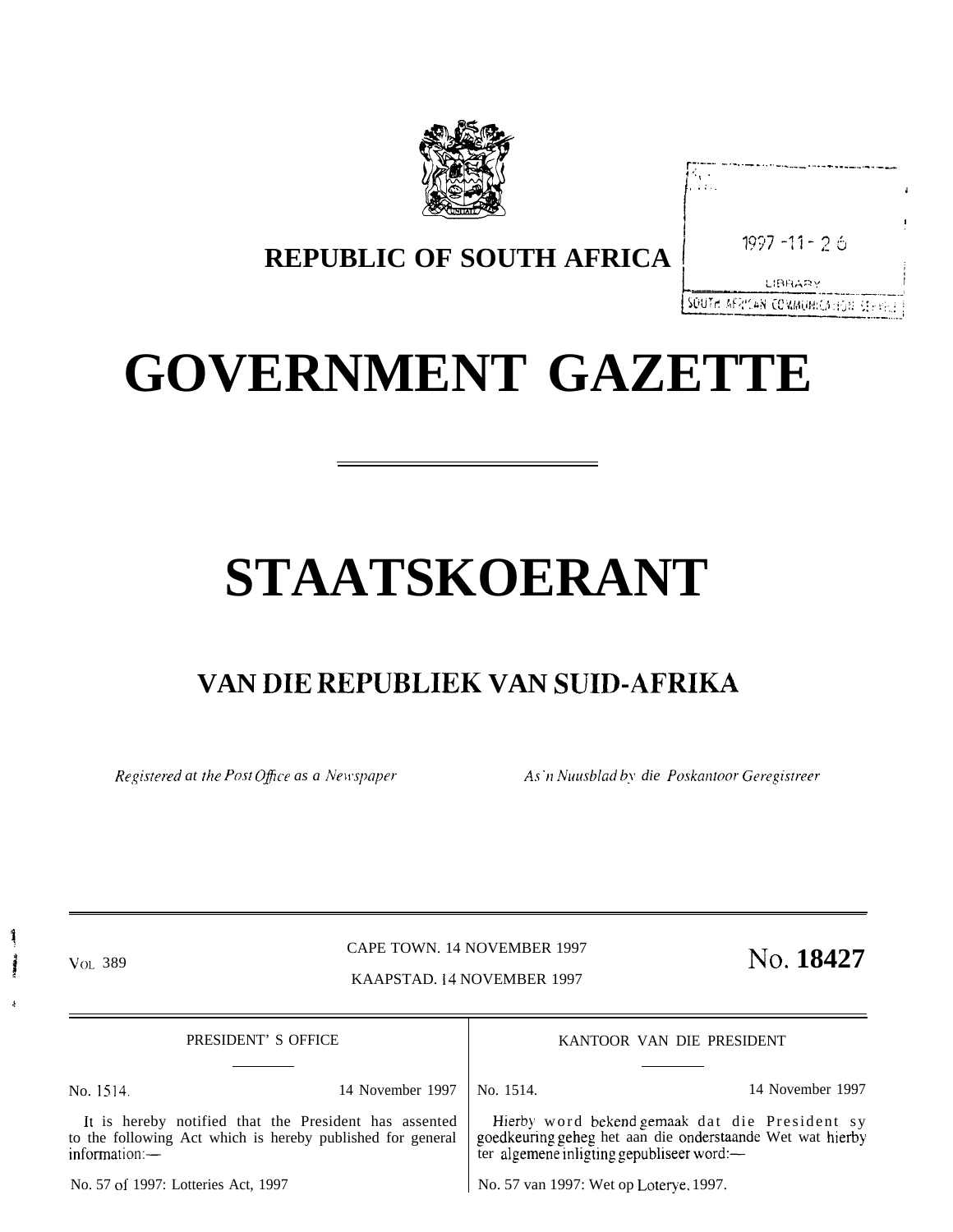#### **GENERAL EXPLANATORY NOTE:**

| Words in bold type in square brackets indicate omissions from<br>existing enactments. |
|---------------------------------------------------------------------------------------|
| Words underlined with a solid line indicate insertions in<br>existing enactments.     |

# **ACT**

**To regulate and prohibit lotteries and sports pools; to establish a National Lotteries Board; consequentially to amend the Post Office Act, 1958, the Gambling Act, 1965, and the Gambling Act, 1982 (Ciskei), and to repeal the State Lotteries Act, 1984 (Ciskei), and the Lotteries Decree, 1989 (Transkei); and to provide for matters connected therewith.**

> *(English text signed b~ the President. ) (Assented to 6 No\wnber 1997. )*

 $\mathbf{B}$ <sup>E</sup> IT ENACTED by the Parliament of the Republic of South Africa. as follows:follows:—

#### **Definitions**

**1.** In this Act, unless the context indicates otherwise—

- (i) "board" means the National Lotteries Board established by section 2; (xxv) 5
- (ii) "broadcasting service" means broadcasting service as defined in section 1 of the Broadcasting Act, 1976 (Act No. 73 of 1976); (xxix)
- (iii) "charitable expenditure" means expenditure by any organisation or institution established for charitable, benevolent or philanthropic purposes, including friendly societies. welfare organisations and conduit organisations or 10 trusts established in respect of any such organisation or institution; (xiv)
- (iv) "chief executive officer" means the chief executive officer contemplated in section  $7(1)(a)$ ; (xi)
- (v) "Constitution" means the Constitution of the Republic of South Africa, 1996 (Act No, 108 of 1996); (ix) 15
- (vi) "date", in relation to a lottery, means the date on which the winners of that lottery are determined; (ii)
- (vii) "Department" means the Department of the national sphere of government for which the Minister is responsible; (iv)
- (viii) "distribute", in relation to documents or other objects, includes distribution to 20 persons or places within or outside the Republic; (v)
- (ix) "distributing agency" means a person appointed by the Minister to distribute money, but not any department in the national or a provincial sphere of government; (vi)
- $(x)$ "fund" means the National Lottery Distribution Trust Fund established by 25 section 21; (vii)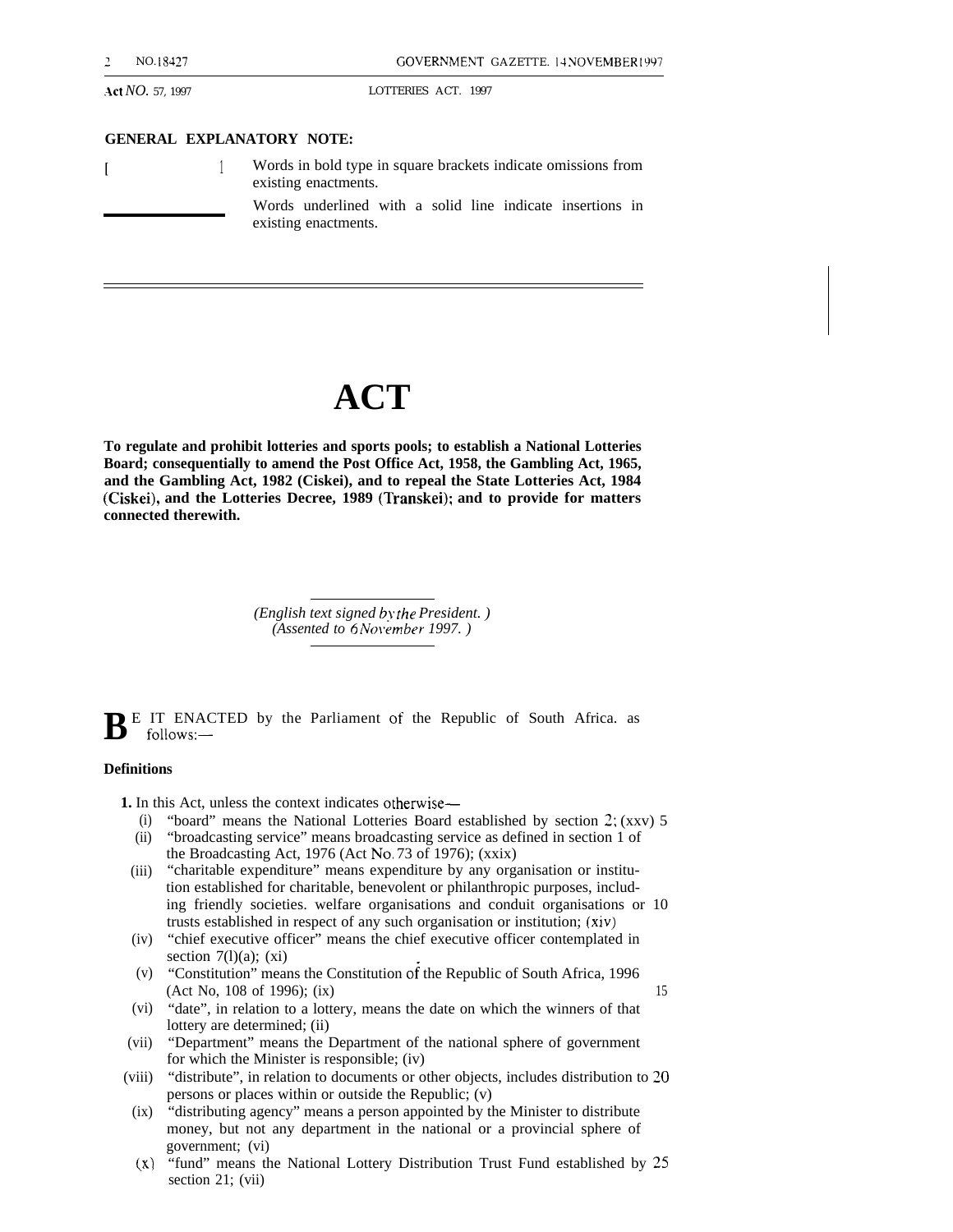- $(x_i)$ "licensee" means the person to whom the Iicence for the National Lottery has been issued in terms of section 13(I): (XV)
- (xii) "lottery" includes any game, scheme, arrangement. system, plan. promotional competition or device for distributing prizes by lot or chance and any game, scheme. arrangement. system. plan. competition or device, which the Minister may by notice in the  $Gazette$  declare to be a lottery: (xvi)
- (xiii) "Minister" means the Minister to whom the administration of this Act has been assigned; (xvii)
- (xiv) "National Lottery" means the lottery contemplated in Part I of this Act and includes all the lotteries conducted under the licence for the National Lottery. taken as a whole; (xviii) 10
- $(xy)$ "net proceeds of the National Lottery" means the sums that are payable to the fund or the board in terms of section  $14(2)(e)$ , but not the sums which are paid out for prizes of the National Lottery; (xix)
- (xvi) '"newspaper" includes a journal. magazine or other periodical publication: (xiii) 15
- (xvii) "participant". in relation to a lottery other than a promotional competition contemplated in section 54. means a person who is in possession of a valid ticket in that lottery; (iii)
- (xviii) "place" means any place. whether or not it is a public place. and includes any premises. building, dwelling. flat. room. offrce. shop, structure. vehicle. vessel or aircraft; (xx) 20
- (xix) "political office-bearer" means a member of Parliament. a member of a provincial legislature. a diplomatic representative of the Republic who is not a member of the public service. a member of a house or council of traditional leaders. a member of the Volkstaat Council. a member of a municipal council and any official of a political party. alliance or movement; (xxi) 25
- $(xx)$ "prescribe" means prescribe by regulation. and "prescribed" has a corresponding meaning; (xxxi)
- $(xxi)$ "'private lottery" means a lottery in the Republic which is conducted in 30 accordance with section 37—
	- $(a)$  for and by members of a social or sporting club which is not connected with any form of gambling;
	- (b) for and by persons all of whom work on the same premises:
	- (c) for and by persons all of whom reside on the same premises:
	- $(d)$  by persons each of whom-
		- (i) is one of the persons for whom the lottery is conducted; and
		- (ii) in the case of a lottery conducted for the members of a social or sporting club, has been authorised in writing by the governing body of the social or sporting club to conduct the lottery; (xxii)
- (xxii) "prize" means the prize awarded to the winner of a lottery: (xxiv)
- (xxiii) "promotional competition" means a lottery conducted for the purpose of promoting the sale or use of any goods or services; (xxvi)
- (xxiv) "society" includes any club, institution, organisation or association of persons. and any separate branch or section of such a club. institution. 45 organisation or association; (xxx)
- (xxv) "society lottery" means a lottery conducted by a society in accordance with Chapter 2 of Part II; (viii)
- (xxvi) "software" means a set of instructions fixed or stored in any manner and which, when used directly or indirectly in a computer, directs its operation to 50 bring about a result; (xxiii)
- (xxvii) "sporting event" means any football, rugby, cricket, golf or tennis match, any boxing, wrestling, shooting or swimming contest. any foot, cycle, motor, boat or horse race. and any other lawful sporting contest, competition. tournament or game usually attended by the public; (xxvii)
- (xxviii) "sports pool" means any scheme, excluding any scheme or competition in respect of horse racing which is authorised by the board, or which is conducted in the same format and manner and under the same circumstances as a scheme or competition in respect of horse racing that existed prior to 18 June 1997, under which—

35

40

55

60

5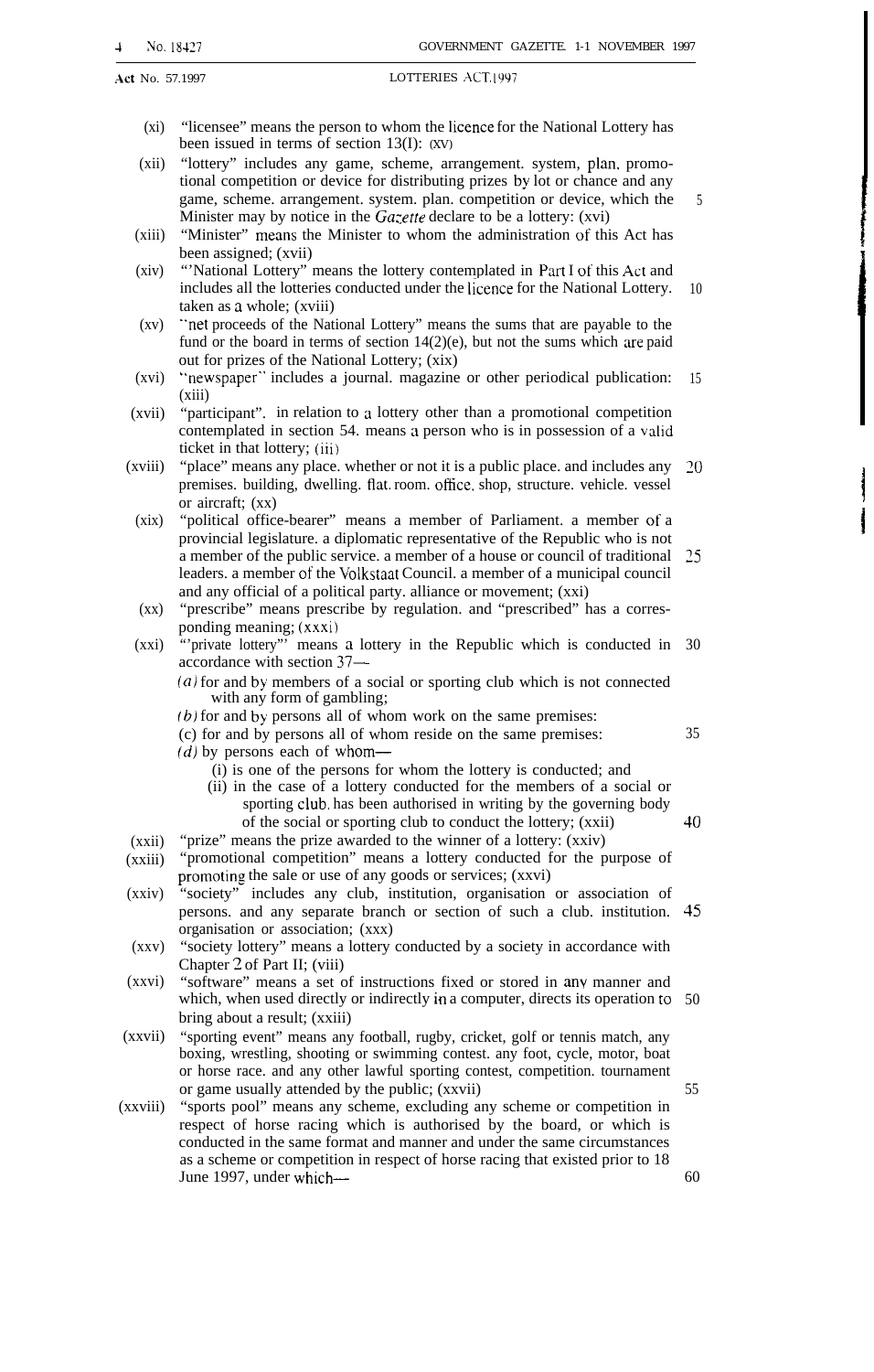- (a) any person is invited or undertakes to forecast the result of any series or combination of sporting events in competition with other participants: and
- *(b)* a prize is to be awarded to the competitor who forecasts the said result correctly or whose forecast is more nearly correct than the forecasts of 5 other competitors. or a number of prizes are to be awarded on the basis aforesaid.

and for the purposes of this definition the forecast of a result includes not only the forecast of the person. animal, thing or team that will be victorious or otherwise. but also any forecast relating to the system of scoring employed in 10 the sporting event in question. or to the person who will be responsible for the score: (xxviii)

- (xxix) "subscription" means the payment, or delivery of any money. goods. article. matter or thing, including any ticket. coupon or entry form. for the right to compete in a lottery: (i)  $15$
- $(xxx)$  "this Act" includes regulations made under [his Act;  $(x)$ ]
- (xxxi) "'ticket", in relation to a lottery or sports pool, means any symbol. sign. token, coupon. warrant. card. printed paper. document or list or any other means or device which confers or purports to confer the right to take part in a lottery or sports pool and which is issued by or on behalf of the lottery or sports pool in 20 question. (xii)

#### PART I

#### THE NATIONAL LOTTERY

#### **CHAPTER 1**

#### *ivational Lotteries Board 25*

**Establishment of National Lotteries Board**

2. There is hereby established a board to be known as the National Lotteries Board. which shall be a juristic person.

#### **Composition of board**

**3.** (**I**) Subject to subsection (3). the Minister shall appoint the members of the board. 30 which shall consist of—

- $(a)$  a chairperson. who shall be a person with applicable knowledge or experience with regard to matters connected with the functions of the board:
- (b) one member designated by tbe Minister: and
- (c) not more than five members who have proven business acumen or applicable  $35$ knowledge or experience with regard to matters connected with the functions of tbe board. and of whom at least one should be a legal practitioner admitted to practise in the Republic and at least one a chartered accountant in the Republic.

(2) At least four members of the board shall be persons who are not in the service of 40 any sphere of government.

(3) The member contemplated in paragraph  $(a)$  of subsection (I) shall be appointed only after the Minister has by notice in the Gazette and in not less than two newspapers circulating in every province invited interested parties to nominate persons suitable for appointment as chairperson and the relevant committee of the National Assembly has 45 made recommendations to the Minister in relation thereto after a transparent and open process of considering persons so nominated. having due regard to the functions of the board.

(4) A member of the board shall hold ofice for such period, not exceeding five years. as the Minister may determine at the time of his or her appointment, and shall be eligible 50 for reappointment at the end of his or her first term of office.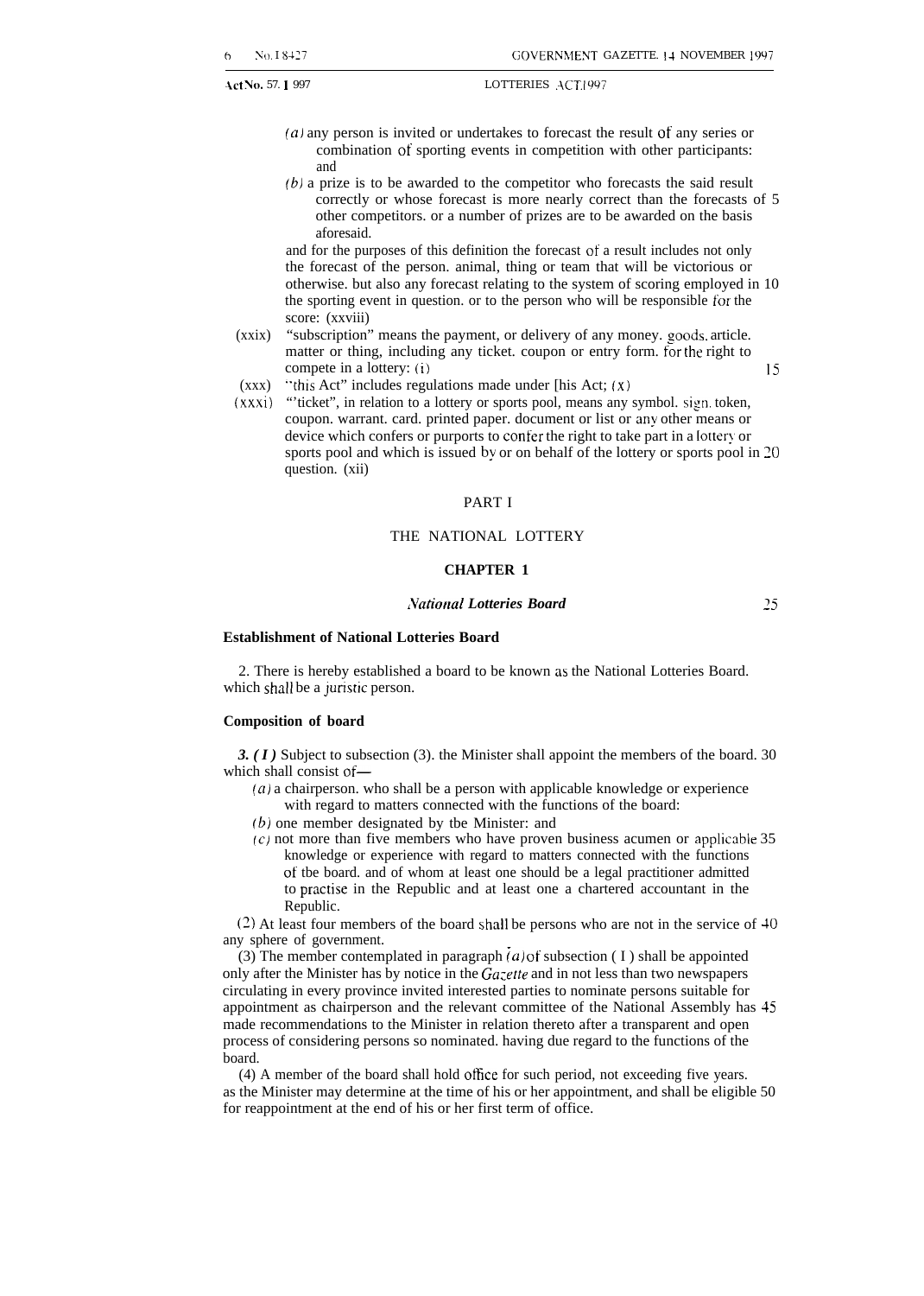#### **(5) Subject to section 33** of the Constitution. the Minister—

- $(a)$  may. as soon as he or she gains knowledge of any possible disqualification. terminate the membership of any member of the board on the grounds of serious misconduct or prolonged inability to perform the functions of a member of the board;
- $(b)$ shall suspend the membership of any member of the board in the event of the State instituting criminal proceedings in a court of law on a charge of theft, fraud. forgery or uttering a forged document. perjury. an offence in terms of the Corruption Act, 1992 (Act No. 94 of 1992). or any offence involving dishonesty:
- $(c)$  shall terminate the membership of any member of the board in the event of that member—
	- $(i)$  being found guilty in a court of law of contravening this Act or of theft. fraud, forgery or uttering a forged document. perjury. an otfence in terms of the Corruption Act. 1992, or any offence involving dishonesty: or (ii) materially failing to comply with subsection (7).

(6) The Minister shall, subject to subsection (3). fill a casual vacancy on the board by the appointment of another person for the remainder of the period for which the person in respect of whom the vacancy arose. had been appointed.

- $(7)$  (a) A person shall not be appointed or remain a member of the board— (i) unless he or she is a fit and proper person for such membership:
	- (ii) if such person. whether personally or through his or her spouse or life partner. immediate family member. business partner or associate-
		- $(aa)$  has or obtains a direct or indirect financial interest in any lottery or gambling or associated activity. or if that person has had any such interest during the period of three years immediately prior to the envisaged date of appointment as member of the board: or 25
		- $(bb)$  has or obtains any interest in any business or enterprise that may conflict or interfere with the proper performance of his or her functions as a member of the board or in any shareholder of the licensee or prospective 30 licensee; or
	- (iii) if such person—
		- $(aa)$  is or becomes a political office-bearer:
		- *(bb)* is or becomes an unrehabilitated insolvent or commits an act of insolvency;
		- $(cc)$  has at any time been. or is, removed from an office of trust on account of misconduct; or
		- (old) has at any time been. or is. convicted, whether in the Republic or elsewhere. of theft. fraud. forgery or uttering a forged document. perjury, an offence in terms of the Corruption Act, 1992, or any offence involving dishonesty. 40

*(b)* A person who has been nominated for appointment to the board and who has accepted that nomination. whether tacitly or explicitly. shall, prior to his or her appointment as a member. submit to the Minister a written statement in which he or she declares whether or not he or she has any interest contemplated in paragraph  $(a)(ii)$ .

(c) If any member during his or her term of office acquires or contemplates acquiring an interest which could possibly be an interest contemplated in paragraph  $(a)(ii)$ , he or she shall forthwith in writing declare that fact to both the Minister and the board. which at its following meeting shall consider whether such an interest constitutes or may constitute a contravention of paragraph  $(a)(ii)$ , and if it is considered not to be a contravention, whether such acquisition or contemplated acquisition is likely to compromise the impartiality of the board. '45 50

*(d)* The board shall forthwith in writing inform the Minister of the board's decision or recommendation contemplated in paragraph  $(c)$  if the Minister is not present at the meeting when the matter is considered in accordance with that paragraph.

(e) The Minister shall, after consideration of the board's decision or recommendation, inform the member concerned if the acquisition or contemplated acquisition constitutes an interest contemplated in paragraph  $(a)(ii)$  or is likely to compromise the impartiality

20

35

5

10

15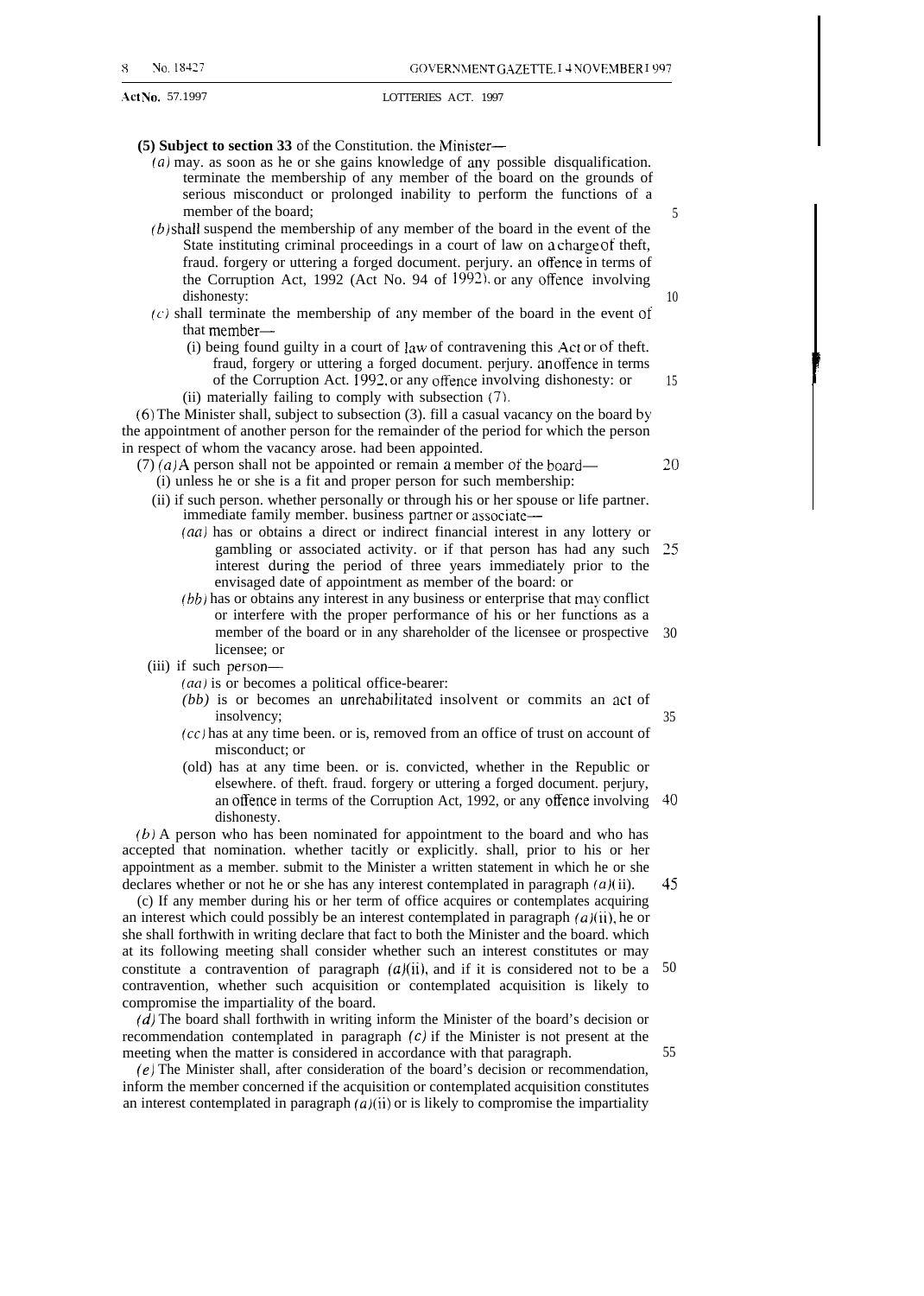of the board. whereupon that member shall forthwith divest himself or herself of that interest. failing which the Minister shall take action in terms of subsection (5).

(8) A member of the board or his or her spouse. life partner. immediate family member. business partner or associate may not for a period of 12 months after the termination of membership of the board take up employment or in any way receive any *5* benefit from any person who is applying or has applied—

- $(a)$  in terms of section 13. for the licence to conduct the National Lottery:
- $(b)$  in terms of section 55. for a licence to conduct a national sports pool:
- (c) in terms of this Act. for any other authorisation, registration. certification or other benefit or advantage: or 10

 $(d)$  in terms of any legislation pertaining to gambling. for a gambling licence. unless the terms of such employment or the nature and extent of such benefits have been disclosed to the Minister and he or she has authorised that employment or those benefits or advantages.

(9) The provisions of subsection  $(8)$  do not prevent any criminal or civil proceedings 15 in a court of law.

 $(10)$  Any agreement in contravention of subsection  $(8)$  is null and void *ab initio*.

#### **kleetings of board**

4. ( 1 ) The first meeting of the board shall be held on such a date and at such a time and place as the Minister may determine. and all subsequent meetings shall be held on such 20 dates and at such times as the chairperson may determine after consultation with the board.

(2) The proceedings at a meeting of the board shall. subject to this section. be determined by the chairperson in consultation with the board. and any decision in this regard shall be taken after due consideration of the principles of openness and 25 transparency.

(3) The quorum for a meeting of the board shall be the majority of the members of the board.

(4) A decision of the board shall be taken by a majority of the votes of the members present. and in the event of an equality of votes on any matter. the chairperson shall have 30 a casting vote in addition to his or her deliberative vote.

(5) The Minister and the chief executive officer of the board may attend any meeting of the board or its executive committee. and they shall each have the right to speak at any such meeting. but they do not have a right to vote.

(6) The Chairperson shall timeously notify the Minister of any meeting of the board 35 or its executive committee.

#### **Executive committee of board**

5. (1) The board may from time to time appoint an executive committee to perform the functions and exercise the powers delegated to it by the board.

(2) An executive committee shall consist of such members of the board as the board 40 may designate.

(3) The board shall designate the chairperson of an executive committee.

 $(4)(a)$  An executive committee shall perform its functions in accordance with the provisions of this Act and such directives of the board as are not in conflict with such provisions. And the contract of the contract of the contract of the contract of the contract of the contract of the contract of the contract of the contract of the contract of the contract of the contract of the contract o

(b) Any delegated function so performed shall be deemed to have been performed by the board.

#### **Remuneration and allowances of members of board**

6. ( I ) Members of the board who are not in the service of the State may, in respect of their services. be paid such remuneration and allowances as may be determined by the 50 Minister in consultation with the Minister of Finance.

**!**

ļ

Ì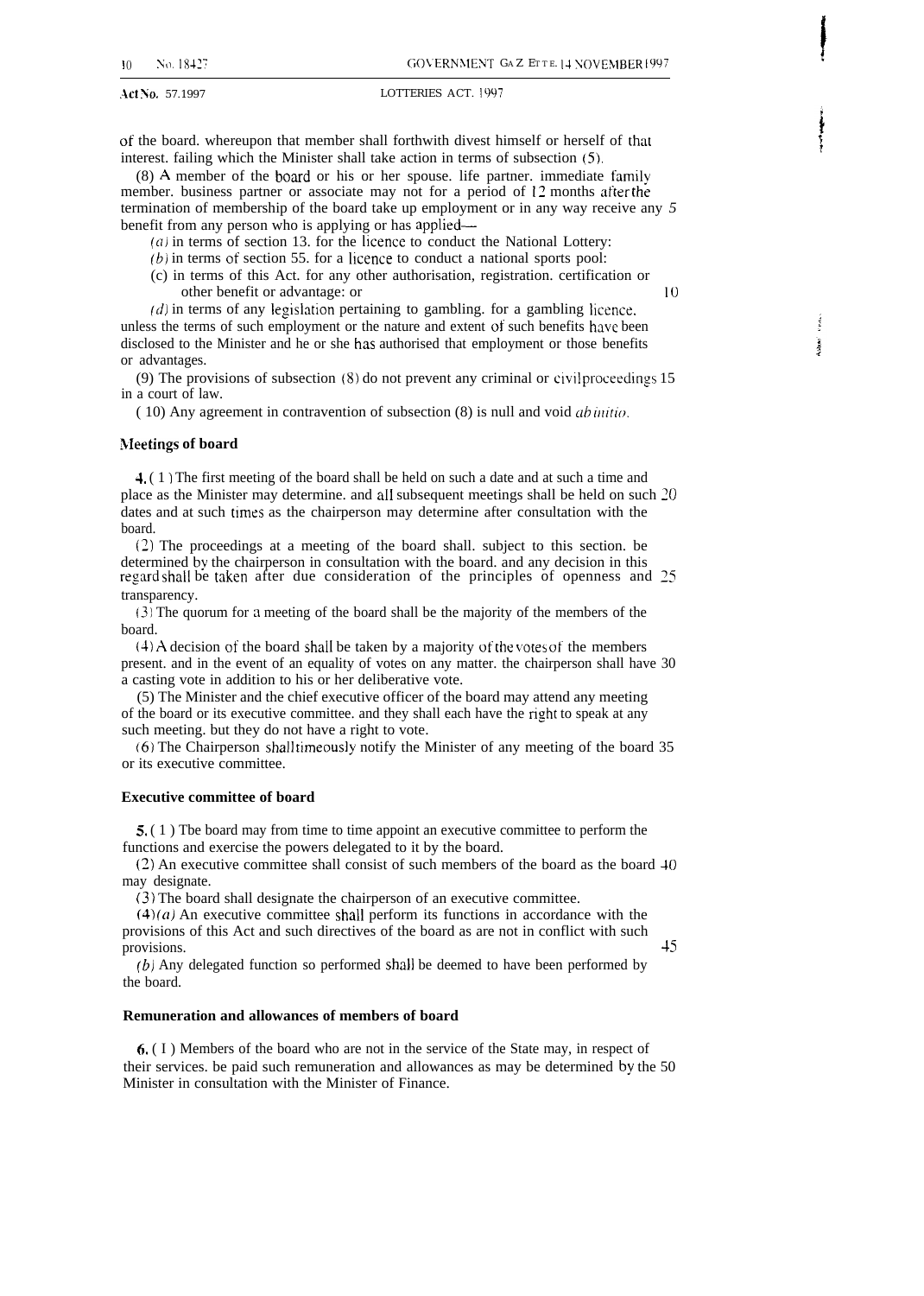(2) The remuneration and allowances of the persons referred to in subsection ( 1 ) may differ according to the different offices held by them or the different functions performed by them.

#### **Stati of board**

*7. ( 1 )* The board shall in the performance of its functions under this Act. be resisted by— 5

- $(a)$  a suitably qualified and experienced person as chief executive officer. appointed by the board or seconded in terms of subsection (3) and solely accountable to the board for the performance of all financial. administrative and clerical functions of the board and any duties which may be delegated to 10 him or her by the board in terms of subsection  $(4)$ ;
- (b) such other persons, appointed by the board or seconded in terms of' subsection (3), as may be necessary to enable the board to perform its functions.

(2) The persons appointed by the board in terms of subsection  $(1)$ . other than seconded persons, shall receive such remuneration, allowances and other employment 15 benefits and shall be appointed on such terms and conditions and for such periods as the board may determine in consultation with the Minister and the Minister of Finance.

(3) The board may. in the performance of the functions contemplated in subsection  $(1)(a)$  and  $(b)$ , at its request and after consultation with the Minister and the Public Service Commission. be assisted by officers in the public service seconded [o the service 20 of the board in terms of any law regulating such secondment.

(4) Any function of the board in terms of this Act may be delegated to the chief executive officer. and any such delegation shall be in writing.

(5) Any person who is an employee of tbe Department and whose duties include any matter relating to any lottery or any other person who at any time serves or has served 25 in any capacity as a member of staff of tbe board. or his or her spouse. life partner. immediate family member or business partner or associate. may not during the time of his or her service to the board or for a period of 12 months after the termination of such service take up employment or in any way receive any benefit from any person who is applying or has applied— 30

 $(a)$  in terms of section 13. for the licence to conduct the National Lottery;

 $(b)$  for a licence to conduct a national sports pool in terms of section 55:

 $(c)$  in terms of this Act. for any other authorisation. registration, certification or other benefit or advantage; or

*(d)* in terms of any legislation pertaining to gambling. for a gambling licence. unless the terms of such employment or the nature and extent of such benefits have been disclosed to the board and the board has authorised that employment or those benefits or advantages.

(6) The provisions of subsection (5) do not prevent any criminal or civil proceedings in a court of law.

(7) Any agreement in contravention of subsection  $(5)$  is null and void *ab initio*.

#### **Funds of board**

8. (1) The funds of the board shall consist of—

 $(a)$  the payments to the board in terms of section 34;

*(b)* application and licensing fees paid to the board in terms of section  $14(3)$ ; 45

- (c) other money lawfully paid to the board, excluding any prize money paid by the licensee to the board; and
- (d) money appropriated by Parliament.

(2) The board may, up to an amount approved from time to time by tbe Minister in consultation with the Minister of Finance, raise short-term loans at any time, by way of 50 overdrawing its account with a bank or otherwise, to meet any casual deficits that may arise.

医第

35

-10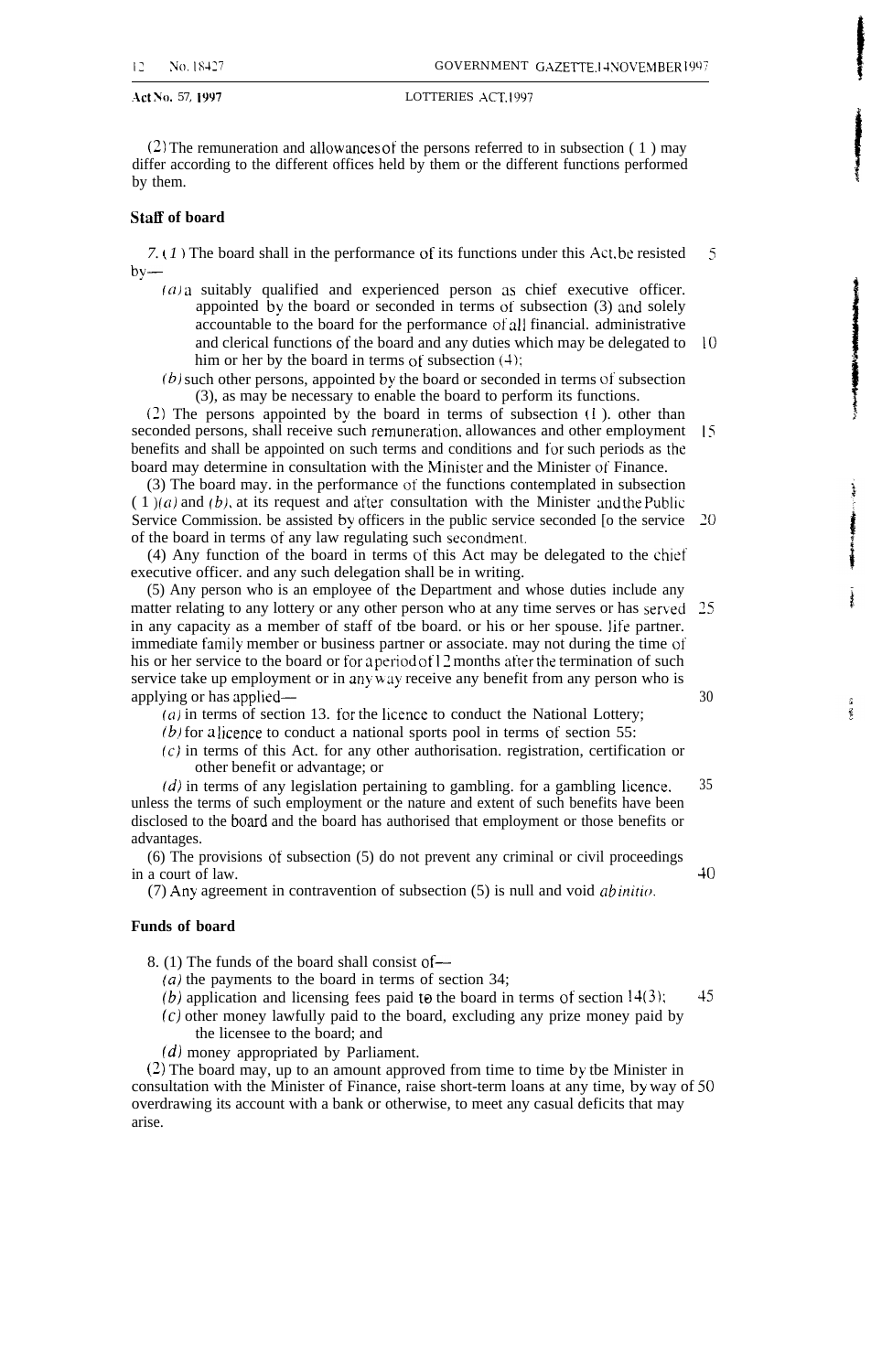#### **Finances**

**9.** There shall be paid out of payments made to the board in terms of section 34 such sums as are necessary to defray any expenses incurred by the board. including the remuneration. allowances and other employment benefits of the chief executive officer and members of the staff of the board. 5

#### **Functions of board**

**10.** The board shall. applying the principles of openness and transparency and in addition to its other functions m terms of this Act-

- $(a)$  advise the Minister on the issuing of the licence to conduct the National Lottery as contemplated in section 13(1) and on any matter contemplated in 10 section  $14(2)(g)$ ;
- *(b)* ensure that—
	- (i) the National Lottery and sports pools are conducted with all due propriety and strictly in accordance with the Constitution, this Act, all other applicable law and the Iicence for the National Lottery together 15 with any agreement pertaining to that Iicence:
	- (ii) the interests of every participant in the National Lottery are adequately protected; and
	- ( iii) subject to subparagraphs (i) and (ii), the net proceeds of the National Lottery are as large as possible; 20
- *(c)* administer the fund and hold it in trust;
- *(d)* monitor. regulate and police lotteries incidental to exempt entertainment. private lotteries. society lotteries and any competition contemplated in section 54;
- *(e)* advise the Minister on percentages of money to be allocated in terms of *25* section  $26(3)$ ;
- *(f)* advise the Minister on the efficacy of legislation pertaining to lotteries and ancillary matters;
- *('s')* advise the Minister on establishing and implementing a social responsibility programme in respect of lotteries: 30
- *(h)* administer and invest the money paid to the board in accordance with this Act and the licence for the National Lottery:
- *(i)* perform such additional duties in respect of lotteries as the Minister may assign to the board;
- *(j)* make such arrangements as may be specified in the licence for the protection 35 of prize monies and sums for distribution; and
- *(k)* advise the Minister on any matter relating to the National Lottery and other lotteries or any other matter on which the Minister requires the advice of the board.

#### **Consultation by board 40**

**11.** The board may consult any person. organisation or institution with regard to any matter deemed necessary by the board to enable the board to perform its functions effectively.

#### **Audit and annual report**

**12. (1)** The board shall— 45

- ( $a$ ) keep proper books and records in relation to receipts and payments;
- $(b)$  prepare a report of all the activities of the board, including financial statements, in respect of each financial year and the board's regulatory functions in respect of all lotteries and all matters in respect of which the board rendered advice or made recommendations to the Minister in 50 accordance with paragraphs (e), *(f)* and (g) of section 10: and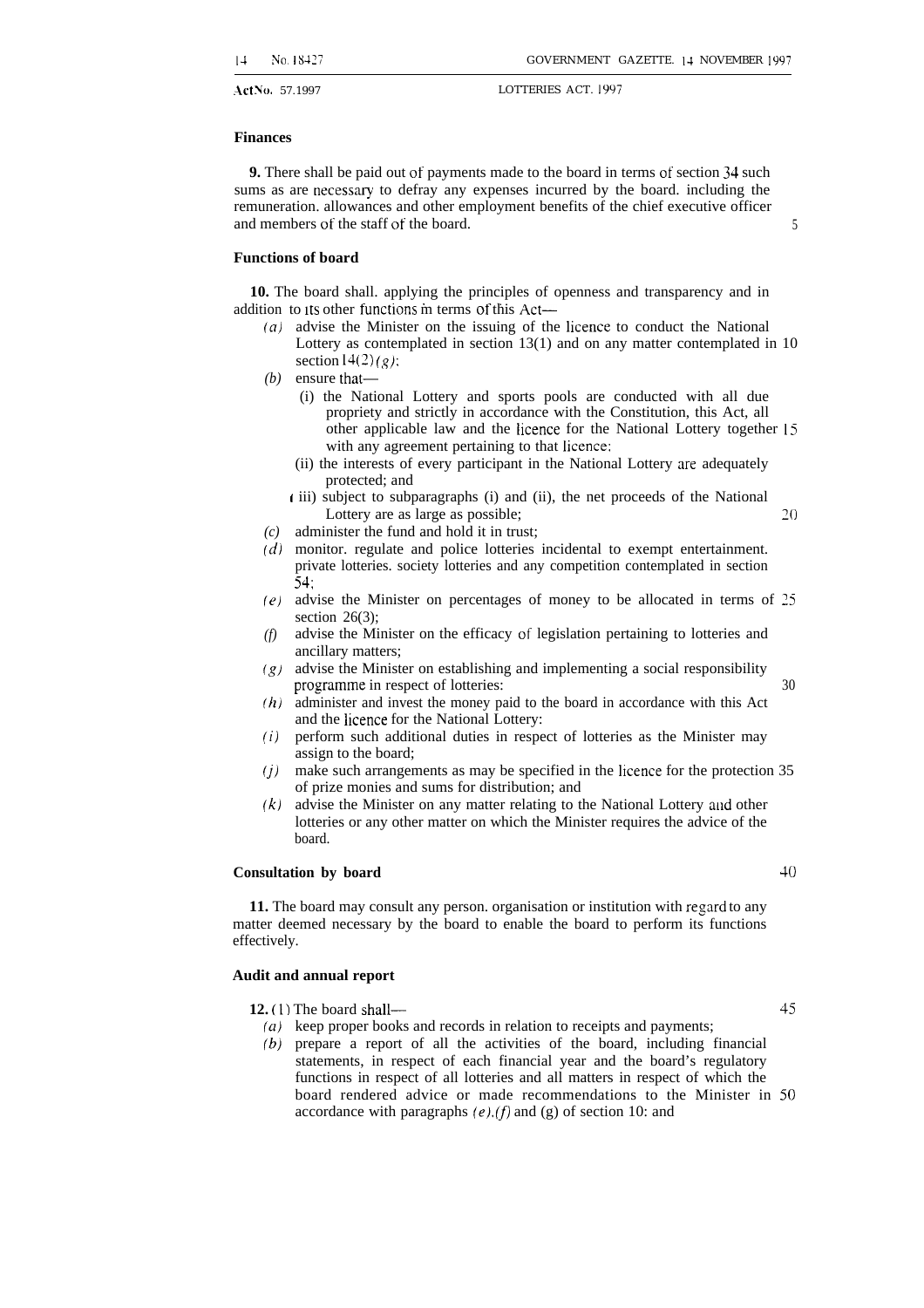$(c)$  annually within three months after the end of each financial year, submit the report and financial statements referred to in paragraph  $(b)$  to Parliament. and if Parliament is not then in session. on the first day of the next session.

 $(2)$  In subsection  $(1)$  "financial year" means-

 $(a)$  the period from the date on which the board is appointed for the first time to 5 the last day of March in the following year: md

 $(b)$  each period of 12 months thereafter ending on the last day of March.

(3) The tinancial statements shall comply with generally accepted accounting principles and any other directions that may be given by the Minister or the Minister of Finance. or may be provided for in statutory measures applicable to the board. as to the  $10$ information [o be contained in such statements. the manner in which such information is to be presented or the methods and principles according *to* which such statements are to be prepared.

(4) The financial statements of the board shall be audited by the Auditor-General.

(5) The report referred to in subsection  $(1)$  shall be laid upon the Table in Parliament 15 forthwith after it is submitted to the Minister. if Parliament is then in session. or. if Parliament is not then in session. on the tirst day of the commencement of the next ensuing session of Parliament.

(6) The report referred to in subsection (1) shall include the recommendations of the board with regard to  $-$  20

(a) the percentages prescribed in terms of section 26(3); and

 $(b)$  any amendments to this Act or regulations issued under this Act in order to improve the execution of the functions of the board.

#### **CHAPTER 2**

#### *Licensirzg of National Lottery*

#### **Licence to conduct National Lottery**

**13.** (1) The Minister may, after consultation with the board. issue one licence at one time authorizing a person to conduct the National Lottery. which for purposes of section 57 will constitute a lottery. in accordance with the provisions of this Act. (2) Before a licence is granted under this section— 30

(a) the Minister shall by notice in the  $Gazette$  and in not less than two newspapers circulating in every province invite interested parties to apply in writing for a copy of a request for proposal or any other document which may be made public. and the board shall require payment for any such documents:

 $(b)$  the Minister shall be satisfied that— $35$ 

- $(i)$  the applicant for the licence contemplated in subsection  $(1)$  has sufficient appropriate knowledge or experience to conduct the National Lottery, or has unconstrained and continuous access thereto. and will be able to conduct the National Lottery strictly in accordance with this Act, the licence of the National Lottery and any agreement pertaining to the 40 licence;
- (ii ) the applicant has the necessary financial and other resources to conduct the National Lottery:
- (iii) the applicant will for the duration of the Iicence show a clear and continuous commitment to the social responsibility programme contem- 45 plated in section 10(g) and to the advancement, upliftment and economic empowerment of persons or groups or categories of persons disadvmtaged by unfair discrimination; and
- (iv) no political party in the Republic or political office-bearer has any direct financial interest in the applicant or a shareholder of the applicant. 50
- (3) In considering whether to grant the *hcence,* the Minister shall take into account—
- $(a)$  whether any person who appears to the Minister to be likely to manage the business or any part of the business of the National Lottery under the licence. is a frt and proper person to do so:

 $25$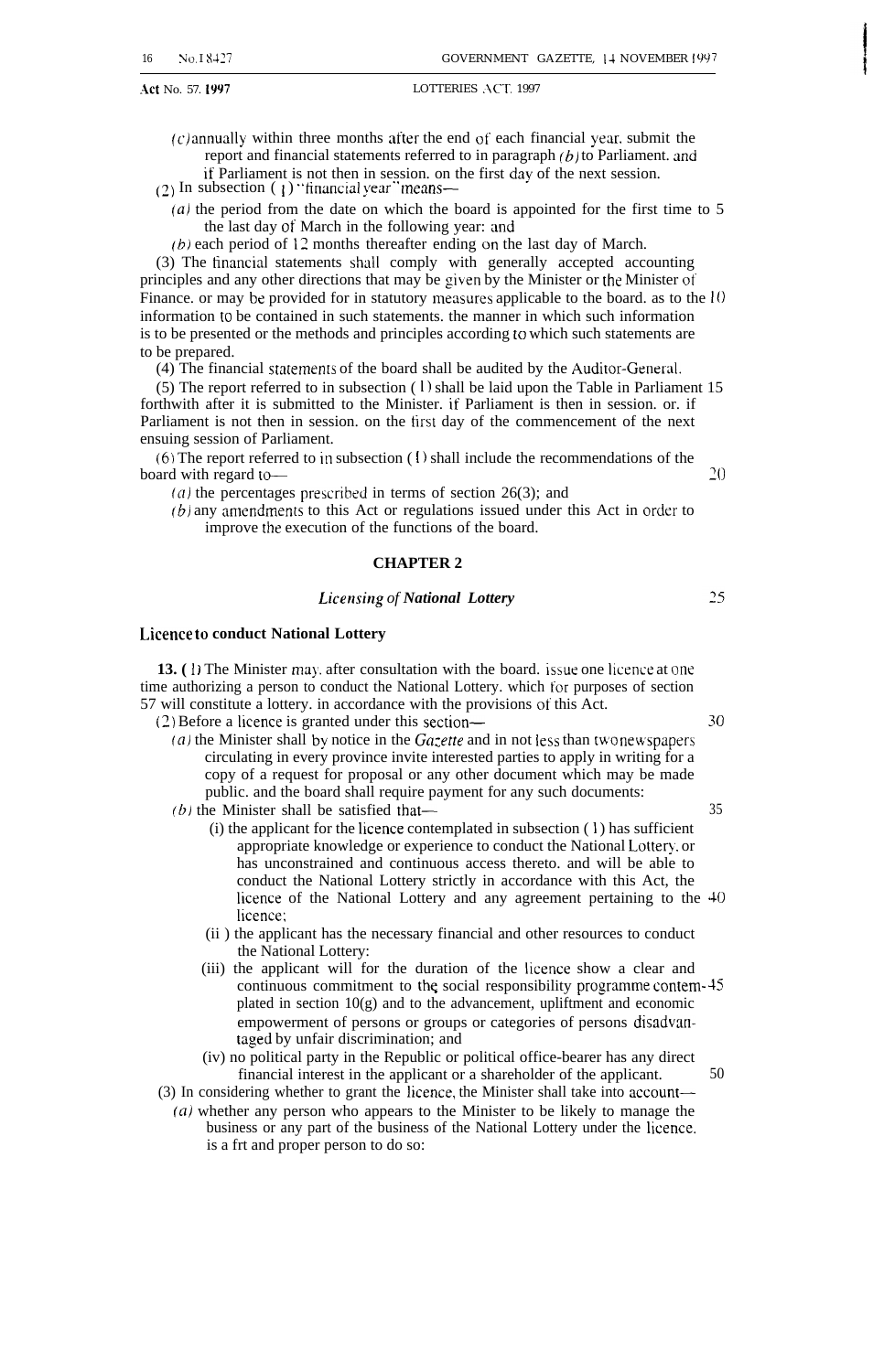- *(b)* whether any person for whose benefit that business is likely to be conducted. is a fit and proper person to benefit from it; and
- $(c)$  whether any person who is likely to manage the business or any part of the business of the National Lottery under the Iicence or a sports pool. will do  $\text{so--}$  5
	- (i) with all due propriety and strictly in accordance with the Constitution. this Act. all other applicable law and the licence for the National Lottery together with any agreement pertaining to the licence;
	- (ii) so that the interests of every participant in the National Lottery and sports pools are adequately protected: and 10
	- (iii) subject to subparagraphs (i) and (ii), so that the net proceeds of the National Lottery and sports pools are as large as possible.

(4) A Iicence granted under this section shall include the conditions contemplated in section 14.

(5) The licence contemplated in subsection  $(1)$  may allow the licensee to appoint 15 another person to conduct certain lotteries of the National Lottery on behalf of the licensee only with the written approval of the Minister.

(6) In considering whether to grant the licence contemplated in subsection  $( 1)$ , the Minister and the board shall not favour an applicant solely because the applicant or a shareholder or partner of that applicant is an organ of the State. 20

#### **Requirements and conditions of licenee**

**14. ( 1 ) A** Iicence granted in terms of section 13 shall be in writing. shall specify the conditions attached to it and shall be granted for a minimum period of five years or a maximum period of eight years: Provided that the Minister may. after consultation with the board. in a case where the Iicence has been granted for less than eight years. and at 25 least one year before the expiry of that licence. extend that licence for such further period as would. together with the initial period for which that licence was granted. not exceed eight years: Provided further that the licensee shall have no rights or legitimate expectations in respect of an extension of the period of kalidit) of the licence other than the rights afforded by this subsection. 30

(2) The conditions contemplated in subsection(1) shall include such conditions as the Minister shall determine. after consultation with the board. and shall in particular include conditions requiring the licensee—

- (a) to obtain the consent of the board before doing anything specified in the licence: 35
- $(b)$  to refer specified matters to the Minister or to the board. as the case may be. for approval:
- $(c)$  to ensure that such requirements as the Minister or the board may trom time to time determine or approve in terms of the Iicence are complied with. including the imposition of penalties in the event of the licensee not 40 complying with any provision of this Act or the licence;
- (d) to provide the Minister and the board at times specified by the Minister or the board with such information as the Minister or the board may require;
- (e) to make such arrangements as may be specified in the Iicence for the payment of such sums out of the proceeds of the National Lottery as may be so 45 specified to the fund or to the board. as the case may be, at such times as may be so specified;
- $V(t)$  to do such things in terms of the licence, including the transfer of property or any rights, excluding intellectual property rights or proprietary software. as the board may require, upon the expiration of the licence; 50
- $(g)$  to obtain the approval of the Minister for any lottery and the roles thereof before that lottery is conducted under the Iicence for the National Lottery;
- $(h)$  to allow the board or anyone designated by it to enter any premises or facility belonging to or under the control of the licensee or a member of the management of the licensee. or premises to which the licensee has a right of 55 access, at any reasonable time. if such entry is necessary for the protection of the integrity of the National Lottery, and to—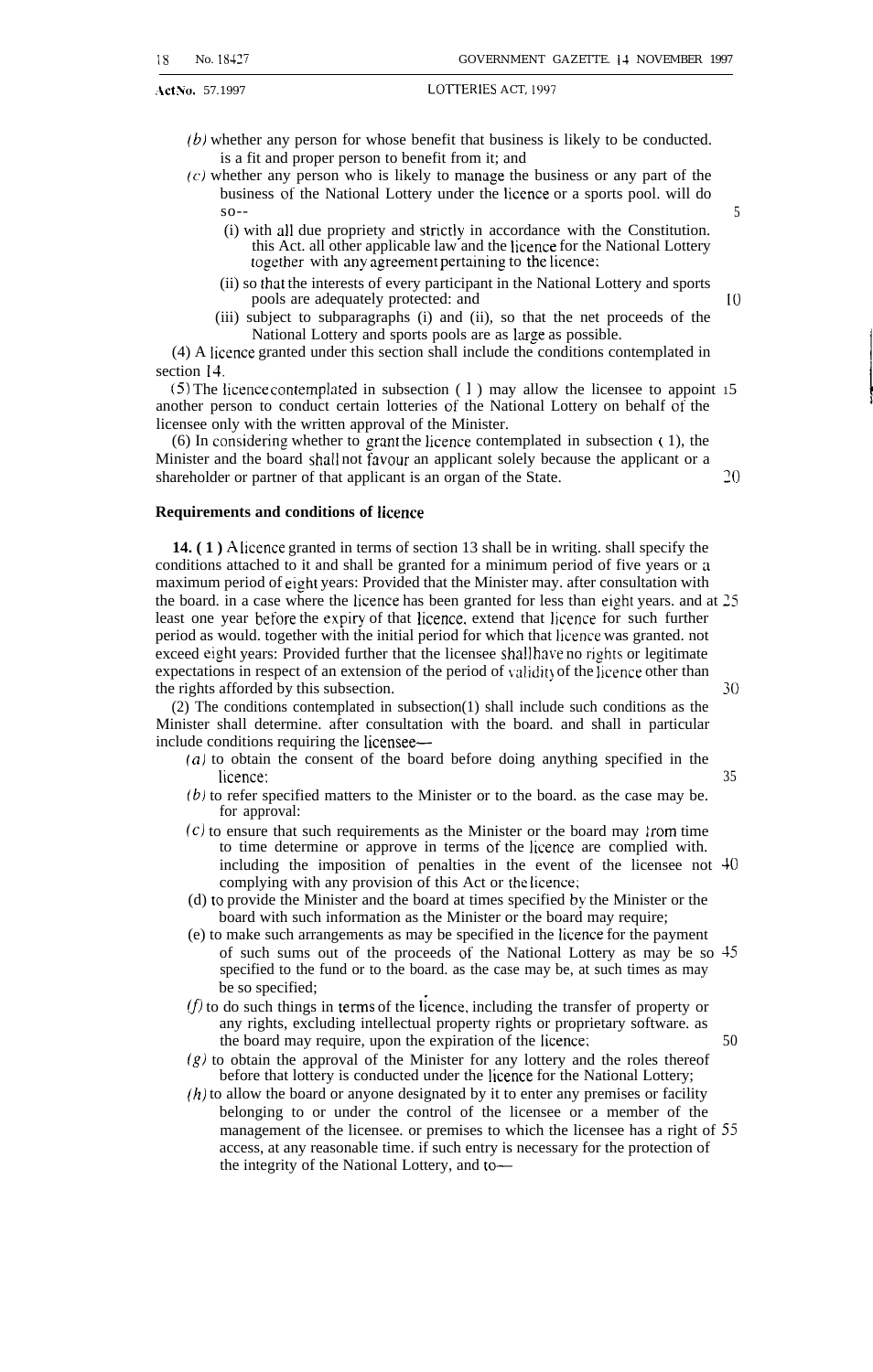- (i) examine or inspect any thing, machine. document or data captured in any form. excluding proprietary software. found on or in the premises or facility. and make copies of or make extracts from that thing. machine. document or data:
- (ii) seize. for the purpose of further examination or securing information, 5 any thing, machine. document or data, excluding proprietary software. on or in such premises or facility which has a bearing on the conduct of the National Lottery:
- (iii) seal or otherwise secure any such premises. faciIity, thing or machine on or in which any document or data which has a bearing on the conduct of  $1()$ the National Lottery is stored or captured: and
- ( iv) take such steps as may be reasonably necessary to protect the integrity and conduct of the National Lottery; and

 $(i)$  to secure a valid and enforceable undertaking in writing from—

- (i) the person controlling the licensee in any way whatsoever not to change 15 [hat control of the licensee for the duration ot' the licence without the consent of the Minister:
- (ii) the person controlling the licensee in any way whatsoever not to transfer. cede or in any other way encumber the licence to another person: and
- (iii) the licensee not to permit. require or compel any of its employees or 20 agents knowingly [O sell a ticket, or to award or to pay any prize to- $(aa)$  a director of the licensee or a director of a holding or shareholder company of the licensee. an employee, agent or consultant of the
	- licensee or a member. employee or agent of the board: *(bb)* a person who prints or in any other way manufactures a ticket for the 25 National Lottery, or any of his, her or its directors or employees:
	- $(c)$  a person who supplies, operates. maintains or repairs any computers or any other electronic device or system of any kind. or parts thereof. or software for those computers or devices. in respect of the National Lottery, or any of his, her or its directors or employees; or 30
	- $\left(\frac{dd}{dx}\right)$  a person who is responsible for the marketing and advertising in respect of the National Lottery, or any of his. her or its directors or employees, as the case may be.

 $(3)$  On-

(a) requesting a copy of any document in terms of section  $13(2)(a)$ : 35

(b) applying for the licence to be issued in terms of section  $13(1)$ ; or

(c) the granting of a Iicence under section 13.

the person requesting a copy of a document. the applicant or the 1 icensee. as the case may be. shall pay to the board the prescribed fee.

### **Variation of conditions of licence 40**

**15. (** 1 ) The Minister or the board may vary any condition in the Iicence granted under section 13—

(a) to the extent provided for in the provisos to section  $14(1)$ : or

 $(b)$  other than a condition contemplated in paragraph  $(a)$ ,

only if the licensee consents to that variation, or if the licensee does not consent to that 45 variation, only if—

(i) that variation is provided for in this Act or to the extent provided for in the licence; and

(ii) the licensee has been given a reasonable opportunity to make representations to the Minister or the board. as the case may be. 50 in respect of the intended variation.

 $(2)$  [f the Minister or the board, after consideration of the licensee's representations, decides to vary a condition in the Iicence in accordance with that licence but without the consent of the licensee, the Minister or the board. as the case may be. shall cause a notice to be served on the licensee in which the licensee is informed of the variation and the 55 date on which that variation shall take effect, which date shall not be less than  $21$  days

ś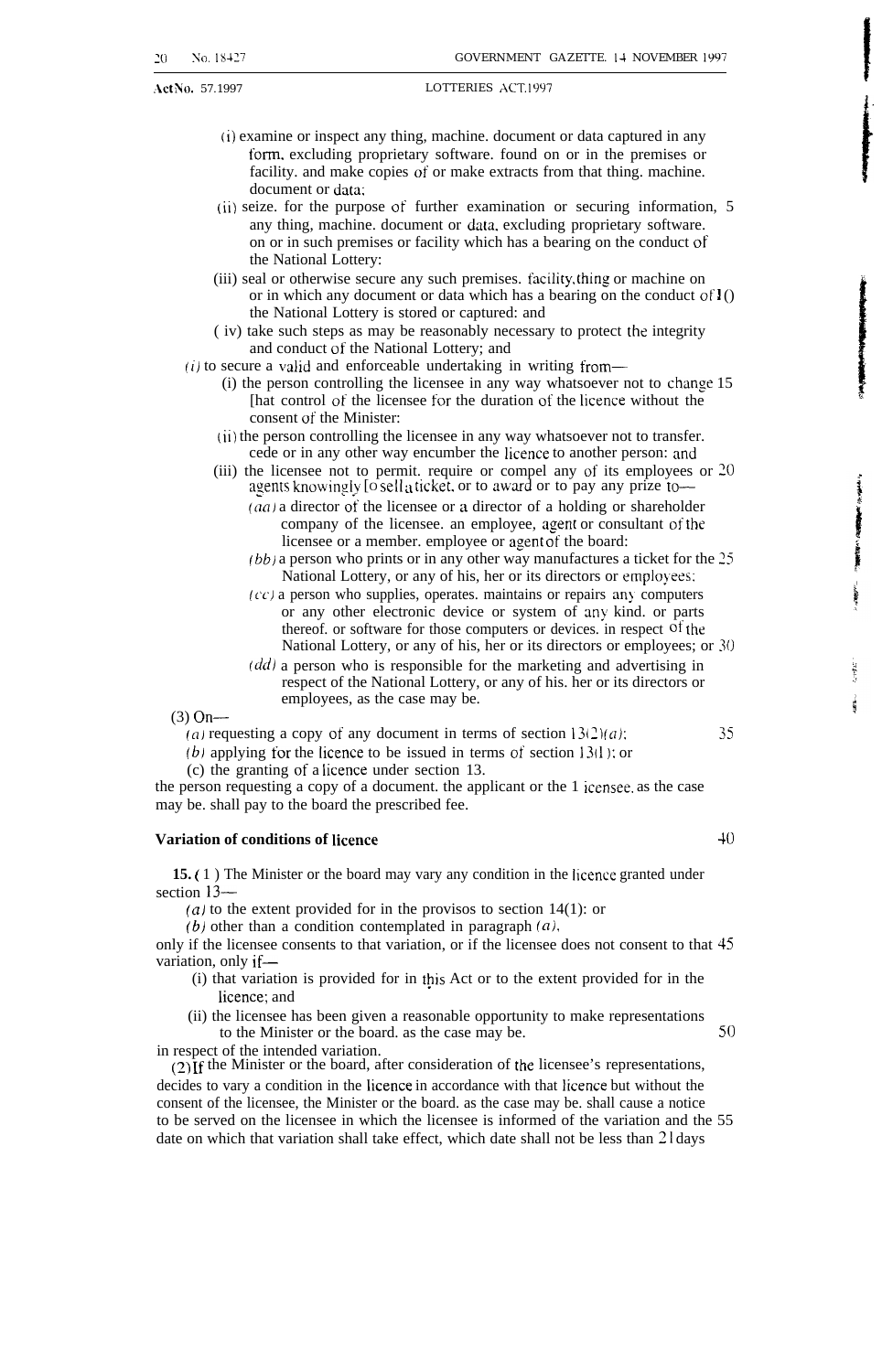Act No. 57, 1997 LOTTERIES , \ CT. 1997

after the date of service of such notice. unless the licensee agrees to a shorter period in writing.

(3) The provisions of the Iicence to vary a condition in the licence under subsection ( 1) may allow the Minister or the board to add a condition to the Iicence or to omit a condition from the licence. 5

#### **Enforcement of conditions of licence**

**16.** (1) If the Minister or the board has reason to believe—

- $(a)$  that a person is likely to contravene a condition in the licence granted under section 13:
- (b) that a person has contravened such a condition and there is a reasonable 10 likelihood that the contravention will continue or be repeated; or
- $(c)$  that a person has contravened such a condition and that the contravention can be remedied,

the Minister or the board. as the case may be. may apply to a High Court for an order prohibiting the contravention or. as the case may be. requiring the licensee and any other 15 person who appears to the court to have been party to the contravention. to take such steps as the court may direct.

(2) The liability of the licensee to pay any sum in terms of this Act or the Iicence or agreement pertaining thereto shall not be affected by the licence ceasing to be valid for any reason and such sum may not be set off by the licensee against any amount due md 20 payable.

#### **Grounds for revocation of licence**

**17.** The Iicence granted under section 13 maybe revoked by the Minister or the board on the following grounds:

- (a) If the licensee is no longer a fit and proper person to conduct the National 25 Lottery. whether because of the commission of an act of insolvency. liquidation or for any other valid reason;
- $(b)$  if a condition contained in the licence has been materially contravened;
- (c) if any information given by the licensee, any person who m any way controls
	- the licensee or an agent or representative of the licensee to the board— 30
	- (i) in or in connection with the application for the licence;
	- (ii) in accordance with a condition in the Iicence; or
	- (iii) in making representations in terms of section 18(1). in respect of financial matters regarding the National Lottery or in respect of any aspect of the management of the National Lottery. 35 is materially false;
- $(d)$  if any person who is managing the business or any part of the business of the licensee or who is a supplier of goods or services to the licensee is not a fit and proper person to do so. whether because of the commission of an act of insolvency. insolvency, liquidation, incarceration in a prison or other 40 institution or for any other relevant reason, unless the licensee immediately takes steps to effectively dissociate himself, herself or itself from that person;
- $(e)$  if any person for whose benefit the licence has been acquired or who is a holding company of the licensee or who in any other way controls the licensee, is not a fit and proper person to benefit from it, whether because of 45 insolvency, liquidation, incarceration in a prison or other institution or for any other relevant reason;
- $(f)$  if the licensee has failed to take adequate steps to prevent the commission of fraud by his, her or its employees, agents, representatives. suppliers or by participants in the National Lottery after having been alerted to or becoming 50 aware of conditions conducive to the commission of fraud. or to instances of fraud or dishonesty;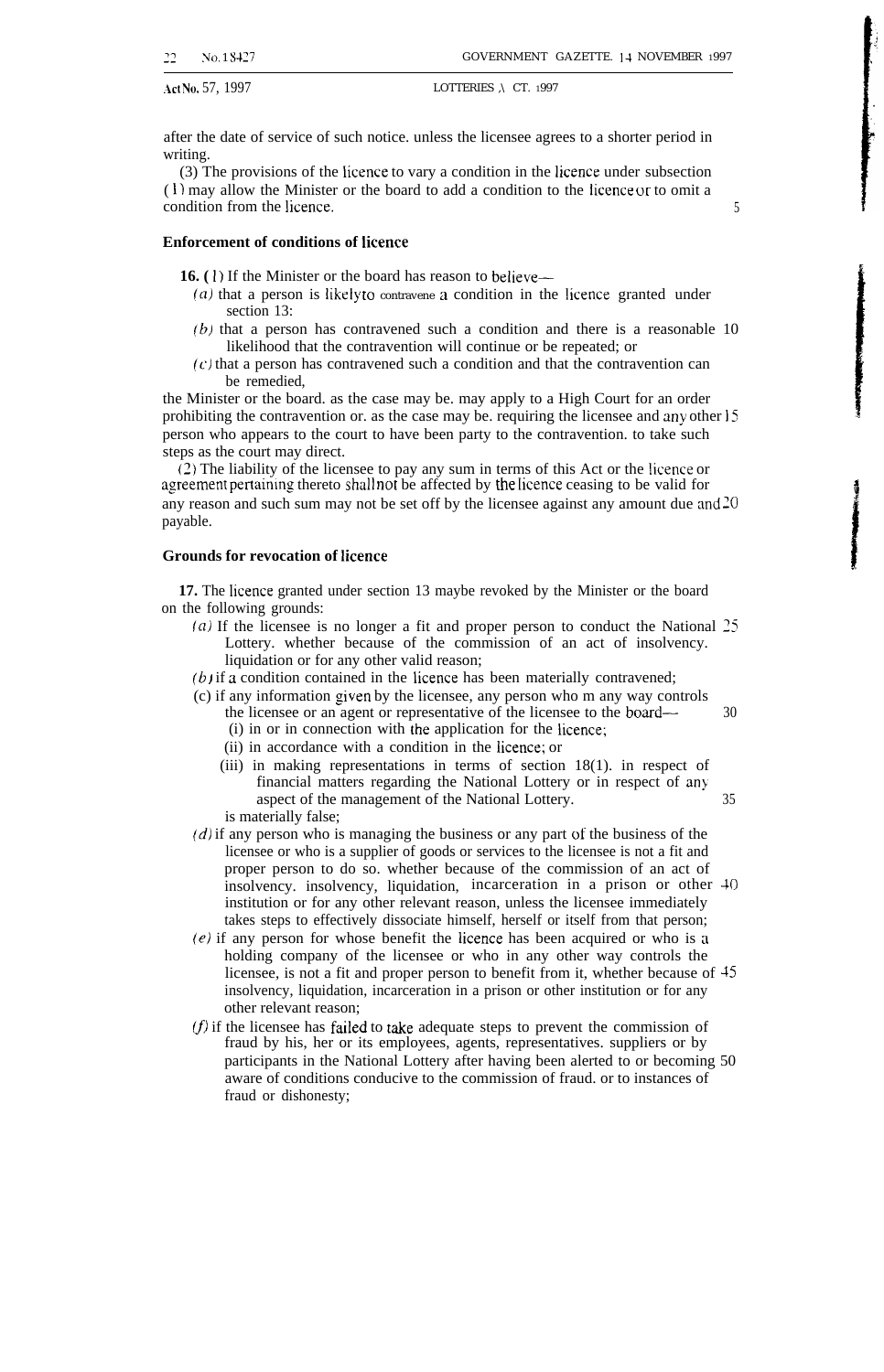- $(g)$  if the licensee, any of its employees. agents. representatives Or suppliers prevent the board or any person designated by it from exercising its rights contemplated in section  $(4(2)(h))$ .
- $(h)$  if the licensee, any of its employees or agents repeatedly and knowingly sell tickets or award or pay prizes to any person in contravention of section 5  $14(2)(i)(iii)$ ; or
- $(i)$  if application has been made to a High Court for the sequestration or liquidation. as the case may be, of the licensee or a person who in any way controls the licensee.

### **Notice of proposed revocation** 10

**18. (l)** If the Minister or the board is satisfied that grounds exist for the revocation of the licence granted in terms of section  $13$ . he, she or the board, as the case may be, shall in writing notify the licensee of the existence of such grounds and call upon the licensee to furnish reasons. within 14 days of service of that notice at the registered physical address of the licensee, as to why the licence should not be revoked, failing which the 15 licence will cease to be valid upon the expiration of the said period of 14 days.

(2) If the licence for the National Lottery ceases to be valid in terms of subsection (1). the Minister or the board. as the case may be. shall forthwith inform the licensee and Parliament in writing of that fact and of the date upon which the licence ceased to be valid. and if Parliament is not then in session. it shall be so informed on the first day of 20 the next session.

#### **Suspension of licence**

19.  $(1)$  The Minister or the board may order a suspension of the licence in the notice contemplated in section 18( 1 ) as from the date of service of that notice for a period of not longer than 30 days after the licensee has furnished those reasons: Provided that the 25 Minister or the board. whoever acts in terms of this section, shall inform the other of his or her or its actions.

(2) If the Minister or the board decides to suspend the Iicence in terms of subsection  $(1)$ , the Minister shall forthwith inform Parliament of that fact and of the grounds for the suspension. and if Parliament is not then in session, on the first day of the next session 30 of Parliament.

(3) The licence shall immediately cease to be valid if it is suspended for a second time.

(4) The Minister shall forthwith inform Parliament if the licence has ceased to be valid in terms of subsection (3). and if Parliament is not then in session. on the first day of the next session of Parliament. 35

#### **Revocation of licence**

20.  $(1)$  If reasons are furnished by the licensee as contemplated in section 18(1), the Minister *or* the board, as the case may be, shall after considering such reasons—

(a) decide whether or not to revoke the licence; or

 $(b)$  call upon the licensee to appear before the board on a specified date to make  $40$ oral representations in support of any written representations made by the licensee or to answer any questions which the Minister or the board, as the case may be, may have with regard to such written representations, whereafter the Minister or the board shall consider the matter and decide whether or not to revoke the licence. 45

(2) If the Minister or the board decides to revoke the licence, he or she or it shall by written notice served at the registered head office of the licensee notify the licensee of that fact, of the grounds for that revocation and of the date on which that revocation shall take effect.

(3) If the Minister or the board decides to revoke the licence in terms of subsection 50 (1), the Minister or the board, as the case may be, shall inform the Minister of Finance and Parliament of that fact and of the grounds for that revocation forthwith, and if Parliament is not then in session. on the first day of the next session of Parliament.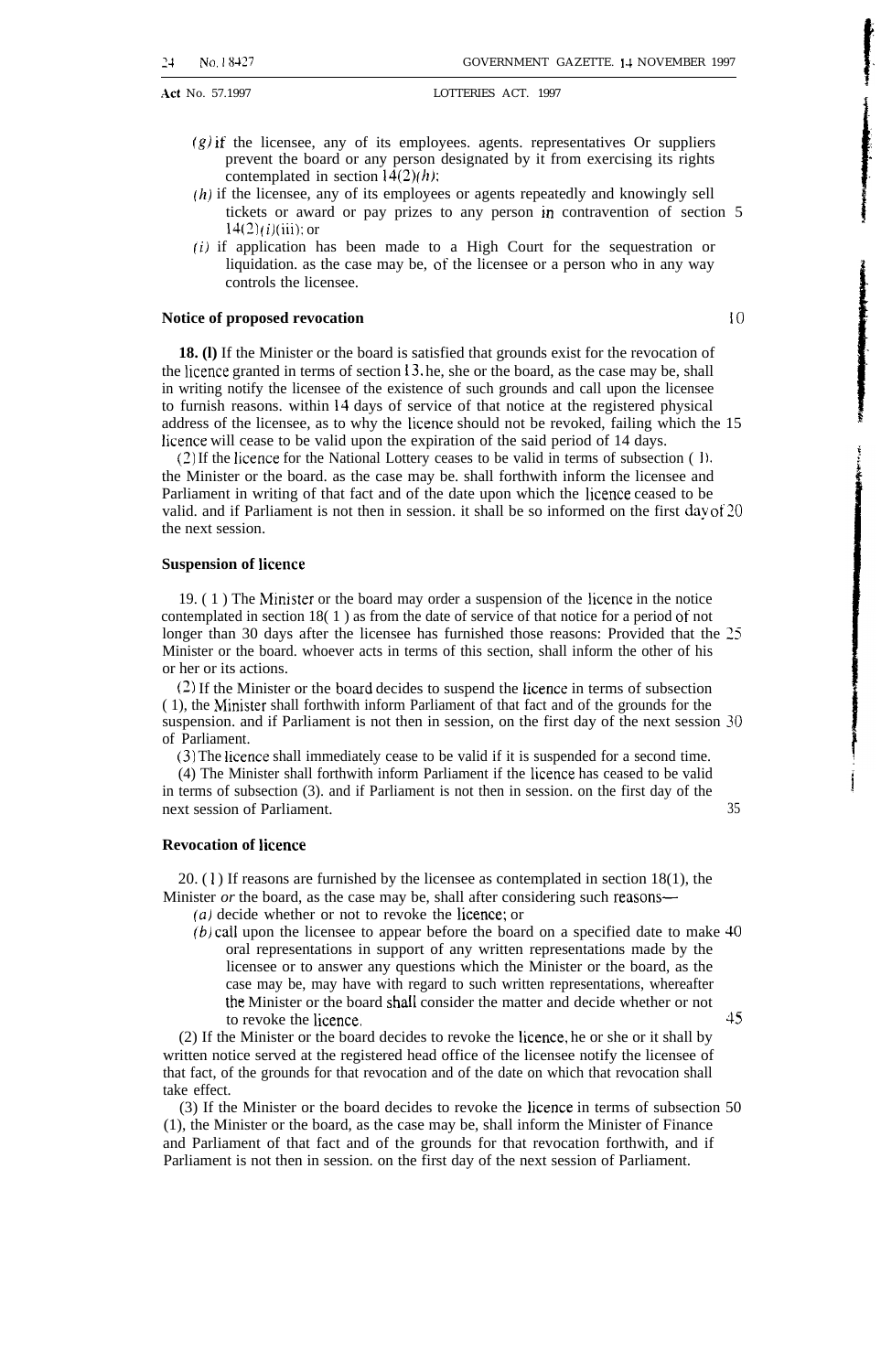#### **CHAPTER 3** ..

#### *Distribution* of net proceeds of National Lottery

#### **Establishment of National** Lottery **Distribution Trust Fund**

21. ( 1 ) There is hereby established a fund to be known as the National Lottery Distribution Trust Fund. to be managed by the board. 5

(2) The board shall annually table a report in Parliament in respect of the fund. which may form part of the report contemplated in section 12(1)(b).

#### **Fund to vest in and to be administered by board**

**22. (1)** The fund shall vest in and be administered by the board. (2) Th fund shall be held in trust by the board for the purposes mentioned in this 10 Chapter.

#### **Revenue of fund**

23. The fund shall consist of—

- (a) the sums paid to the fund in terms of section  $14(2)(e)$ :
- $(b)$  interest and dividends derived from the investment of money standing [o the  $15$ credit of the fund: and
- $(c)$  other money lawfully paid into the fund.

#### **Banking account**

24. ( I ) Money in the fund shall. pending the application thereof in terms of this Chapter. be paid into an account to be known as "The National Lottery Distribution 20 Trust Fund" at a financial institution.

 $(2)$  The financial institution where the account contemplated in subsection (1) is kept. shall not in respect of any liability of the board. not being a liability arising out of or in connection with any such account. have or obtain recourse or any right. whether by set-off. counter-claim. charge or otherwise. against money standing to the credit of such 25 account.

#### **Investment of money not immediately required**

25. ( 1 ) Any money of the fund or the board which is not required for immediate allocation. may be invested with the Public Investment Commissioners or with a financial institution approved by the Minister of Finance and may be withdrawn when 30 required.

 $(2)$  Any unexpended balance of the money of the fund at the end of any financial year shall be carried forward as a credit to the next succeeding financial year.

#### **Allocation of money in fund**

26. ( 1 ) Every sum that is paid to the fund shall be appropriated for expenditure by the 35 board in accordance with subsections (2) and (3).

(2) So much of the sum referred to in subsection  $(1)$  as the Minister after consultation with the board deems appropriate, shall be allocated for making payments under section 34 and held in the fund for that purpose.

(3) Of the balance in the fund after the deduction of the allocated sum referred to in 40 subsection  $(2)$ —

(a) not less than the prescribed percentage shall be allocated for expenditure on or connected with reconstruction and development projects and other programmed referred to in the Reconstruction and Development Programme Fund Act, 1994 (Act No. 7 of 1994); 45 . ?. \$"

**I**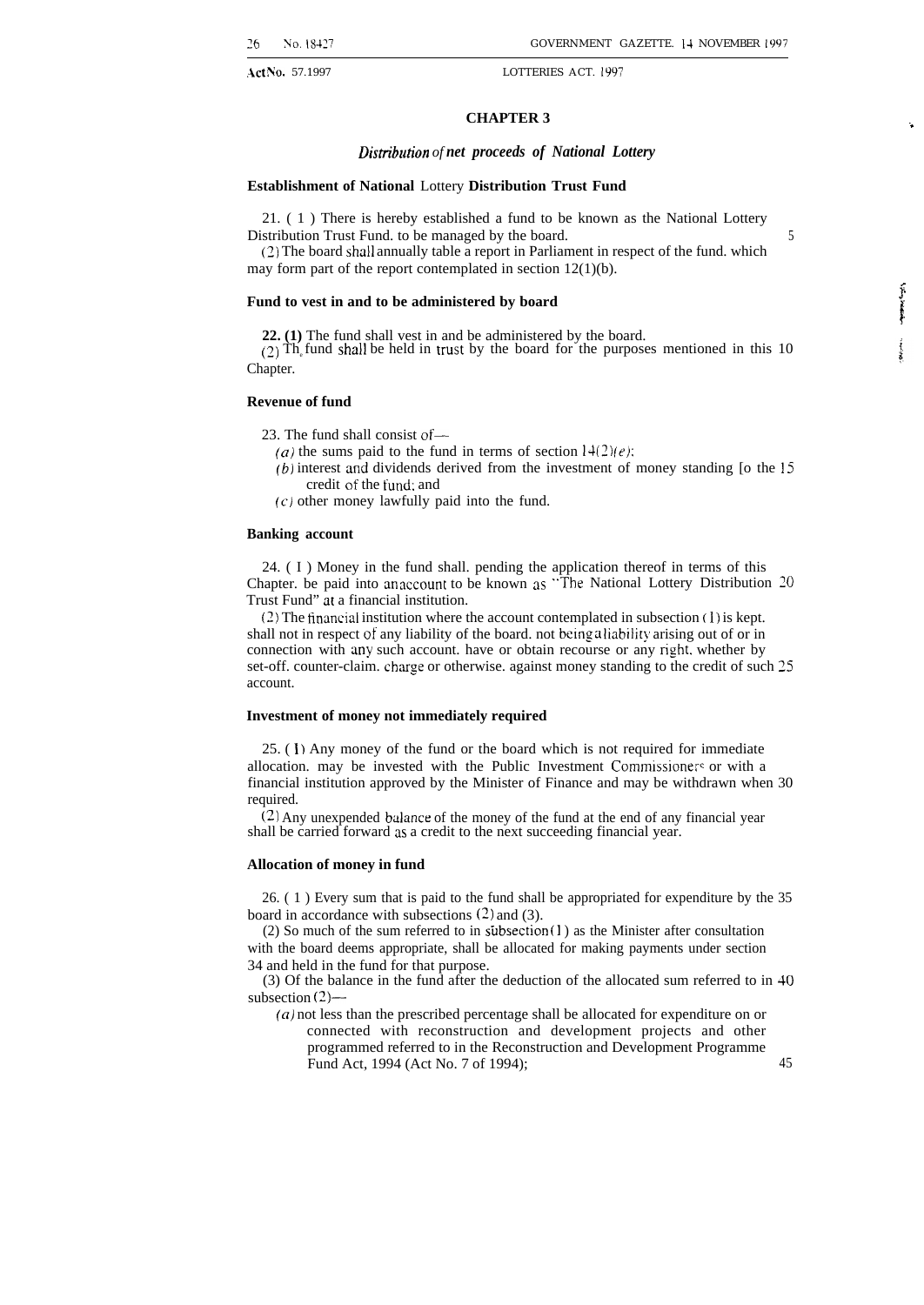- *(b)* not less than the prescribed percentage shail be allocated for charitable expenditure:
- (c) not less than the prescribed percentage shall be allocated for expenditure on or connected with the development of sport and recreation:
- $(d)$  not less than the prescribed percentage shall be allocated for expenditure on or 5 connected with the arts. culture and the national historical. natural, cultural and architectural heritage: and
- (e) not more than the prescribed percentage shall, subject to section  $31(1)$ . be allocated for expenditure in respect of any other matter and approved by the Minister for that purpose. 10

#### **Allocation to reconstruction and development programme**

 $27.$  (1) The board shall pay so much of any sum paid to the fund as is allocated for expenditure referred to in section  $26(3)((-)$  to the Reconstruction and Development Programme Fund established by section 2 of the Reconstruction and Development Programme Fund Act. 1994 (Act No. 7 of 1994). or any other fund designated by the 15 Minister responsible for the administration of the Reconstruction and Development Programme Fund Act. 1994. for this purpose.

(2) Anv sum paid to a fund in terms of subsection ( 1). shell be utilised by the Minister referred to in subsection  $(1)$  after consultation with the premiers Of the provinces.

#### **Allocation to charities 2()**

28. ( 1 ) So much of any sum paid into the fund as is allocated for expenditure referred to in section  $26(3)(b)$ , shall be held in the fund for distribution by the distributing agency appointed by the Minister in consultation with the Minister responsible for welfare and population development in the national sphere of government which possesses the required skills and expertise to distribute the allocated sum fairly and equitably amongst 25 all persons who meet the prescribed requirements.

(2) The distributing agency shall consider applications for grants and may. subject to section 33. pay such grants to appropriate recipients in accordance with this Act and subject to the conditions applying to its appointment and to any directions issued by the Minister after consultation with the Minister responsible for welfare and population 30 development in the national sphere of government. or by the Minister of Finance. from the sum allocated for charitable purposes.

(3) Any appointment in terms of subsection  $(1)$  may at any time be revoked or the conditions applying to that appointment may be varied by the Minister. and no claim shall arise as a result of such revocation or variation. 35

(4) The Auditor-General or a person designated by him or her shall audit ail financial statements reflecting expenditure from the sum allocated for charitable purposes.

(5) Any juristic person meeting the prescribed requirements may in the prescribed form apply to the distributing agency for a grant.

#### **Allocation to sport and recreation 40**

29. (1) So much of any sum paid into the fund as is allocated for expenditure referred to in section  $26(3)(c)$ . shall be held in the fund for distribution by the distributing agency appointed by the Minister in consultation with the Minister responsible for sport and recreation in the national sphere of government to distribute the allocated sum fairly and equitably amongst all persons who meet the prescribed requirements. 45

 $(2)$  Th distributing agency shall consider applications for grants and may, subject to section 33, pay such grants to appropriate recipients in accordance with this Act and subject to the conditions applying to its appointment and to any directions issued  $\mathfrak{g}_y$  the Minister after consultation with the Minister of Sport and Recreation, or by the Minister of Finance, from the sum allocated for the development of sport and recreation. 50 i. -

>.

Control of the Control of Articles

このことでする場合は、その後のことには、その他の意味を見るのです。そのことには、そのことには、そのことには、そのことには、そのことには、そのことに、こことには、そのことには、そのことには、そのことには

**/'. . ., <sup>&</sup>lt;**

ŷ

É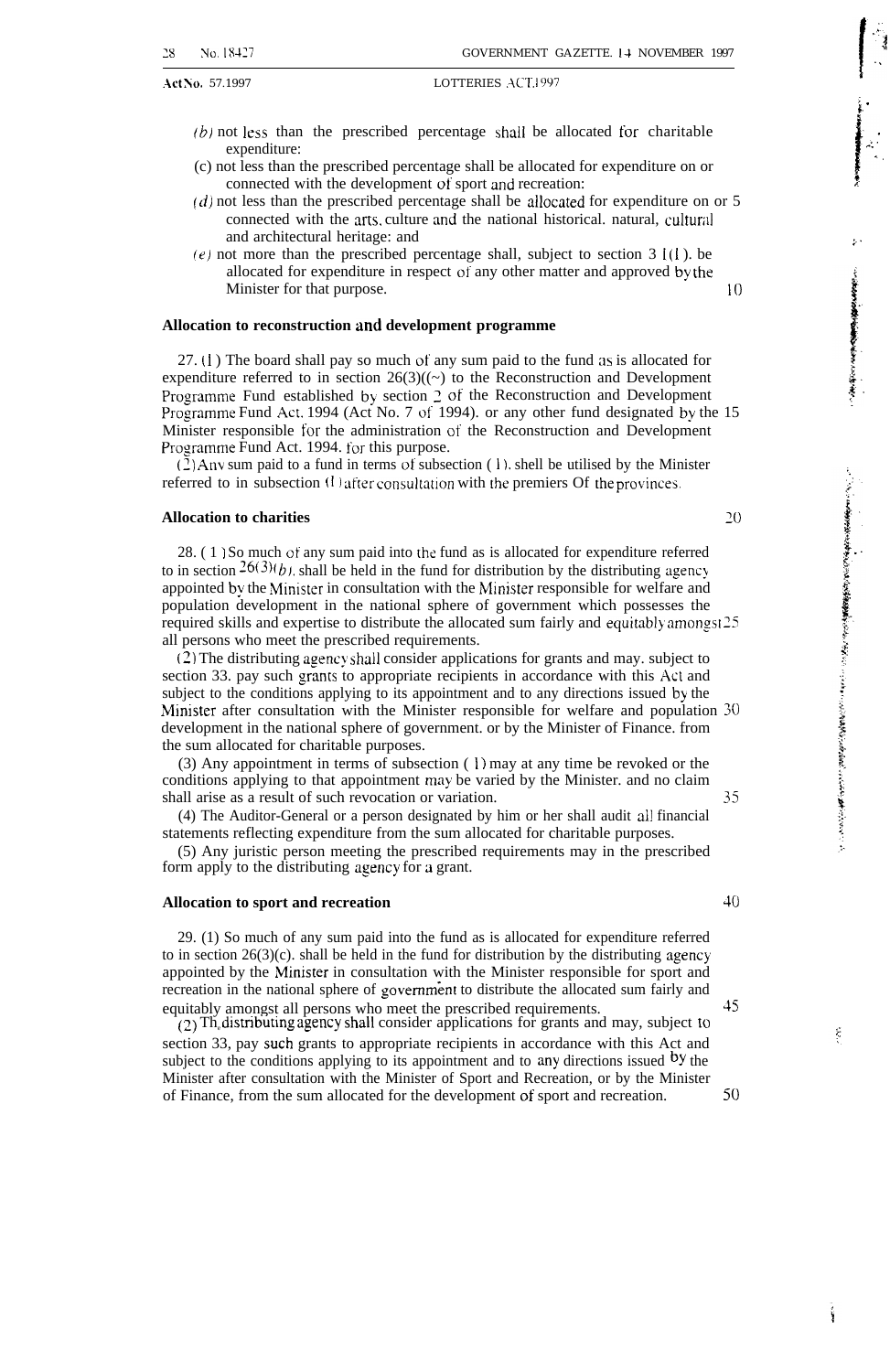Act NO. 37, 1997 LOTTERIES .+CT. 1997

(3) Any appointment in terms of subsection (1) may at any time be revoked or the conditions applying to that appointment may be varied by the Minister. and no claim shall arise as a result of such revocation or variation.

(4) The Auditor-General or any person designated by him or her shall audit all financial statements reflecting expenditure from the sum allocated for the development 5 of sport and recreation.

(5) Any juristic person meeting the prescribed requirements may in the prescribed form apply to the distributing agency for a grant.

#### **Allocation to arts, culture and national heritage**

30. ( 1 ) So much of any sum paid into the fund as is allocated for expenditure referred 10 to in section  $26(3)(d)$ , shall be held in the fund for distribution by the distributing agency appointed by the Minister in consultation with the Ministers responsible for arts. culture. science and technology. and environmental affairs. in the national sphere of government to distribute the allocated sum fairly and equitably amongst all persons who meet the prescribed requirements.

 $_{(2)}$  Th<sub>e</sub> distributing agency shall consider applications for grants and may, subject to section 33. pay such grants to appropriate recipients in accordance with this Act and subject to the conditions applying to its appointment and to any directions issued by the Minister after consultation with the Ministers responsible for arts, culture. science and technology. and environmental affairs. in the national sphere of government. or by the 20 Minister of Finance. from the sum allocated for arts, culture and the national historical. natural, cultural and architectural heritage.

(3) Any appointment in terms of subsection  $(1)$  may at any time be revoked or the conditions applying to that appointment may be vaned by the Minister. and no claim shall arise as a result of such revocation or variation. 25

(4) The Auditor-General or any person designated by him or her shall audit all financial statements reflecting expenditure from the sum allocated for arts. culture and the national historical. natural. cultural and architectural heritage.

(5) Any juristic person meeting the prescribed requirements may in the prescribed form apply to the distributing agency for a grant.  $\frac{3(}$ 

#### **Allocation for miscellaneous purposes**

**31. ( 1 ) So** much of any sum paid into the fund as has been allocated for expenditure referred to in section 26(3)(e), shall be held in the fund for appropriation for expenditure by the board.

(2) The Minister may in consultation with the Minister of Finance and after 35 consultation with the board appoint such distributing agency or agencies as may be necessary to distribute the allocated sum fairly and equitably amongst all persons who meet the prescribed requirements.

(3) The distributing agency shall consider applications for grants and may, subject to section 33, pay such grants to appropriate recipients in accordance with this Act and 40 subject to the conditions applying to its appointment and to any directions issued by the Minister, or by the Minister of Finance. from the sum allocated for the specific purpose identified by the Minister after consultation with the board.

(4) Any appointment in terms of subsection (2) may at any time be revoked or the conditions applying to that appointment may be varied by the Minister, and no claim 45 shall arise as a result of such revocation or variation,

(5) The Auditor-General or any person designated by him or her shall audit all financial statements reflecting expenditure from the sum allocated for the specific purpose identified by the Minister after consultation with the board.

(6) Any juristic person meeting the prescribed requirements may in the prescribed 50 form apply to the distributing agency for a grant.

i; ::

 $\ddot{\phantom{a}}$ 

医子宫神经节 医阿尔伯氏病 医肠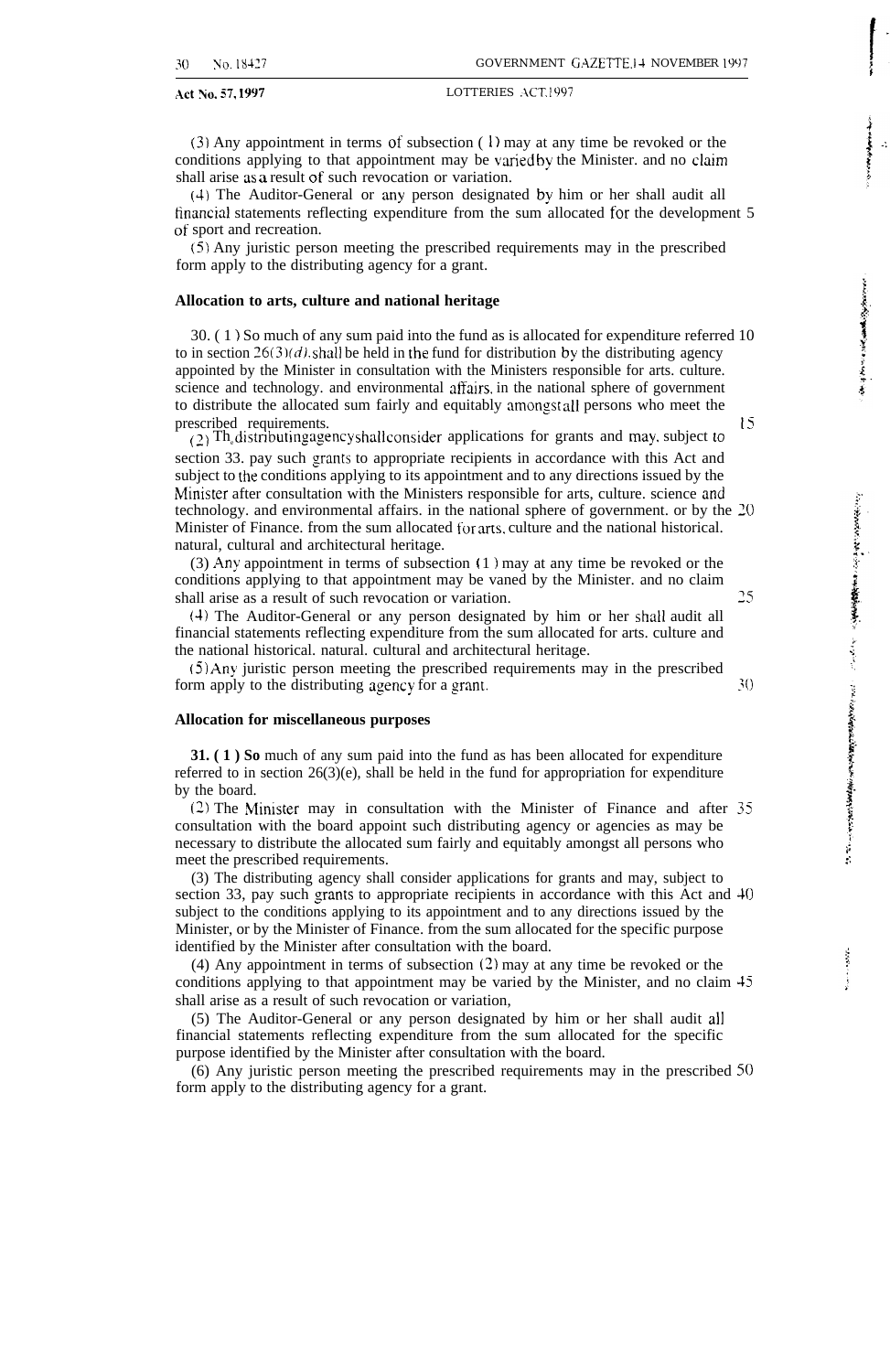#### **Payment of allocations**

32. (1) The Minister shall, after consultation with the board. in respect of any allocation awarded for a specific good cause which the board pays over to the distributing agency appointed by the Minister or in respect of a grant which a distributing agency may pay to a recipient. impose such conditions as he or she deems 5 fit, in addition to conditions requiring—

- $(a)$  the amount of a grant or an allocation to be repaid forthwith on breach of any condition, in addition to any penalties which the Minister. the board or the distributing agency, as the case may be. may impose:
- $(b)$  that a percentage of the allocation at the disposal of the distributing agency for 10 grants determined by the board or the Minister shall be allocated to recipients in a specified province;
- $(c)$  that a juristic person shall in respect of amounts granted to it from time to time provide the board or the distributing agency with audited accounts of all amounts distributed: and  $\frac{15}{9}$
- $(d)$  any recipient of a grant to provide the board or the distributing agency with any relevant information it may require.

(2) In deciding on the juristic persons to whom grants are to be made. the Minister or the distributing agency. as the case may be. shall be satisfied that any such juristic person is competent to allocate the amounts equitably among all the members it 20 represents.

(3) In considering any application for a grant in terms of this Chapter. the distributing agency shall comply with any directions given to it by the Minister as to the matters to be taken into account in determining the persons to whom. the purposes for which and the conditions subject to which that distributing agency is to allocate any amounts. 25

- (4) In performing his or her functions in terms of subsection (3). the Minister shall- $(a)$  consult with the board and the relevant distributing agency before giving any
	- directions to that distributing agency; and
	- $(b)$  take into account—
		- (i) general development in the Republic, with specific reference to the 30 regional. economic. financial, social and moral interests of the Republic and the enhancement of the standard of living of all the people in the Republic: and
		- (ii) provincial and local interests. including—
			- $(aa)$  the number of lottery tickets sold in each province:  $35$
			- ( *bb)* the population of each province; and
			- $(cc)$  the financial requirements of each province.

#### **Power of Minister to prohibit certain grants**

33. The Minister may within seven days after a distributing agency has made a grant to a juristic person under this Chapter, prohibit that distributing agency from paying out 40 such grant if such grant is likely to be utilised for any unlawful purpose or fails to comply with the conditions the Minister has imposed in terms of section 32: Provided that the Minister shall—

- $(a)$  consult with the board and that distributing agency before any such prohibition is imposed; and  $\cdot$  45
	-
- (b) disclose to the board and that distributing agency any information at his or her disposal which may indicate that any such grant is likely to be utilised for any unlawful or improper purposes.

#### **Payments from fund in respect of expenses**

34. (1) At such times as the Minister deems appropriate, payments shall be allocated 50 to the board out of the money in the fund held under section  $26(2)$  in respect of the board's expenses.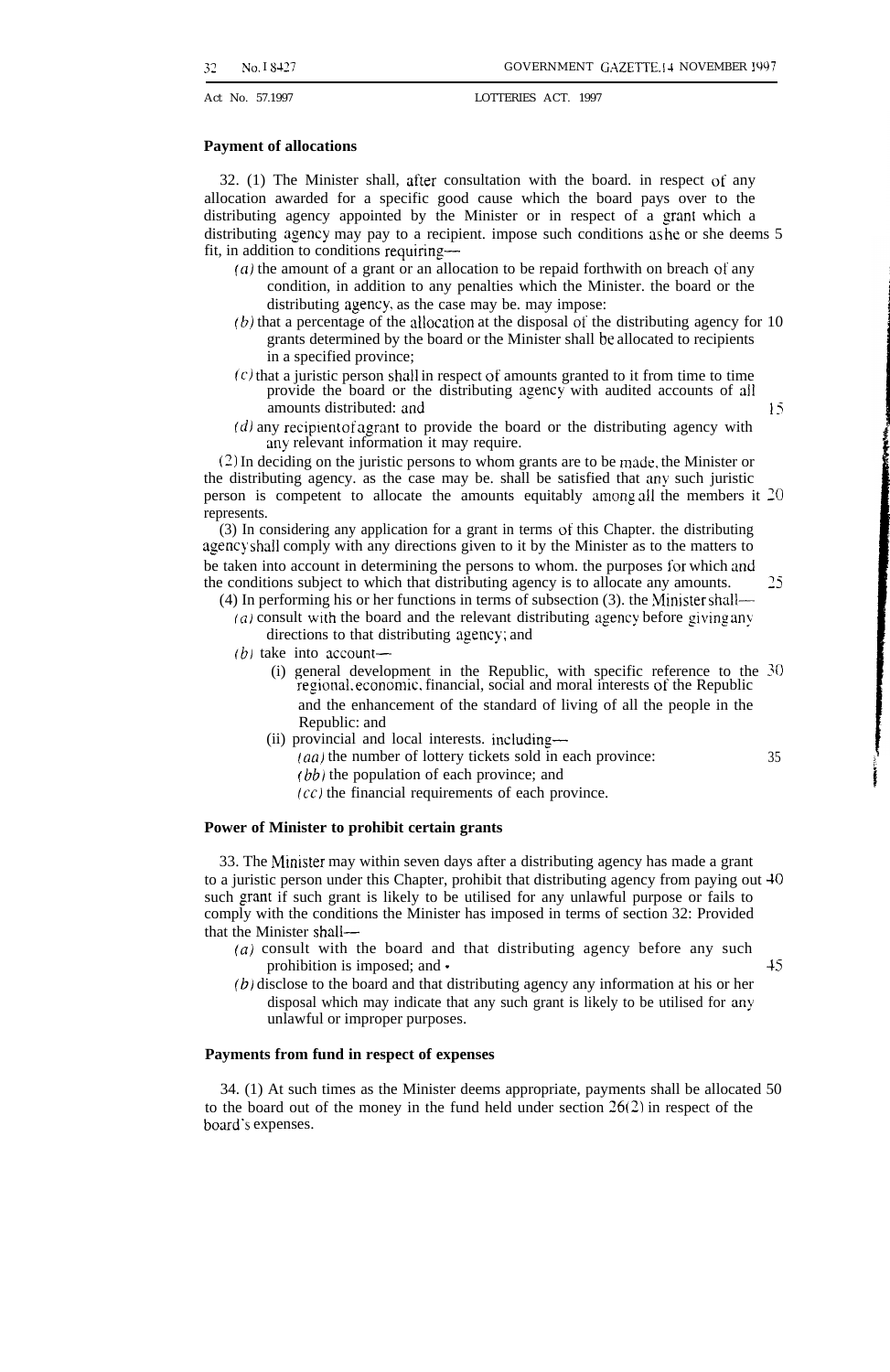$(2)$  The payments shall be of such amounts as the Minister deems sufficient for meeting the payments made or to be made under sections **6( <sup>1</sup> )** and 7(2). or my other expenses incurred by the board.

(3) In determining what amounts are sufficient for meeting the payments referred to in subsection (2). the Minister shall take into account sums paid or to be paid to the board 5 in terms of section 14(3).

#### **Public administration**

35. Every institution which in any way acts under or in terms of this Act, must comply strictly with section 195 of the Constitution.

#### PART II

#### OTHER LOTTERIES

#### CHAPTER **1**

#### *Lotteries incidental to exempt entertainment, private lotteries, society lotteries and*  $p$ romotional competitions

#### **Lotteries incidental to exempt entertainment**

*36. (1) A* lottery conducted as an incident of an exempt entertainment shall not be unlawful if—

- $(a)$  all the proceeds of the entertainment. including the proceeds of the lottery. after deducting—
	- (i) the expenses of the entertainment. excluding expenses incurred in 20 connection with the lottery:
	- ( ii) the expenses incurred in printing tickets in the lottery and advertising of that lottery; and
	- (iii) such sum. if any. nor exceeding the prescribed amount for any expenses incurred in purchasing prizes for the lottery. 25
	- are utilised for the benefit of any deserving section of the public;
- $(b)$  none of the prizes in the lottery are money prizes;
- $(c)$  the total value of tickets sold or to be sold, is not more than the prescribed amount;
- $(d)$  the opportunity of participating in lotteries contemplated in this section. or  $30$ such opportunity together with any other opportunity of participating in lotteries or gambling. is not the only substantial inducement to persons to attend the entertainment: and
- $(e)$  it is conducted for members of a society established and conducted for purposes not connected with lotteries. gambling or betting.  $35$

(2) For the purposes of subsection ( 1 ) '-exempt entertainment" means a bazaar, sale. fête, dinner. dance. sporting event or other entertainment of a similar character.

#### **Private lotteries**

37. (1) A private lottery shall not be unlawful if—

- $(a)$  all the proceeds. after deducting only expenses incurred for printing and  $40$ stationery pertaining to tickets of that lottery and notices advertising that lottery, are devoted to the provision of prizes for purchasers of tickets or chances, or. in the case of a lottery conducted for the members of a society. such proceeds are devoted— (i) to the provision of prizes; 45
	-
	- (ii) to the purposes for which the society was established; or
	- (iii) to the provision of prizes as well as to the purposes for which the society was established;
- (b) no written notice or advertisement of the lottery is exhibited, published or distributed other than— 50

*[5*

 $I($ 

I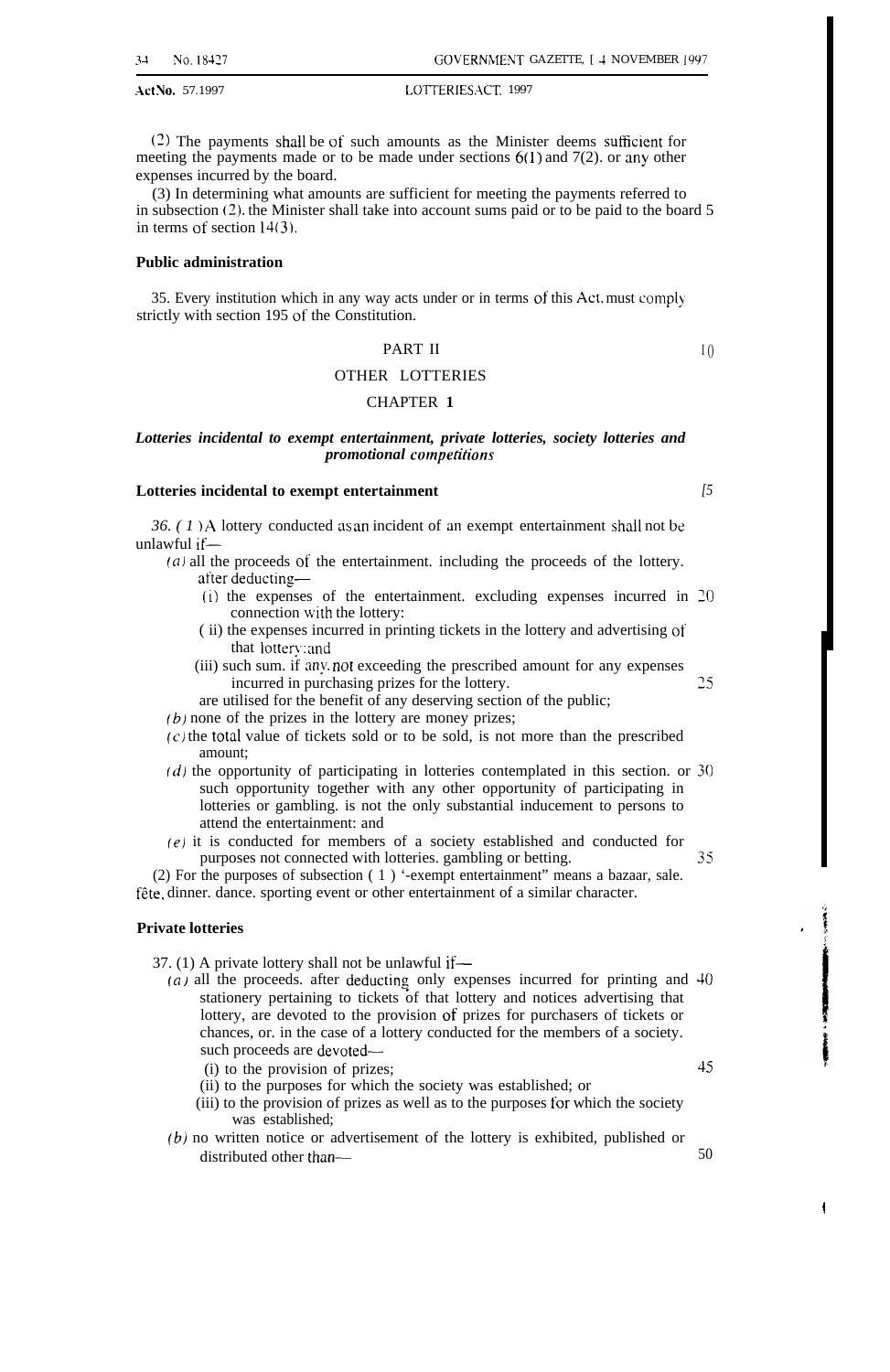Act No. 57, 1997

- (i) a notice thereof' exhibited on the premises of the society for whose members the lottery is conducted or. as the case may be. on the premises on which the persons for whom the lottery is conducted. ordinarily work or reside; and
- (ii) such announcement or advertisement of the lottery as is contained in the 5 text printed on the tickets. it' any:
- $(c)$  no person is employed for reward in any form whatsoever in connection with the conduct of the lottery:
- $(d)$  no ticket in the lottery is sent through the post;
- (e) the total value of the tickets or chances sold or to be sold or the total value of 10 the prizes in that lottery is not more [ban the prescribed amount determined by the Minister in consultation with the board;
- $(f)$  the sale of tickets in the lottery is confined—
	- (i) to the persons for whom the lottery is conducted: and
	- (ii) in the case of a lottery conducted for the members of a social or sporting  $\frac{1}{5}$ club. also to any other person who is on the premises of such club at the time of sale:
- $(g)$  it is conducted for members of a society established and conducted for purposes not connected with lotteries. gambling or betting; and
- **(/1)**  $\alpha$  person purchasing a ticket for a private lottery does not solely by purchasing 20 that ticket become a member of the club or society which conducts that lottery or on whose behalf that lottery is conducted.

 $(2)$  For the purposes of this section each local or attiliated branch or section or branch of a society shall be regarded as a distinct society.

(3) The board may determine the maximum number and frequency of private lotteries 25 that may be promoted in any period of 12 months on behalf of the same social or sporting club. or on the same premises where persons work or reside.

#### CHAPTER 2

#### *Society lotteries*

#### **Society lottery**

**38.** A society lottery shall not be unlawful if—

- ( $a$ ) it is conducted only in the Republic:
- *(b)* the society for whose benefit the lottery is run or to be run, is authorised to collect contributions from the public in terms of the provisions of the Fund-raising Act, 1978 (Act No. 107 of 1978); 35
- *(c)* the society lottery is conducted in accordance with a scheme approved by that society and the board;
- *(d)* that society is registered with the board in terms of section 41;
- *(e)* the total value of the tickets or chances sold or to be sold and the total or individual value of the prizes in the lottery does not exceed the prescribed 40 amounts:
- *(f)* the total proceeds of the society lottery. after deducting sums lawfully appropriated on account of expenses. including the expenses in respect of an audit contemplated in section 46, or for the provision of prizes, not exceeding the prescribed amount or percentage. are applied solely to  $-$  45
	- (i) recognised charitable purposes in respect of which that society is authorised to collect contributions in terms of the Fund-raising Act, 1978;
	- (ii) participation in or support of sport or cultural activities in respect of which that society is authorised to collect contributions in terms of the 50 Fund-raising Act, 1978; or
	- (iii) other purposes which the board approves and which are not purposes of private gain nor purposes of any commercial undertaking:  $\sim$
- *(g)* the society lottery is conducted strictly in accordance with the rules referred to in section" 53: 55

30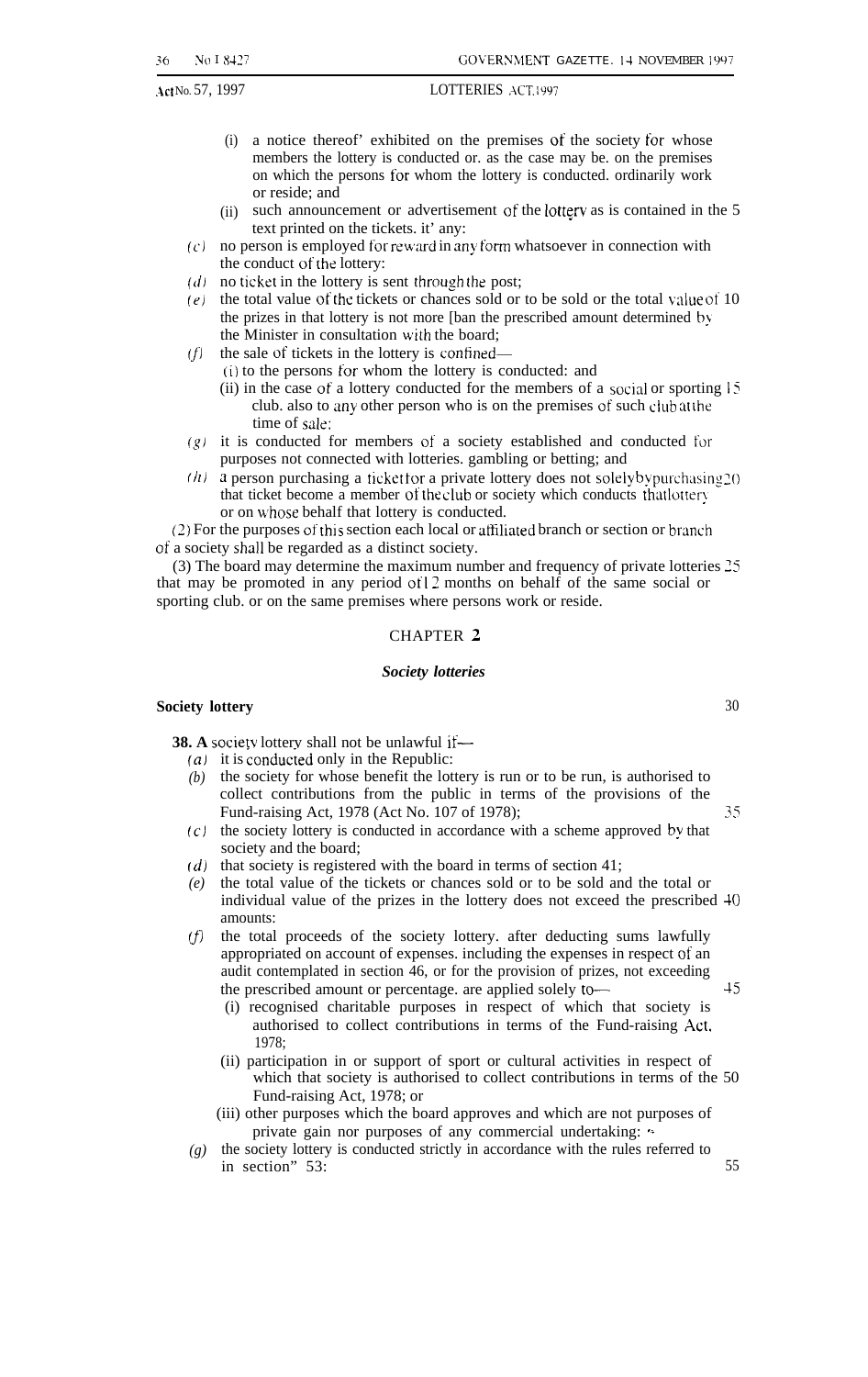- $(h)$  the society lottery is conducted for members of a society established and conducted for purposes not connected with lotteries, gambling or betting;
- $(i)$  tickets for the society lottery are not advertised. marketed, promoted or sold other than in the prescribed area; and
- $(j)$  the lottery is not advertised. marketed or promoted jointly with another 5 society lottery and the funds for prizes are not combined with those of another society lottery.

#### **Management of society lotteries**

39. No person shall manage a society lottery unless that person is—

- (a) a member of the society on whose behalf the lottery is conducted, acting in  $10$ such capacity:
- (b) an employee of that society acting in the course of his or her employment:
- $(c)$  a corporate body that is wholly owned by the society;
- (d) certified as a lottery manager under section 47; or
- $(e)$  an employee of a person referred to in paragraph  $(d)$  acting in the course of his 15 or her employment.

#### **Frequency of society lotteries**

40. ( 1 ) The Minister may prescribe—

- $(a)$  the maximum number of lotteries that shall. in consultation with the board and after consultation with the person to whom the licence to conduct the National 20 Lottery has been issued. be conducted under section 38 in any period of 12 months by or on behalf' of any one society;
- $(b)$  the minimum number of days that must elapse between the dates of any two lotteries conducted under section 38 on behalf of the same society; and
- (c) any other matter to be prescribed in terms of section 38. 25

(2) Anything prescribed under subsection  $(1)$  may make different provision for different cases or circumstances.

#### **CHAPTER 3**

#### *Functions of board in respect of society lotteries*

### **Registration of societies** 30

**41.** (1) An application to the board for the registration of a society shall—

- $(a)$  specify the address of the office or head office of the society;
- $(b)$  specify the purposes for which the society was established;
- (c) include a copy of the registration of the society in terms of the Fund-raising Act. 1978; and 35
- $(d)$  include a copy of any scheme approved by the society in terms of section 38(c).

(2) Subject to the provisions of this Chapter, the board shall register the society in a register to be kept for that purpose.

(3) A society shall not be registered under this section and no scheme shall be 40 approved by the board unless—

*(a)* application on behalf of the society has been made to the board in writing as contemplated in subsection ( 1 ) and the applicant has furnished such further information as may be prescribed by the Minister;

 $(b)$  the board is satisfied that— 45

- (i) any person who will be conducting a lottery on behalf of the society is a fit and proper person;
- (ii) the society has adequate resources available to provide facilities that are necessary for conducting the lottery;
- (iii) the society complies with the requirements of section 38; 50

4. .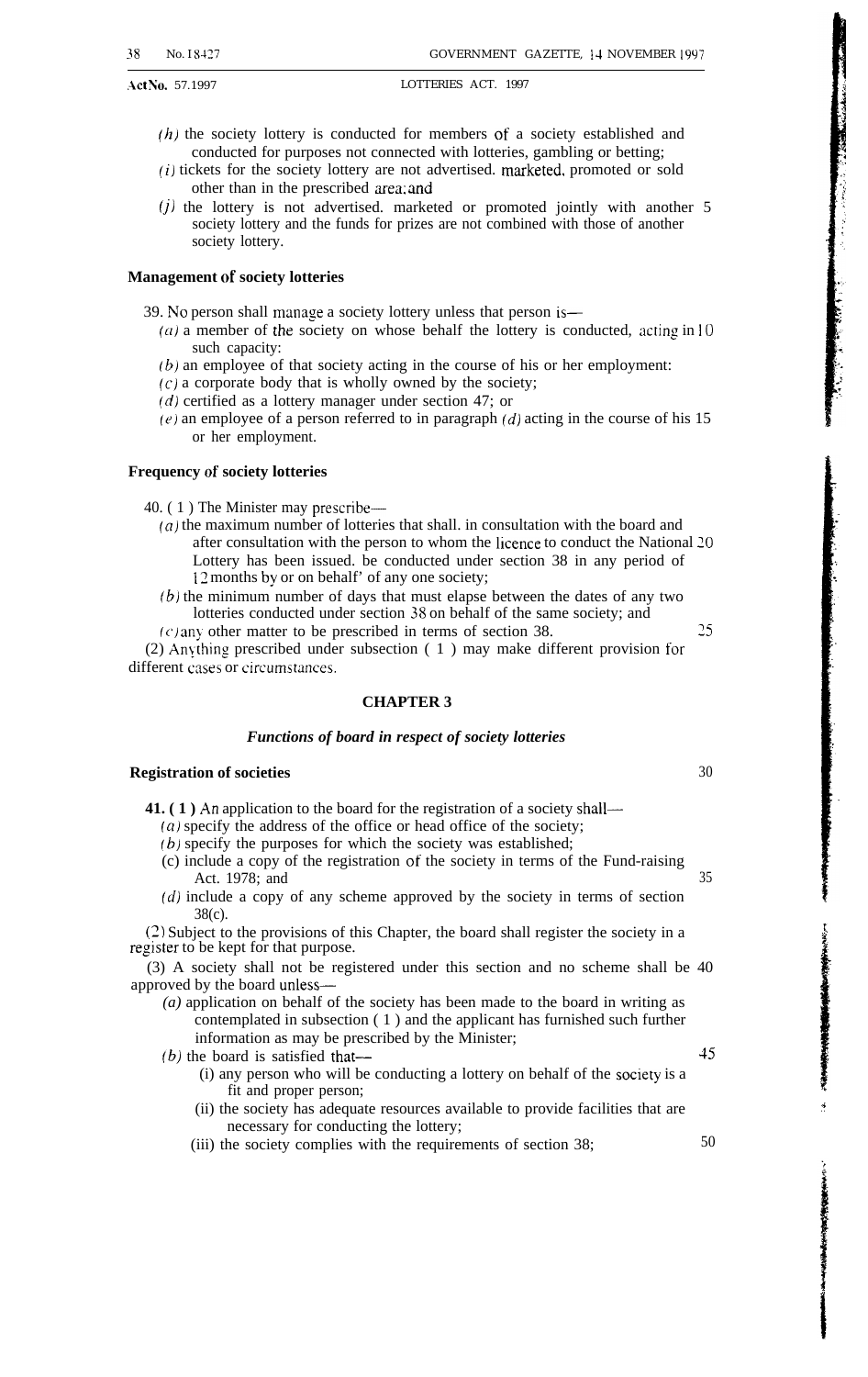- (iv) no information given by the society to the board in or in connection with the society's application for registration was materially false;
- (v) the address of the otice or head office of the society is not the same as the address of the office or head office of another society that is established for the same or a connected purpose and is registered under this section: 5
- (vi) every lottery conducted on behalf of the society within the last five years has been properly conducted to the satisfaction of the board:
- (vii) the society has not failed to comply with a requirement imposed under section 38, 44.45 or 46;
- (viii) if the society lottery is to be conducted by a lottery manager. that that 10 lottery manager has provided security as prescribed by the Minister:
- (ix) no actor omission by a person who is or will be connected with a society lottery conducted or proposed to be conducted on behalf of the society caused—
	- $(aa)$  the registration of another society to be refused or revoked as a 15 result of information contemplated in subparagraph (iv) or section 44, 45 or 46; or
	- $(bb)$  a lottery. in the conduct of which such person was involved. to be improperly conducted: and
- (x) the scheme attached to the application for registration. or any other  $20$ scheme subsequently approved by the society under section  $38(c)$ , is lawful and will be run in accordance with sound financial principles and methods.

#### **Revocation of registration**

#### 42. The board— 25

- (a) shall revoke the registration of a society if the society requests the board to do so: and
- $(b)$  may revoke the registration of a society it' the society has failed to comply with any requirement contained in section  $41(3)$ .  $44$ ,  $45$  or 46: Provided that—
	- (i) the registration shall not be revoked without giving the society an 30 opportunity of being heard: and
	- (ii) the society shall be notified in writing of the revocation and the grounds there for.

#### **Fees and levies**

- 43. A society registered under this Chapter shall pay to the board— 35
	- $(a)$  such fee or levy as the board may determine from time to time; and  $(b)$  the fee or levy determined by the board for each society lottery conducted on behalf of the society.

#### **Requirements after registration of society**

 $44. (1)$  Any society registered under section  $-1$  shall—  $40$ 

- $(a)$  notify the board in writing of any change in the address of the society's office or head office not later than 21 days prior to the day on which such change takes effect;
- $(b)$  subject to subsection (2). notify the bored in writing of any amendment Or substitution of the scheme contemplated in section  $38(c)$ ;  $45$
- $(c)$  within three months after the completion of a society lottery, submit to the board a return in respect of that lottery in such form and manner and with such information as the Minister may require; and
- $(d)$  preserve all documents including all information kept by the society otherwise than in writing, relating to a lottery conducted on behalf of the society for not 50 less than five years after the date of the lottery.

(2) Any notification in terms of subsection (1)(b) shall be given to the board not less than four weeks before any tickets or chances are sold, distributed or offered for sale, in

**I** 

t .,

**The Committee of the Committee of the Committee of the Committee of the Committee of the Committee of The Committee of The Committee of The Committee of The Committee of The Committee of The Committee of The Committee of** 

 $\ddot{\hat{r}}$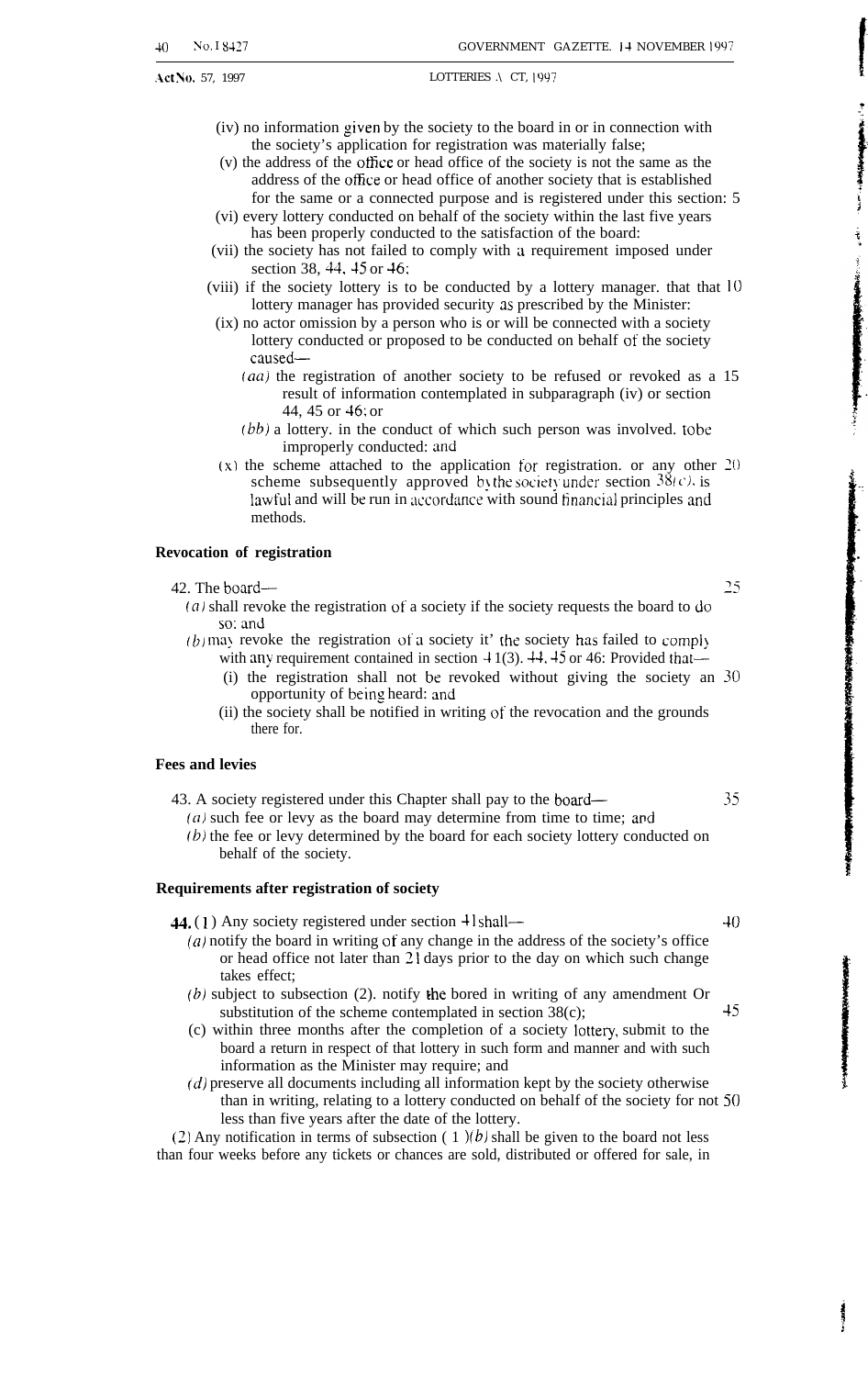respect of a lottery conducted in accordance with the scheme as modified. amended or substituted.

(3) Any return submitted to the board in terms of subsection  $(1)(c)$  shall be preserved by the board for not less than  $18$  months and be open to the public for inspection.

**Control of registered societies**

45. The board may require a society registered under section  $41$  or a society that has applied for such registration—

- $(a)$  to furnish the board with such information relating to any lottery conducted or to be conducted on behalf of the society as the board may require; i o
- $(b)$  to allow any person authorised by the board thereto. to inspect and take copies of any documents of the society, including any information kept by the society otherwise than in writing. relating to such a lottery;
- $(c)$  where such information is kept by means of a computer. to give the board such assistance as it may require to enable it to inspect and take copies of the <sup>15</sup> information in a visible and legible form and to inspect the operation of an} computer and any associated apparatus or material that is or has been in use in connection with the keeping of such information; and
- $(d)$  to allow' the board to inspect any aspect of the management of such a [otter!.

#### **Audit of society lottery 20**

46. ( 1 ) A society shall submit to the board financial statements in respect of all lotteries conducted on its behalf prepared by an independent auditor registered in terms of the Public Accountants' and Auditors' Act. 1991 (Act No. 80 of 199 I ), together with a report by that auditor on such statements.

- $(2)$  The financial statements referred to in subsection (1) shall—
	- $(a)$  be submitted to the board within three months of the end of the year in which the lotteries to which such statements relate, were held; and
	- $(b)$  comply with generally accepted accounting principles and any other directions that may be given by the board as to the information to be contained in such statements. the manner in which such information is to be presented or 30 the methods and principles according to which such statements are to be prepared.

(3) The report of the auditor referred to in subsection  $(1)$ , shall state whether in the said auditor's opinion—

- ( $a$ ) the financial statements have been properly prepared in accordance with the  $35$ principles and any directions contemplated in subsection  $(2)(b)$ ;
- *(b)* proper accounting records have been kept by the society; and

 $(c)$  the society's accounts are in agreement with the financial statements: Provided that if the said auditor is unable to obtain all the information and explanations

that, to the best of his or her knowledge and belief. are necessary for the purposes of the 40 audit. his or her report shall state accordingly.

- (4) For the purposes of this section—
	- (a) a lottery shall be deemed to have been conducted in the year in which the winners of prizes are announced to the public; and
	- (b) "year" means a period of  $12$  months starting on 1 January.  $45$

#### **Certification of lottery managers**

47. ( 1 ) An application by a person to be certified as a lottery manager shall be made to the board in such form and manner and shall contain such information as the board may require, which shall include—

 $(a)$  sufficient information to fully identify the applicant;  $50$ 

 $25 -$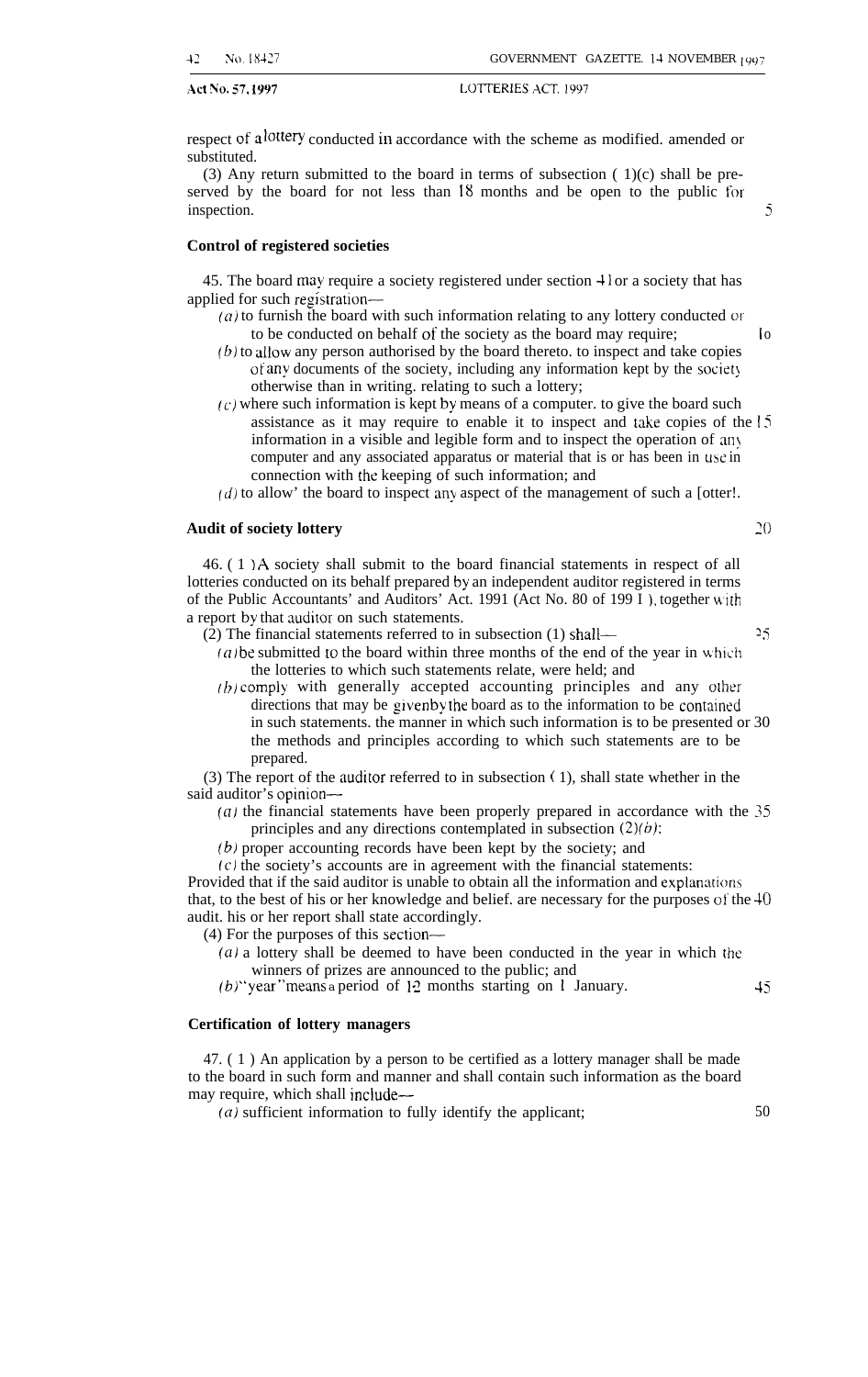- $(b)$  information in respect of its shareholders or the persons in any other way controlling it, if the applicant is a juristic person. or a curriculum vitae if the applicant is a natural person: and
- $(c)$  the applicant's physical address.

(2) A fee determined by the board shall be payable when the application is made.  $\frac{1}{2}$ 

(3) The board shall subject to the provisions of this section grant a certificate to m applicant certifying him or her or it as a lottery manager.

(4) A person shall not be granted a certificate under this section. if in the opinion of the board—

- (a) any person who would be likely to manage or in any other way control the 10 business or any part of the business of managing lotteries under the certificate is not a fit and proper person to do so:
- *(b) zny* person for whose benefit that business would be likely to be carried on. is not a fir and proper person to benefit from it:
- $(c)$  any information given by the applicant to the board in or in connection with 15 the application is false in a material respect:
- $(d)$  the applicant does not have the appropriate knowledge. experience or resources available to manage the society lottery;
- $(e)$  in the past the applicant acted in any way which caused harm or could have caused harm to — 20
	- (i) any lottery which he or she was conducting:
	- (ii) the society on whose behalf he or she was conducting a [otter}: or
	- (iii) the integnty of society lotteries in general; or

 $(f)$  the applicant fails to meet any requirement prescribed by the Minister.

 $(5)$  If the board refuses to grant a certificate, the board shall notify the applicant in 25 writing of the refusal and the grounds for such refusal.

(6) If the board grants a certificate. the holder of the certificate shall in writing inform the board of any change to the information supplied to the board in terms of subsection  $(I)$  at least seven days before that change comes into effect.

## **Conditions of certificate 3()**

48. A certificate contemplated in section 47 shall. subject to this Chapter. contain conditions aimed at—

- $(a)$  protecting the interests of any society on behalf of which the holder of the certificate might conduct a lottery, including the provision of security:
- (b) protecting the interests of participants in any lottery to be conducted by the 35 holder of the certificate: and
- $(c)$  ensuring proper management of a lottery by the holder of the certificate.

#### **Variation of conditions of certificate**

49. (1) The board may. after giving the certificate holder an opportunity of being heard. vary any condition in a certificate. 40

(2) If the board varies a condition under this section, the board shall give notice in writing of the variation to the certificate holder at the physical address furnished by the certificate holder in terms of section 47( $l(c)$ ).

(3) The variation of a condition shall take effect on 1 date stipulated in the notice contemplated in subsection (2). 45

#### **Period of validity of certificate**

50. A certificate shall be valid for a maximum period of three years or until it is revoked by the board during such period.

#### **Revocation of certificate**

**51.** (1) The following shall constitute grounds for the revocation of a certificate  $50$ contemplated in section 47: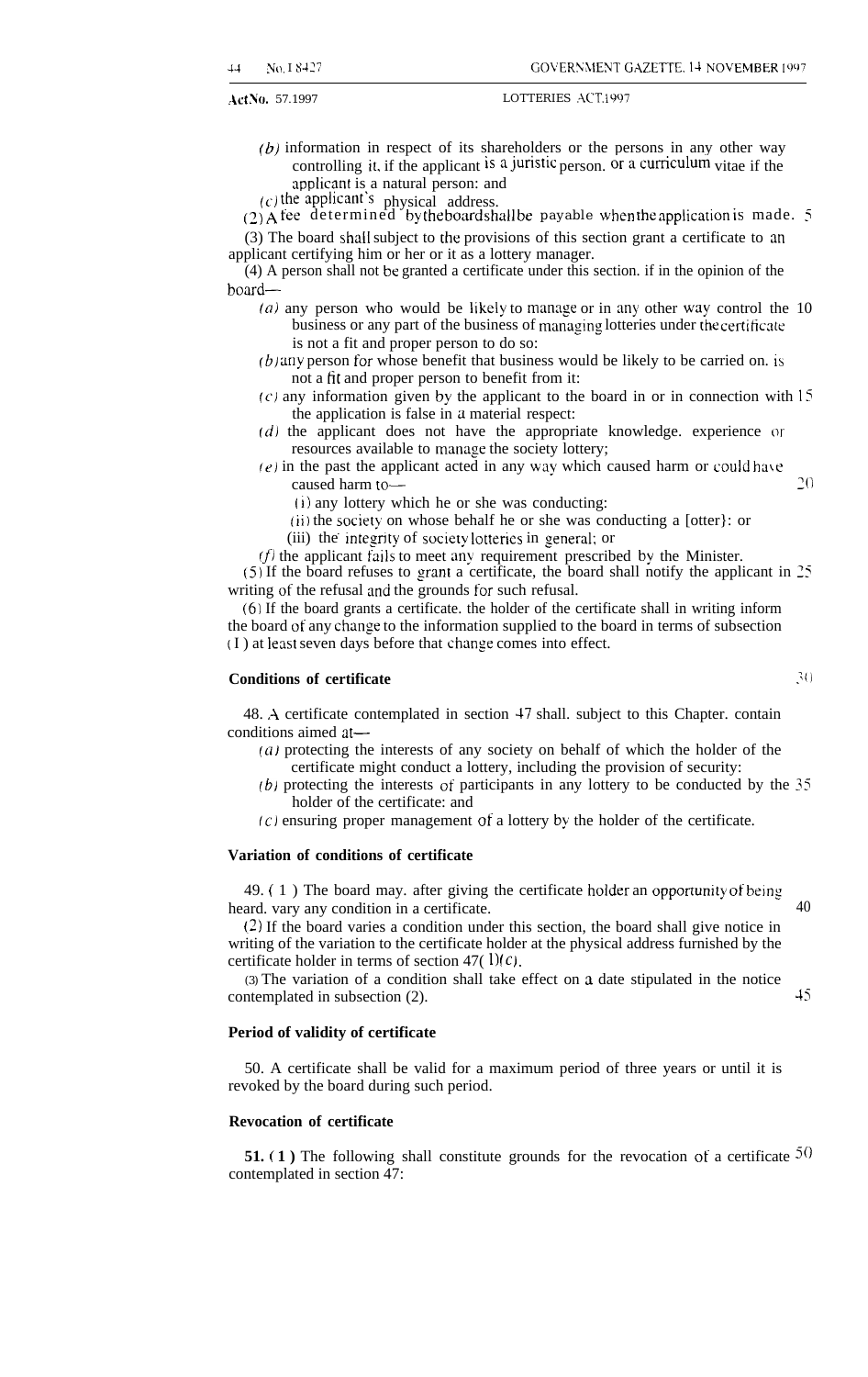- $(a)$  If the certificate holder is no longer a fit and proper person to manage or in any other way conduct a society lottery. whether because of the commission of an act of insolvency. insolvency, liquidation. judicial management. incarceration in a prison or other institution, or for any other valid reason;
- (b) if the certificate holder allows any person or body to derive a benefit from a 5 lottery contrary to the provisions of this Act;
- $(c)$  if any information given by the certificate holder to the board in connection with the application for the certificate was false in a material respect;
- $(d)$  if the certificate holder contravenes or fails to comply with a condition in the certificate or a provision of this Act; or 10
- (e) if the certificate holder is convicted on a charge of theft. fraud. forgery or uttering a forged document. perjury. an ofience in terms of the Corruption Act. 1992, or any offence involving dishonesty.

('2) If the board is satisfied that grounds exist for the revocation of a certificate contemplated in section 47. it shall in writing notify the certificate holder of the 15 existence of those grounds and call upon him or her to furnish reasons. within seven days, as to why the certificate should not be revoked, failing which the certificate will cease to be valid.

(3) If the reasons contemplated in subsection (2) are not received by the board within the period of seven days. the board shall inform all societies on whose behalf the 20 certificate holder has conducted lotteries of the fact that the certificate granted to that certificate holder has ceased to be valid. of the date on which it so ceased to be valid and of the grounds for revocation enumerated in the notice to the certificate holder as contemplated in subsection (2).

(4) If reasons are furnished by the certificate holder as contemplated in subsection (2). 25 the board shall not revoke the certificate without having given due consideration to such reasons.

(5) If the board revokes a certificate under this section. the board shall give written notice of the revocation and of the grounds for the revocation to the certificate holder and all societies on whose behalf the certificate holder is known to have conducted  $30$ lotteries.

(6) The revocation of the certificate shall take effect  $21$  days after the date of the notice in terms of subsection (5).

#### **Control of lottery managers and audit**

52. The provisions of sections  $44(I)(c)$  and  $(d)$ , 45 and 46 shall apply *mutatis* 35 mutandis to lottery managers, and in such application a reference in those sections to a society shall be construed as a reference to a lottery manager.

#### **Rules of society lotteries**

53. ( 1 ) A society lottery shall be conducted in accordance with the rules prescribed by the Minister and set out in subsection  $(2)$ .  $40$ 

 $(2)(a)$  The person conducting the society lottery shall be a member of the society on whose behalf that society lottery is conducted or a lottery manager certified in terms ot' section 47 and shall be authorised in writing by the governing body of the society to act as the person conducting that society !ottery.

 $(b)$  Every ticket distributed or sold. shall specify the name and address of the person 45 conducting the society lottery and the date of the lottery.

(c) No ticket in a society lottery shall be sold at a price exceeding the prescribed amount.

*(d)* The price of every ticket shall be the same, and the price of any ticket distributed or sold, shall be stated on the ticket. 50

(e) No person shall be admitted to participate in a society lottery in respect of a ticket except after payment to the society or lottery manager of the whole price of the ticket, and no money received for or on account of a ticket or chance shall in any circumstances be returned,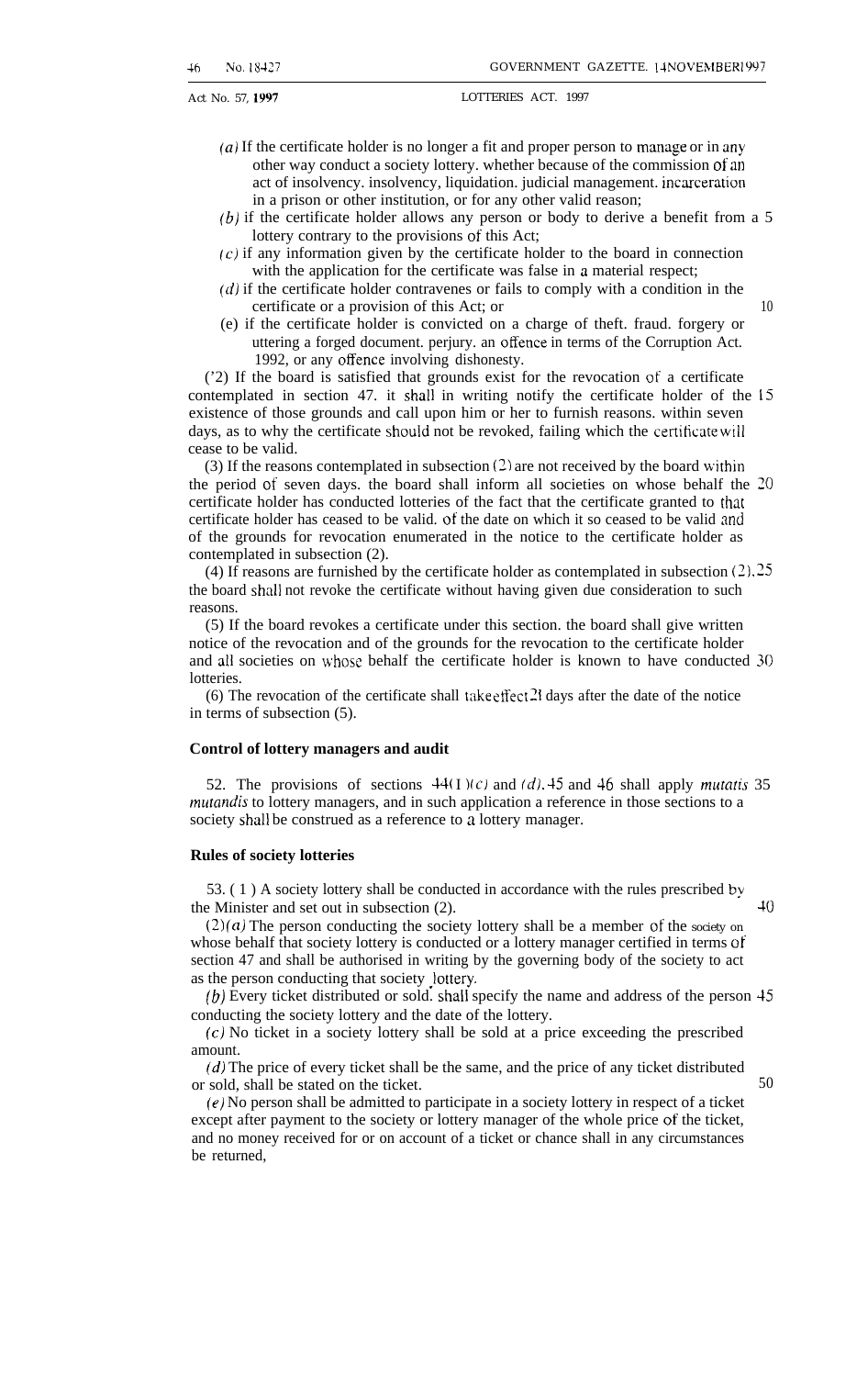$(f)$  No payment other than the price of a ticket shall be required of a person as a condition of his or her admission to participate in a society lottery.

 $(g)$  The total value of the prizes in a society lottery shall not exceed the prescribed amount in value, which shall not exceed R 1 000000 per year per society.

 $(h)$  The total value of the tickets sold in any one society lottery shall not exceed the 5 prescribed amount.

 $(i)$  The total value of the tickets sold in all society lotteries conducted in any year on behalf of the same society shall not exceed the prescribed amount.

 $(j)$  The amount appropriated for the provision of prizes shall not exceed 50 per cent of the proceeds of the lottery. 10

 $(k)$  No chance or opportunity to take part in a society lottery shall be sold other than by way of a ticket.

(/) Every ticket shall on its reverse side contain the information prescribed by the Minister.

 $(m)$  (i) The amount appropriated on account of expenses, excluding prizes. shall not 15 exceed whichever is the lesser  $of$ —

 $(aa)$  the expenses actually and necessarily incurred; or

 $(bb)$  whichever of the amounts specified in subparagraph (ii) applies.

(ii) The amounts referred to in subparagraph  $(i)(bb)$  are—

(*aa*) where the proceeds of the lottery do not exceed the prescribed amount, such  $20$ percentage as may be prescribed by the Minister; or

- *(bb)* where the proceeds of the lottery exceed the prescribed amount, such percentage as may be prescribed by the Minister.
- (iii) For the purposes of subparagraph (i). the amount of any expenses that are met-

(act) by the society on whose behalf the lottery is conducted: or 25

*(bb)* by any beneficiary of the lottery.

shall be deemed to have been appropriated on account of expenses from the proceeds of the lottery.

(iv) The amount of the proceeds of a society lottery appropriated for the provision of prizes and the amount of those proceeds appropriated on account of expenses. excluding 30 prizes. shall not in aggregate exceed the prescribed percentage of the proceeds of the lottery.

(3) (a) For the purposes of subsection  $(2)(m)(iii)$  (bb). 'beneficiary of the lottery' means a person or body, other than the society on whose behalf the lottery is conducted. to whom or for whose benefit any of the proceeds of the lottery. other than amounts 35 appropriated in respect of expenses or prizes, are lawfully paid or applied.

*(b)* For the purposes of this section, unless the context indicates otherwise, "year"' means a period of 12 months commencing on 1 January: Provided that if this Act comes into effect on a date other than 1 January—

- (i) the period commencing on such other date and ending on the last day of the 40 next December. shall be deemed to be the first year for the purposes of subsection  $(2)(i)$ ; and
- (ii) in relation to the period mentioned in subparagraph (i) the reference to the prescribed amount in subsection  $(2)(i)$  shall be construed as a reference to a proportionately smaller amount. 45

#### **Promotional competitions**

54. (1) A promotional competition shall not be unlawful if—

(*a*) it is conducted in the Republic;

- *(b)* the consideration payable in respect of the purchase of goods or the use of services in respect of which that promotional competition is conducted— 50
	- (i) is the price usually or ordinarily paid for such or similar goods or services without the opportunity of taking part in a promotional competition:
	- (ii) is not increased by the opportunity to participate in that promotional competition:
	- (iii) is the only consideration payable for those goods or services and includes 55 consideration for the right to compete; and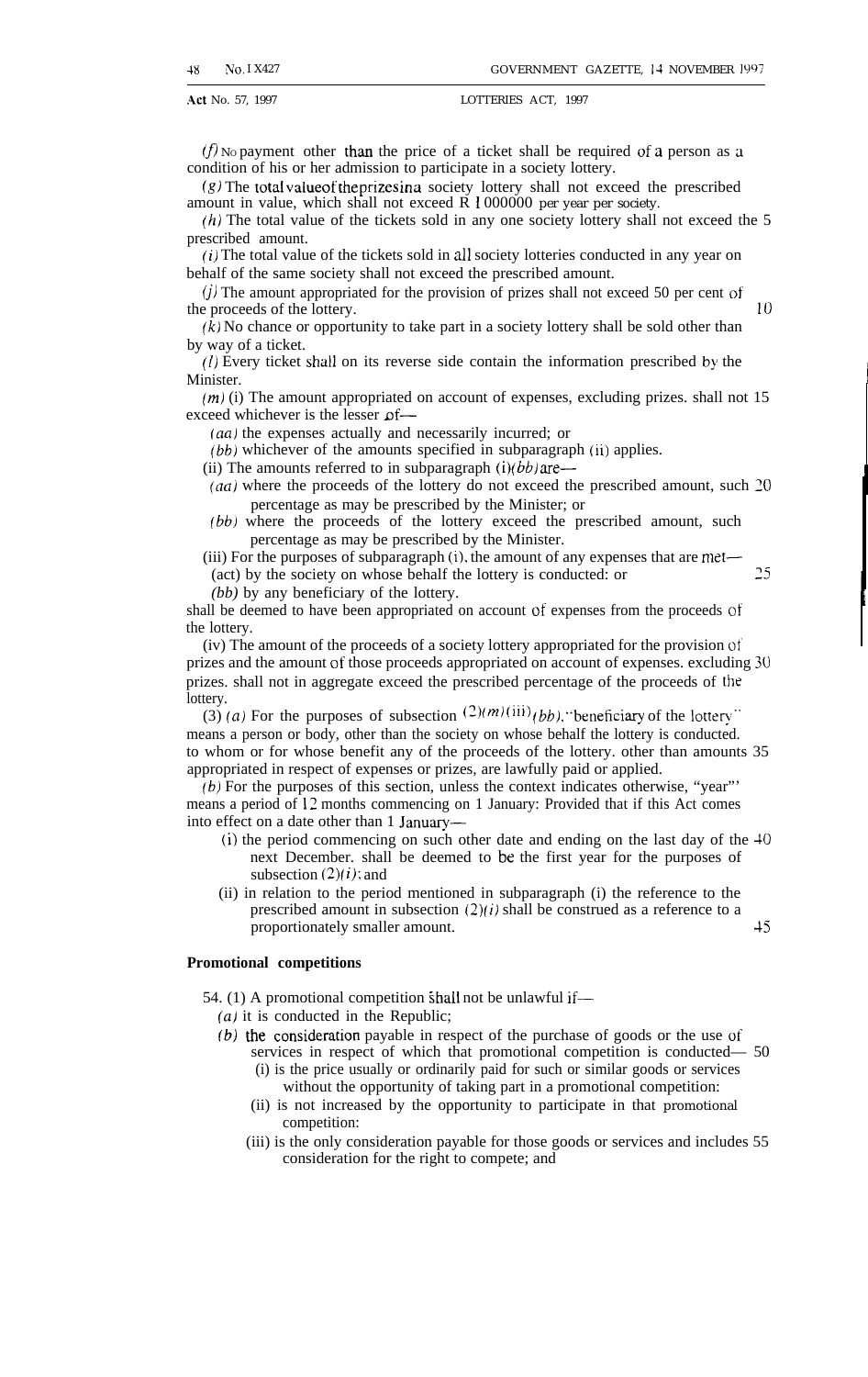5

Act No. 57.1997 LOTTERIES ACT. 1997

- (c) the opportunity of participating in the promotional competition is not the only or the only substantial inducement to a person to purchase or use the goods or services to which the promotional competition relates:
- $(d)$  the promotional competition is conducted in accordance with the regulations prescribed by the Minister in terms of subsection (2):
- $(e)$  the promotional competition or any conduct under it is not substantially comparable to—
	- (i) a business practice which has been declared unlawful in terms of the Harmful Business Practices Act, 1988 (Act No. 71 of 1988); or
	- (ii) a restrictive practice which has been declared unlawful in terms of the Maintenance and Promotion of Competition Act. 1979 (Act No. 96 of 1979); 10
- $(f)$  the Minister has not in terms of subsection (4) declared the promotional competition unlawful; ,
- $(g)$  the goods or services manufactured. sold. supplied, distributed or delivered in 15 connection with the right to participate in a promotional competition are usually or ordinarily manufactured. sold. supplied, distributed or delivered by the person for whose benefit the promotional competition is held; and
- (h) where the promotional competition is held in association or jointly with or in support of another promotional competition or in respect of or for the benefit  $20$ of more than one person, the maximum values or limits prescribed by the Minister in respect of the total value or number of prizes. the frequency. duration or number of promotional competitions or the geographical area in which promotional competitions may be held. are not exceeded; and
- $(i)$  the promotional competition is not substantially similar to any competition. 25 game or sports pool conducted by or on behalf of the National Lottery.

(2) The Minister shall. after consultation with the board. with due regard to the etfect of promotional competitions on the National Lottery, lotteries incidental to an exempt entertainment and society lotteries. make regulations in respect of promotional competitions— 30

 $(a)$  in general;

- $(b)$  in respect of a particular category of promotional competitions:
- $(c)$  in respect of a particular category of persons conducting or in any way associated with a promotional competition; or
- $(d)$  in respect of a category of persons who may participate in a promotional 35 competition or a category of promotional competitions.
- (3) The regulations shall include provisions in respect of—
	- (a) the minimum age of a person who may participate in any particular competition or category of competitions:
	- $(b)$  (i) the maximum value of prizes in a calendar year. which shall not exceed  $\overline{40}$ R 1000 000;
		- (ii) the maximum number of prizes in a calendar year; and
		- (iii) the nature of prizes,

which may be utilised in respect of a promotional competition or a specified number of such competitions by a person who or category of persons which 45 conducts, promotes. organises or in any other way is associated with a promotional competition or such competitions;

- (c) subject to paragraph *(b),* the maximum value of prizes in a calendar year. which shall not exceed R  $\ddot{\phantom{a}}$  000000. the maximum number of prizes in a calendar year and the nature of prizes in respect of any specific promotional 50 competition or category of promotional competitions;
- $(d)$  notification of the board of every promotional competition. and the conditions and requirements in respect thereof, including the information required in respect of that notification and the payment of a fee to the board in respect of the processing of that notification;
- $(e)$  the frequency, duration and maximum number of promotional competitions to be run in a calendar year by a person who or category of persons which conducts, promotes. organises or in any other way is associated with a promotional competition;

55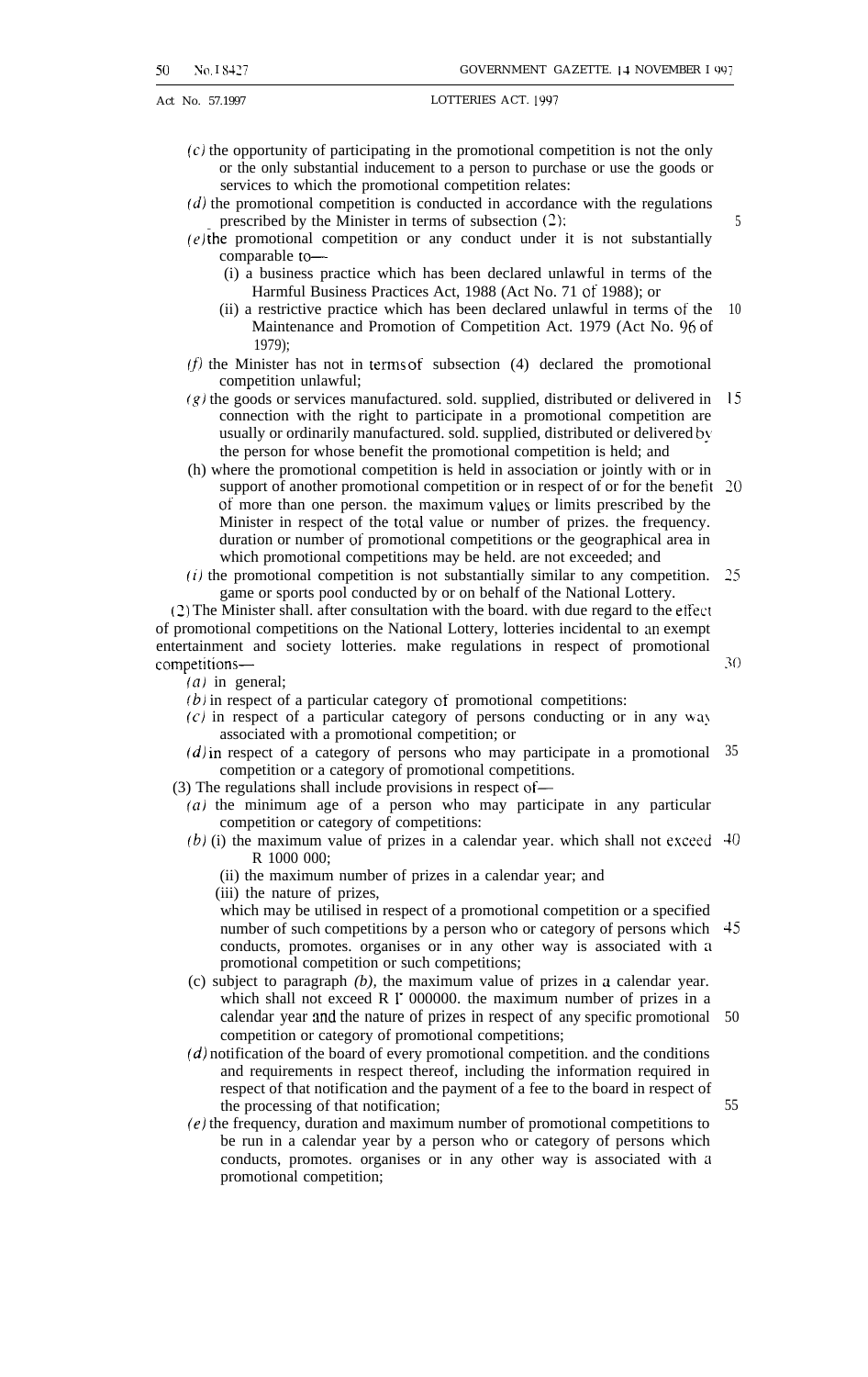- $(f)$  the geographical area in which a promotional competition or category of promotional competitions may be conducted. if such area is not the whole territory of the Republic; and
- $(g)$  the conditions or circumstances under which the board or any person designated by it may without consent of the person who conducts the 5 promotional competition inspect any aspect. including any process or procedure, relating to a promotional competition. including the accounting procedures and the process of identifying the winner or winners of that promotional competition.

(4) The Minister may on the recommendation of the board by notice in the  $Gazette 10$ declare a promotional competition to be unlawful.

(5) Any person conducting a promotional competition which in terms ot' subsection (4) has been declared unlawful. shall immediately cease to conduct such competition and shall immediately instruct all his or her or its agents and any other person connected with that competition to immediately terminate any action connected with the conduct  $15$ of that competition. and any person who fails to comply with this subsection or an instruction thereunder is guilty of an offence.

#### **CHAPTER 4**

#### *sports pooh*

#### **Licence to conduct sports pools 20**

55. ( 1 ) The Minister may. after consultation with the board. by Iicence authorise the licensee to conduct a national sports pool: Provided that the licence shall specify the sports pools. or descriptions of sports pools, the conducr of which it authorises.

(2) The power of the Minister to prescribe the percentages in terms of section  $26(3)$ may be exercised so as to make different provision in relation to sports pools.  $\frac{25}{25}$ 

#### PARF **111**

#### *General provisions*

#### **Unlawful lotteries and competitions**

56. Unless authorised by or under this Act or any other law, no person shall conduct through any newspaper. broadcasting service or any other electronic device. or in 30 connection with any trade or business or the sale of any article to the public—

- $(a)$  any competition or lottery other than one authorised by or under this Act in which prizes are offered for forecasts of the result of either—
	- (i) a future event; or
	- (ii) a past event. the result of which has not yet been ascertained or is not yet  $35$ generally known;
- (b) any competition other than a promotional competition contemplated in section 54 in which success does not depend to a substantial degree on skill: or
- $(c)$  any promotional competition which is the subject of a declaration contem- 40 plated in section  $54(4)$ .

#### **General offences**

57. (1) Any person who- $-$ 

- (a) participates in; or
- *(b)* conducts, facilitates, promotes or derives any benefit from a lottery. 45 promotional competition or sports pool,

shall, unless such lottery, promotional competition or sports pool is or has been authorised by or under this Act or any other law, be guilty of an offence.

 $(2)$  Any person who--

(a) contravenes or fails to comply with any provision of this Act;  $50$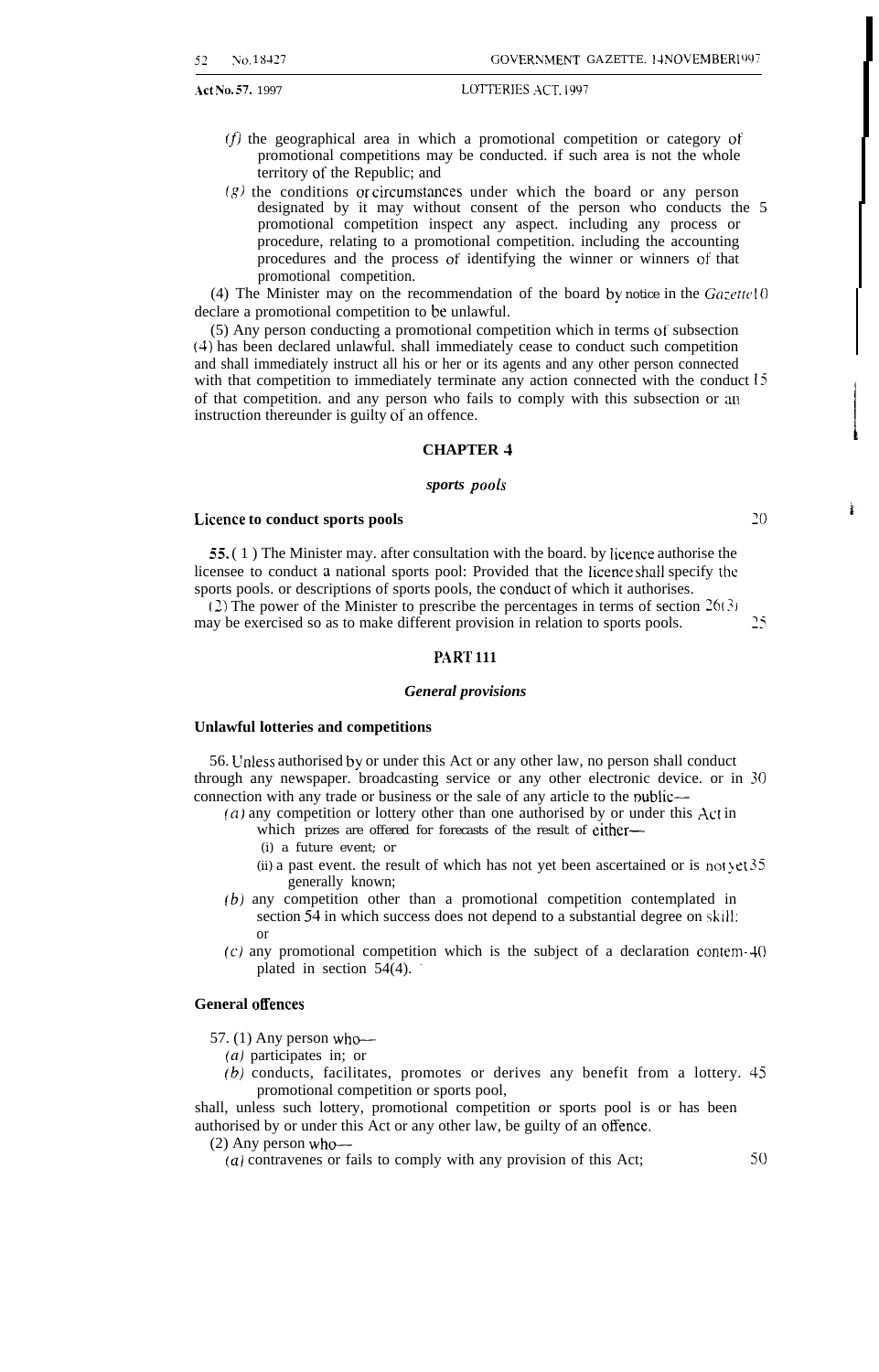- *(b)* forges or in any other fraudulent way changes any ticket or any other document or thing pertaining to any lottery or promotional competition;
- (c) knowingly sells or in any other way disposes of any forged ticket or any other document or thing pertaining to any lottery or promotional competition:
- $(d)$  with intent to defraud. alters any number or figure on any ticket or any other 5 document or thing pertaining to any lottery or promotional competition:
- $(e)$  obtains any direct or indirect financial gain, which is not solely a share in the prize payout, by forming. conducting or in any other way promoting a syndicate for the purchase of a ticket: or

 $(f)$  sells a ticket— 10

- (i) at a price higher than that which is printed on the ticket:
	- (ii) on condition that the seller of the ticket shares in the prize in the event of a ticket sold by him or her being the ticket in respect of which a prize is paid;
- (iii) on any condition not provided for in the rules of the lottery concerned: 15
- (iv) on credit or with the tinancial assistance in any form of the seller: or
- (g) conducts. organises, promotes, devises or manages any scheme. plan. competition. arrangement. system. game or device which directly or indirectly provides for betting, wagering. gambling or any other game of risk cm an> outcome of any lottery unless authorised by or under this Act or any other law, 20 shall be guilty of an offence.

#### **Offences relating to National Lottery and sports pools**

58. ( 1 ) Any person who—

- (a) advertises or offers the opportunity to participate in a lottery, promotional competition. competition or game of another description and who gives. by 25 whatever means. a false indication that it is a lottery, competition or game forming part of, or is otherwise connected with, the National Lottery or is a sports pool licensed in terms of section 55:
- $(b)$  with the intent to defraud. falsely makes. alters. forges. utters. passes or counterfeits a National Lottery ticket or sports pool ticket; 30
- $(c)$  influences or attempts to influence the winning of a prize through the use of coercion. fraud or deception. or through tampering with lottery or sportspool equipment. systems. software. data. tickets or materials; or
- $(d)$  fails to comply with any regulation made under section 60,

shall be guilty of an offence. 35

#### **Prohibition of activities in Republic in relation to lottery or sports pool conducted outside Republic**

*59.* In a prosecution arising from any thing done or not done in the Republic in connection with a lottery or sports pool. it shall not be a defence merely to prove that the management, conduct or business of or concerning the lottery or sports pool in question 40 is or was wholly or in part carried on at a place outside the Republic.

#### **Regulations in respect of National Lottery and sports pools**

60. The Minister may. with the concurrence of the board. make regulations regarding—

- (a) the conduct of the National Lottery or sports pools, including—  $45$ (i) the minimum age of persons to whom or by whom tickets or chances may be sold;
	- (ii) the persons or categories of persons who shall be disqualified from participation;
	- (iii) the places where or circumstances or manner in which tickets or chances 50 may be sold or persons may be invited to buy such tickets or chances:
	- (iv) the circumstances under which lotteries and sports pools may be advertised and the information that is to appear in an advertisement for a lottery or sports pool: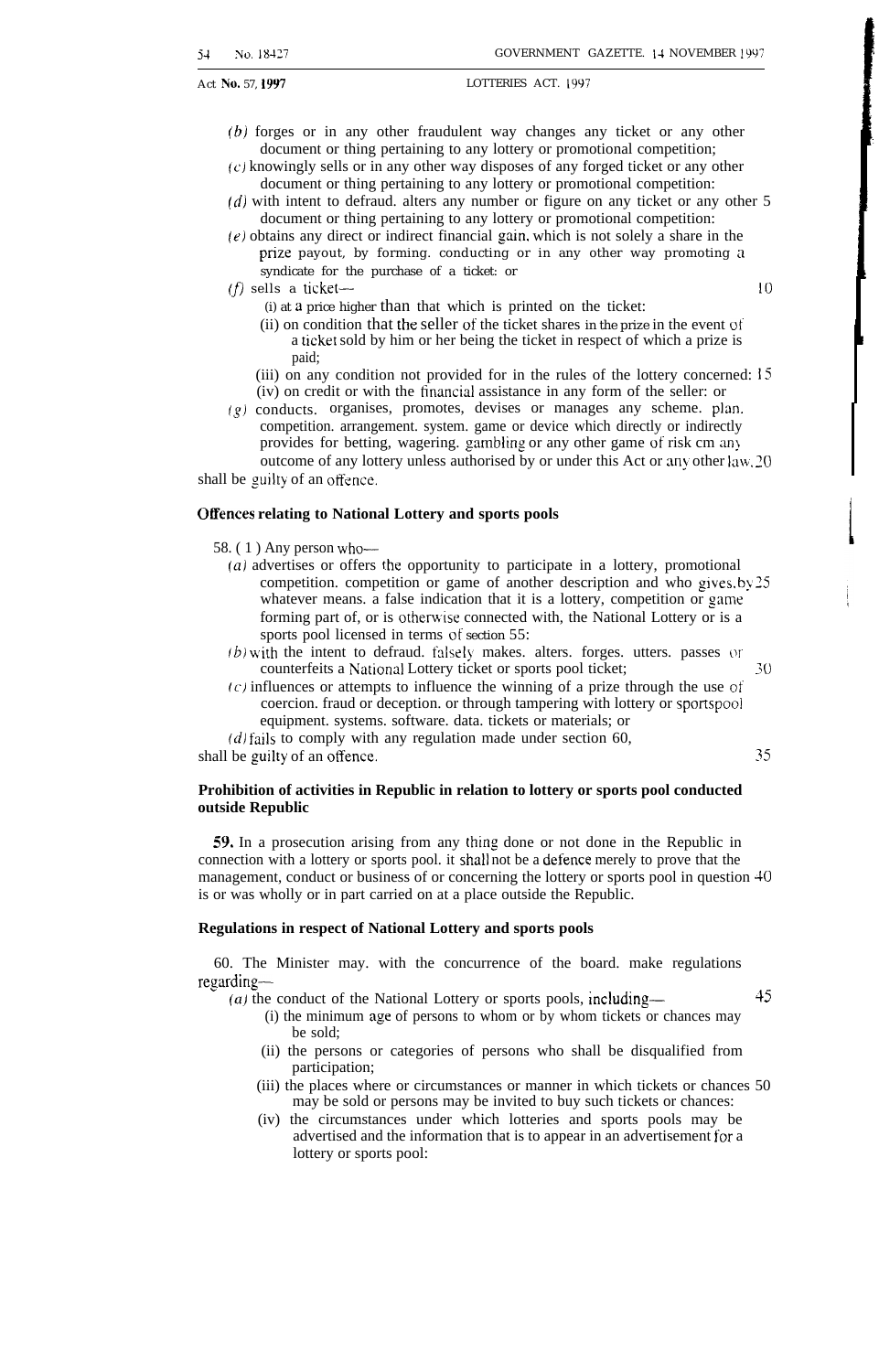- (v) the places where or circumstances or manner in which signs relating to a lottery or sports pool may be displayed;
- (vi) the rules referred to in section  $14(2)(g)$ ;

(vii) application and licensing fees refened to in section 14(3);

- (viii) the percentages of the sums to be allocated in terms of section 26: and (ix ) in general any other matter which may be necessary or expedient to 5
	- prescribe in order to achieve or promote the objects of Part 1 of this Act; and
- (b) the making of oral representations as contemplated in section  $20(1)(b)$ .

#### **Regulations in respect of lotteries incidental to exempt entertainments, private and 10 society lotteries**

61. ( 1 ) The Minister may. with the concurrence of the board. make regulations regarding the conduct of lotteries incidental to exempt entertainments. privatelotteries and society lotteries. including—

- (a) the nature and requirements of any scheme contemplated in section  $38(c)$ : i 5
- $(b)$  the persons or categories of persons to whom and by whom tickets or chances in a lottery may or may not be sold:
- $(c)$  the circumstances in which tickets or chances maybe sold and persons may be invited to purchase tickets or chances:
- $(d)$  the minimum age at which any person may buy a ticker or chance:  $20$
- (e) any information which shall. or shall not. appear on a ticket;

 $(f)$  the manner in which a lottery may be advertised;

 $(g)$  the use of postal services in connection with lotteries;

- $(h)$  the matters in respect of which expenses in a lottery may be incurred: and
- $(i)$  in general. any other matter which may be necessary or expedient to prescribe  $25$ in order to achieve or promote the objects of Part II of this Act.

(2) Any power to make regulations under this section may be exercised so as to make different provision in relation to different cases or different circumstances.

#### **Penalties**

62. Any person convicted of an offence in terms of this Act shall be liable to a tine or 30 to imprisonment or to both a fine and imprisonment.

#### **Savings**

63. Nothing in this Act shall apply in relation to any lottery. sports pool or competition in respect of which there is no subscription.

#### **Transitional provisions 35**

64. (1) Every valid Iicence for—

- (a) a state lottery. issued in terms of the State Lotteries Act. 1984 (Act No. 14 of 1984) (Ciskei), or the Lotteries Decree, 1989 (Decree No. 14 of 1989) (Transkei); and
- *(b)* a lottery or sports pool issued in terms of a law or provision repealed by 40 section 65, or issued in terms of the Gaming and Betting Act. 1989 (Act No. 39 of 1989) (Bophuthatswana).

shall at a date determined by the Minister by notice in the *Ga:ette* cease to be valid. (2) All unexpended money in—

- $(a)$  the Distribution Account refereed to in the State Lotteries Act. 1984 (Act No, 45) 14 of 1984) (Ciskei); and
- (b) the State Lottery Trustee Account referred to in the Lotteries Decree. 1989 (Decree No. 14 of 1989) (Transkei),

immediately before the commencement of this Act. shall be paid into the fund.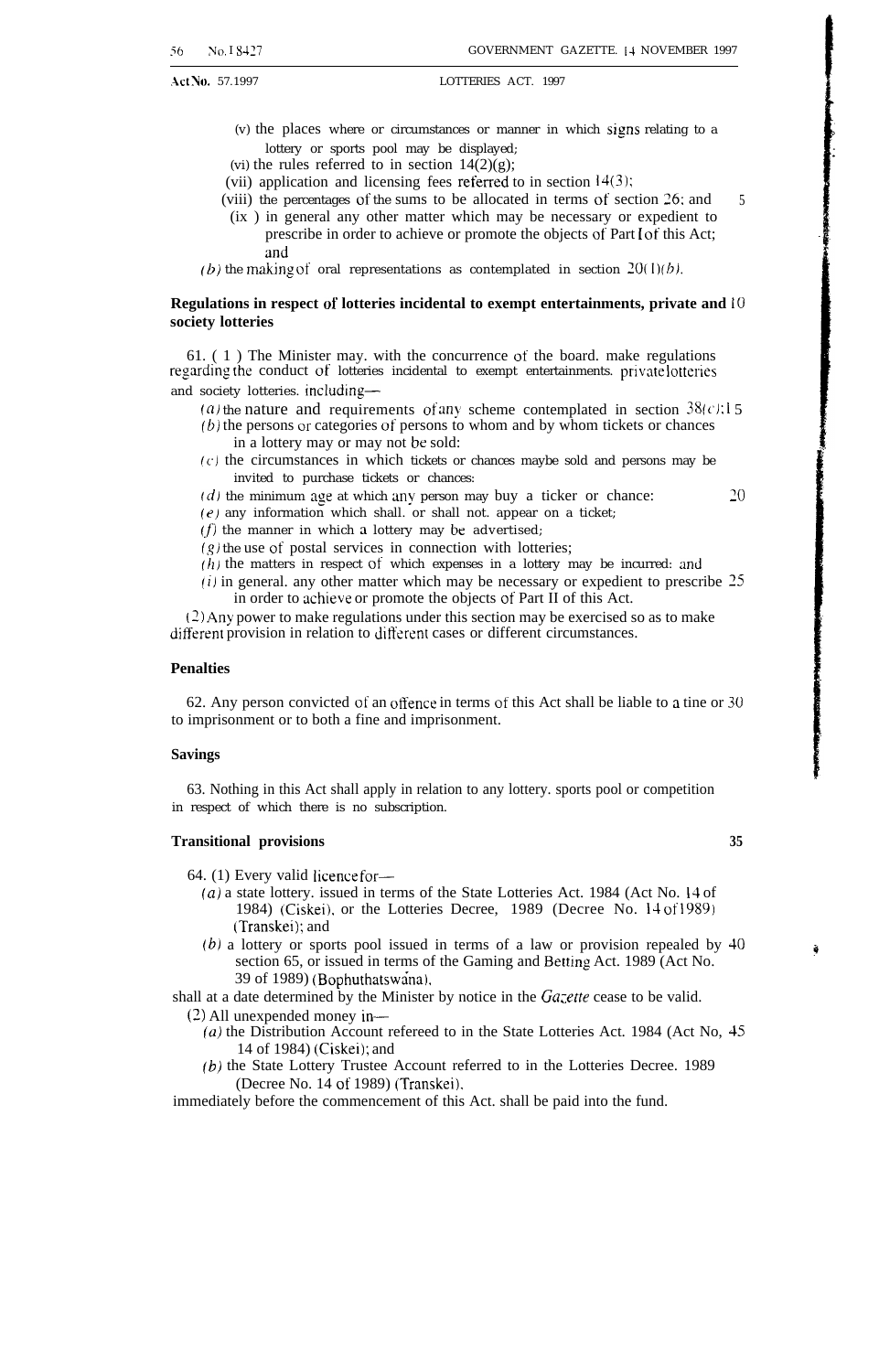#### **Lottery debts enforceable**

65. Any lottery debt lawfully incurred by a person in the course of' any lottery or sports pool shall. notwithstanding provisions of any law or the common law. be enforceable in a court of law,

#### **Registration of illegal lotteries**

**5**

**I**

i

I

66. ( 1 ) Any juristic person—

- (a) authorised before 1 January 1997 to collect contributions from the public in terms of the Fund-raising Act. 1978:
- $(b)$  who collects or has collected such contributions by means of any activity relating to a lottery which is prohibited in terms of the Gambling Act. 1965. or any other legislation pertaining to gambling or lotteries: and *[0*
- $(c)$  who on a regular basis has paid or pays a percentage of its total income to a registered charity organisation.

may within a period of three months after the commencement of this Act in the prescribed manner apply to the Minister or the board for registration of such activity. 15

(2) The Minister or the board may permit the registration of the juristic person contemplated in subsection ( 1 ) if it is in the Minister's or the board's opinion desirable to do so. subject to any conditions he or she or it may impose. including any conditions in respect of the auditing of the financial statements of that person.

(3) Activities contemplated in subsection(1) shall be deemed to be lawful as from the date of registration until a date determined by the Minister by notice in the *Gazette*. which date shall be not later than seven days prior to the date on which tickets for the National Lottery are sold for the first time. 20

 $(4)$  The Minister or the board may at any time and without any prior notice withdraw the registration in terms of subsection (2) of any juristic person if in the Ministers or the 25 board's opinion it is desirable to do so.

 $(5)$  No right other than is provided for in subsection (3) and no legitimate expectation $\lt$ shall accrue as a result of registration in terms of this section.

(6) A juristic person who in terms of subsection  $(1)$  has applied for registration or who in terms of subsection  $(2)$  has been registered. shall provide the Minister or the board  $30$ with any information he or she or it may require at any time.

(7) Any person designated by the Minister or the board shall at any reasonable time have the right to-

- $(a)$  examine any thing. machine. document or data captured in any form, found on or in the premises or facility of the person who has been registered. and make copies of or make extracts from that thing. machine. document or data: 35
- (b) seize. for the purpose of further examination or securing information. any thing, machine. document or data. excluding proprietary software, on or in those premises or facility; or
- $(c)$  seal or otherwise secure any such premises. facility. thing or machine on or in which any document or data which has a bearing on the activities contemplated in subsection (3) is stored or captured. 40

(8) The Minister shall every four months until the date on which tickets for the National Lottery are sold for the first time table a report in Parliament on all matters provided for in this section, and if Parliament is not then in session, on the first day of 45 its next session.

(9) This section shall two years after the commencement of this Act cease to be of any force.

#### **Access to information**

67. ( 1 ) Subject to the Constitution. any legislation which maybe enacted in pursuance 50 of sections 32(2) or 33(3) of the Constitution or any other relevant law, no person, including the Minister, a member or employee of the board or the Department. or a former member or employee of the board or the Department, may—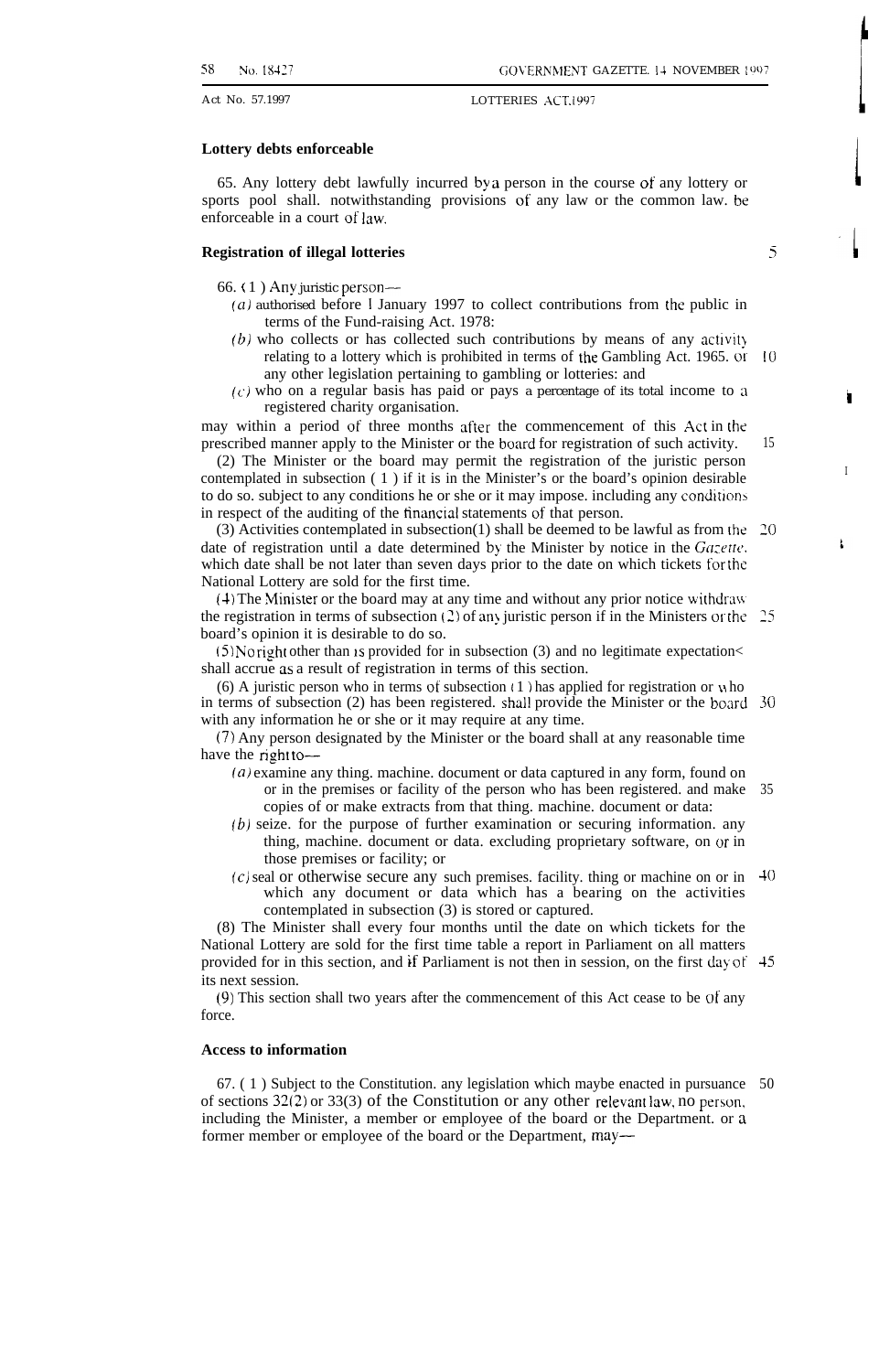j i

Act No. 57.1997 LOTTERIES ACT. 1997

- (a) in any way disclose any information submitted by any person in connection with any application for any licence, certificate or appointment under this Act: or
- (b) publish any information obtained in contravention of paragraph  $(a)$  unless ordered to do so by a court of law or unless the person who made such 5 application consents thereto in writing.
- (2) Any person who contravenes subsection ( I ) shall be guilty of an offence.

#### **Repeal and amendment of laws**

68. The laws mentioned in the Schedule are hereby repealed or amended to the extent indicated in the third column thereof. 10

#### **Short title and commencement**

69. This Act shall be called the Lotteries Act. 1997, and shall come into operation on a date fixed by the President by proclamation in the  $Ga\zeta$ ette.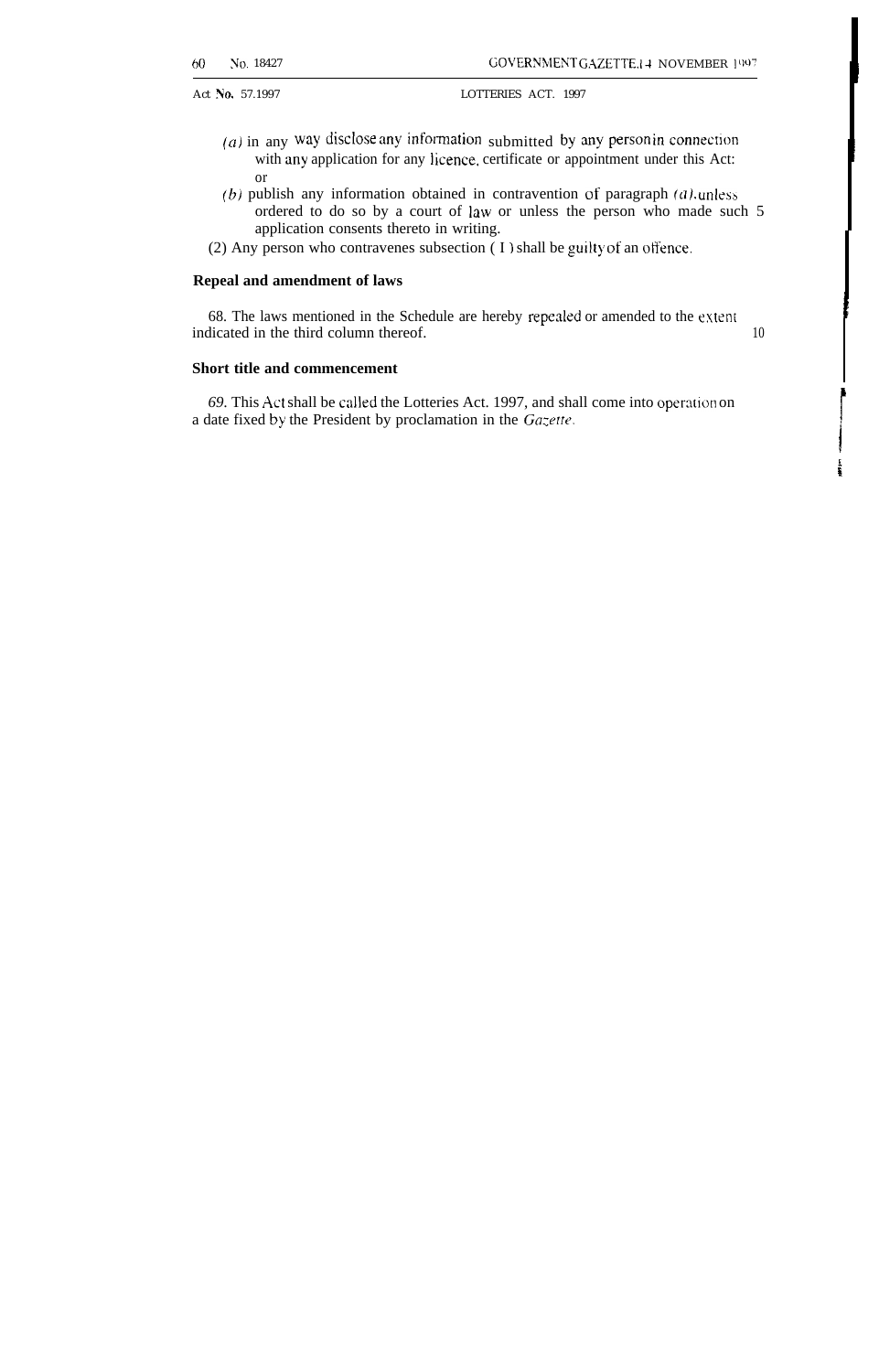62 No. I 8427

Act No. 57.1997

## GOVERNMENT GAZETTE. 14 NOVEMBER  $\rm I$  907

LOTTERIES ACT. 1997

## **sCHEDULE**

|                                   | s                  | ent of repeal or amendment                                                                                                                                                                                                                                                                                                                                                                                                                                                                                                                                                                                                                                                                                                                                                                                                                                                                                                    |
|-----------------------------------|--------------------|-------------------------------------------------------------------------------------------------------------------------------------------------------------------------------------------------------------------------------------------------------------------------------------------------------------------------------------------------------------------------------------------------------------------------------------------------------------------------------------------------------------------------------------------------------------------------------------------------------------------------------------------------------------------------------------------------------------------------------------------------------------------------------------------------------------------------------------------------------------------------------------------------------------------------------|
| and year of Act<br>No. 44 of 1958 | : Office Act. 1958 | substitution for section 35 of<br>owing section:                                                                                                                                                                                                                                                                                                                                                                                                                                                                                                                                                                                                                                                                                                                                                                                                                                                                              |
|                                   |                    | Articles addressed to per-<br>ons conducting a lotteryor<br>ports pool or dealing in in-<br>lecent o r obscene matters                                                                                                                                                                                                                                                                                                                                                                                                                                                                                                                                                                                                                                                                                                                                                                                                        |
|                                   |                    | 35. When the postal com-<br>pany is satisfied on enquiry or<br>by any advertisement, letter,<br>circular or other documentary<br>evidence that any person is<br>conducting or assisting as agent<br>or otherwise in conducting a<br>lottery or sports pool in contra-<br>vention of the Lotteries Act.<br>1997, or is dealing in indecent<br>or obscene matter, and is using<br>the services of the postal com-<br>pany for the purpose, the postal<br>company may detain or delay<br>all postal articles addressed to<br>such person (whether under his<br>own or under a fictitious or<br>assumed name) or his agent or<br>representative, or to any ad-<br>dress of any such person, agent<br>or representative without the<br>name of any person appearing<br>thereon, and all such postal<br>articles may be opened and<br>returned to the senders thereof<br>or otherwise disposed of as the<br>postal company may deem |
| et No. 51 of 1965                 | Gambling Act, 1965 | fit.".<br>a) Amendment of section 1 by<br>the deletion of the definition<br>of "lottery", "prize", "spot<br>ing event", "sports pool".<br>"subscription" and "ticket"                                                                                                                                                                                                                                                                                                                                                                                                                                                                                                                                                                                                                                                                                                                                                         |
|                                   |                    | (b) Repeal of sections 2, 3, 4, 5<br>and 10.<br>(c) Amendment of section $8 \text{ by}$<br>the deletion of paragraphs (<br>$(b)$ , $(c)$ , (i) and (ii).                                                                                                                                                                                                                                                                                                                                                                                                                                                                                                                                                                                                                                                                                                                                                                      |

# **Laws repealed or amended**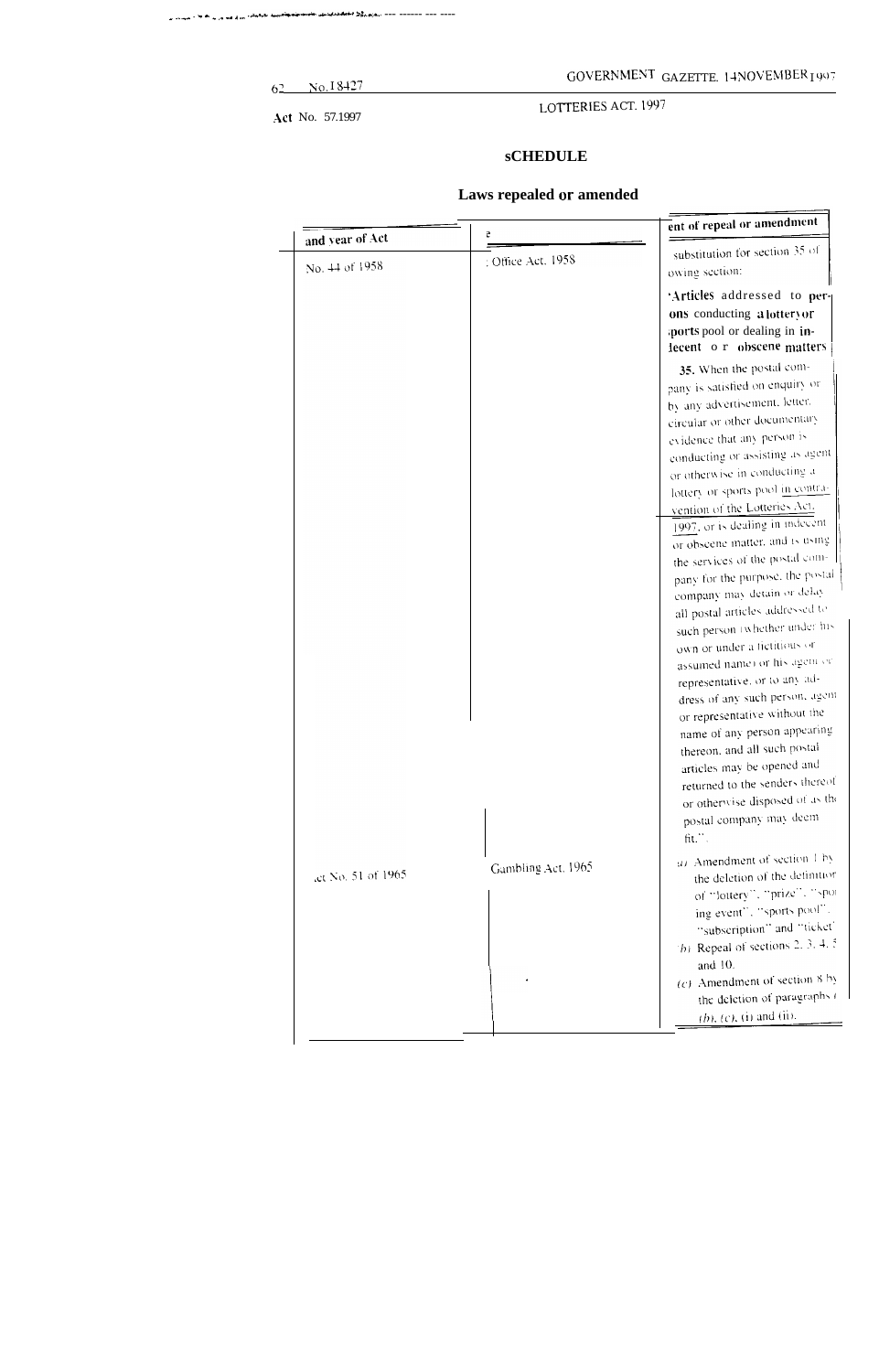64 No. 18427 GOVERNMENT GAZETTE.14 NOVEMBER 1997

# Act No. 57.1997 LOTTERIES ACT, 1997

| Gambling Act.1982(Ciskei)<br>ct No. 23 of 1982<br>of "lottery". "sporting<br>event" and "sports pool"<br>section (1) and subsection<br>$(4)$ .<br>following paragraph:<br>dition requiring the<br>cence or a sports pool<br>licence to furnish secu-<br>rity in the amount<br>of subsection (I).<br>(e) Amendment of section] 2 h\<br>the deletion of paragraph $\omega$<br>of subsection (2).<br>$(1)$ Amendment of section 17 by<br>the deletion of paragraph by<br>of subsection $(1)$ .<br>(g) Amenchient of section I 8 by<br>the substitution for subsection<br>$(I)$ of the following subsec-<br>tion:<br>"(I) No personshall<br>participate, and no licence-<br>trol or administration or<br>any person to partic ipate.<br>gaming room [Or in any | <b>o.</b> and year of Act | Title | Extent of repeal or amendment                                                                                                                                                                                                                       |
|------------------------------------------------------------------------------------------------------------------------------------------------------------------------------------------------------------------------------------------------------------------------------------------------------------------------------------------------------------------------------------------------------------------------------------------------------------------------------------------------------------------------------------------------------------------------------------------------------------------------------------------------------------------------------------------------------------------------------------------------------------|---------------------------|-------|-----------------------------------------------------------------------------------------------------------------------------------------------------------------------------------------------------------------------------------------------------|
|                                                                                                                                                                                                                                                                                                                                                                                                                                                                                                                                                                                                                                                                                                                                                            |                           |       | (a) Amendment of section I by<br>the deletion of the definitions<br>$(b)$ Amendment of section 7 by<br>the deletion of subparagraph<br>(iii) of paragraph (c) of sub-<br>$(c)$ Amendment of section 9 $ h\rangle$<br>the substitution for paragraph |
|                                                                                                                                                                                                                                                                                                                                                                                                                                                                                                                                                                                                                                                                                                                                                            |                           |       | $(a)$ of subsection $(1)$ of the<br>"(a rgrant such application<br>subject to such condi-<br>tions and r?\tric?[ion. il><br>the President[-in-Coun-<br>cil] may deem neces-                                                                         |
|                                                                                                                                                                                                                                                                                                                                                                                                                                                                                                                                                                                                                                                                                                                                                            |                           |       | sary[, including a con-<br>holder of u lotteryli-                                                                                                                                                                                                   |
|                                                                                                                                                                                                                                                                                                                                                                                                                                                                                                                                                                                                                                                                                                                                                            |                           |       |                                                                                                                                                                                                                                                     |
|                                                                                                                                                                                                                                                                                                                                                                                                                                                                                                                                                                                                                                                                                                                                                            |                           |       |                                                                                                                                                                                                                                                     |
|                                                                                                                                                                                                                                                                                                                                                                                                                                                                                                                                                                                                                                                                                                                                                            |                           |       | fixed by the President-                                                                                                                                                                                                                             |
|                                                                                                                                                                                                                                                                                                                                                                                                                                                                                                                                                                                                                                                                                                                                                            |                           |       | in-Council for the due                                                                                                                                                                                                                              |
|                                                                                                                                                                                                                                                                                                                                                                                                                                                                                                                                                                                                                                                                                                                                                            |                           |       | payment of prizes: or                                                                                                                                                                                                                               |
|                                                                                                                                                                                                                                                                                                                                                                                                                                                                                                                                                                                                                                                                                                                                                            |                           |       | (d) Amendment of section 10 by                                                                                                                                                                                                                      |
|                                                                                                                                                                                                                                                                                                                                                                                                                                                                                                                                                                                                                                                                                                                                                            |                           |       | the deletion of paragraph (b)                                                                                                                                                                                                                       |
|                                                                                                                                                                                                                                                                                                                                                                                                                                                                                                                                                                                                                                                                                                                                                            |                           |       |                                                                                                                                                                                                                                                     |
|                                                                                                                                                                                                                                                                                                                                                                                                                                                                                                                                                                                                                                                                                                                                                            |                           |       |                                                                                                                                                                                                                                                     |
|                                                                                                                                                                                                                                                                                                                                                                                                                                                                                                                                                                                                                                                                                                                                                            |                           |       |                                                                                                                                                                                                                                                     |
|                                                                                                                                                                                                                                                                                                                                                                                                                                                                                                                                                                                                                                                                                                                                                            |                           |       |                                                                                                                                                                                                                                                     |
|                                                                                                                                                                                                                                                                                                                                                                                                                                                                                                                                                                                                                                                                                                                                                            |                           |       |                                                                                                                                                                                                                                                     |
|                                                                                                                                                                                                                                                                                                                                                                                                                                                                                                                                                                                                                                                                                                                                                            |                           |       |                                                                                                                                                                                                                                                     |
|                                                                                                                                                                                                                                                                                                                                                                                                                                                                                                                                                                                                                                                                                                                                                            |                           |       |                                                                                                                                                                                                                                                     |
|                                                                                                                                                                                                                                                                                                                                                                                                                                                                                                                                                                                                                                                                                                                                                            |                           |       |                                                                                                                                                                                                                                                     |
|                                                                                                                                                                                                                                                                                                                                                                                                                                                                                                                                                                                                                                                                                                                                                            |                           |       |                                                                                                                                                                                                                                                     |
|                                                                                                                                                                                                                                                                                                                                                                                                                                                                                                                                                                                                                                                                                                                                                            |                           |       |                                                                                                                                                                                                                                                     |
|                                                                                                                                                                                                                                                                                                                                                                                                                                                                                                                                                                                                                                                                                                                                                            |                           |       | holder or any person em-<br>ployed by him or her in<br>connection with the man-                                                                                                                                                                     |
|                                                                                                                                                                                                                                                                                                                                                                                                                                                                                                                                                                                                                                                                                                                                                            |                           |       | agement, supervision, con-                                                                                                                                                                                                                          |
|                                                                                                                                                                                                                                                                                                                                                                                                                                                                                                                                                                                                                                                                                                                                                            |                           |       | any activity authorized by<br>such licence shall permit                                                                                                                                                                                             |
|                                                                                                                                                                                                                                                                                                                                                                                                                                                                                                                                                                                                                                                                                                                                                            |                           |       | in any game in a casino or                                                                                                                                                                                                                          |
|                                                                                                                                                                                                                                                                                                                                                                                                                                                                                                                                                                                                                                                                                                                                                            |                           |       | lottery or sports pool]<br>unless payment therefor is                                                                                                                                                                                               |
| in current money or by                                                                                                                                                                                                                                                                                                                                                                                                                                                                                                                                                                                                                                                                                                                                     |                           |       | cheque: Provided that the<br>licence-holder may, at his                                                                                                                                                                                             |
| or her discretion, grant<br>ment."                                                                                                                                                                                                                                                                                                                                                                                                                                                                                                                                                                                                                                                                                                                         |                           |       | credit facilities to any per-<br>son who furnishes a statis-<br>I actor viguarantee of pay                                                                                                                                                          |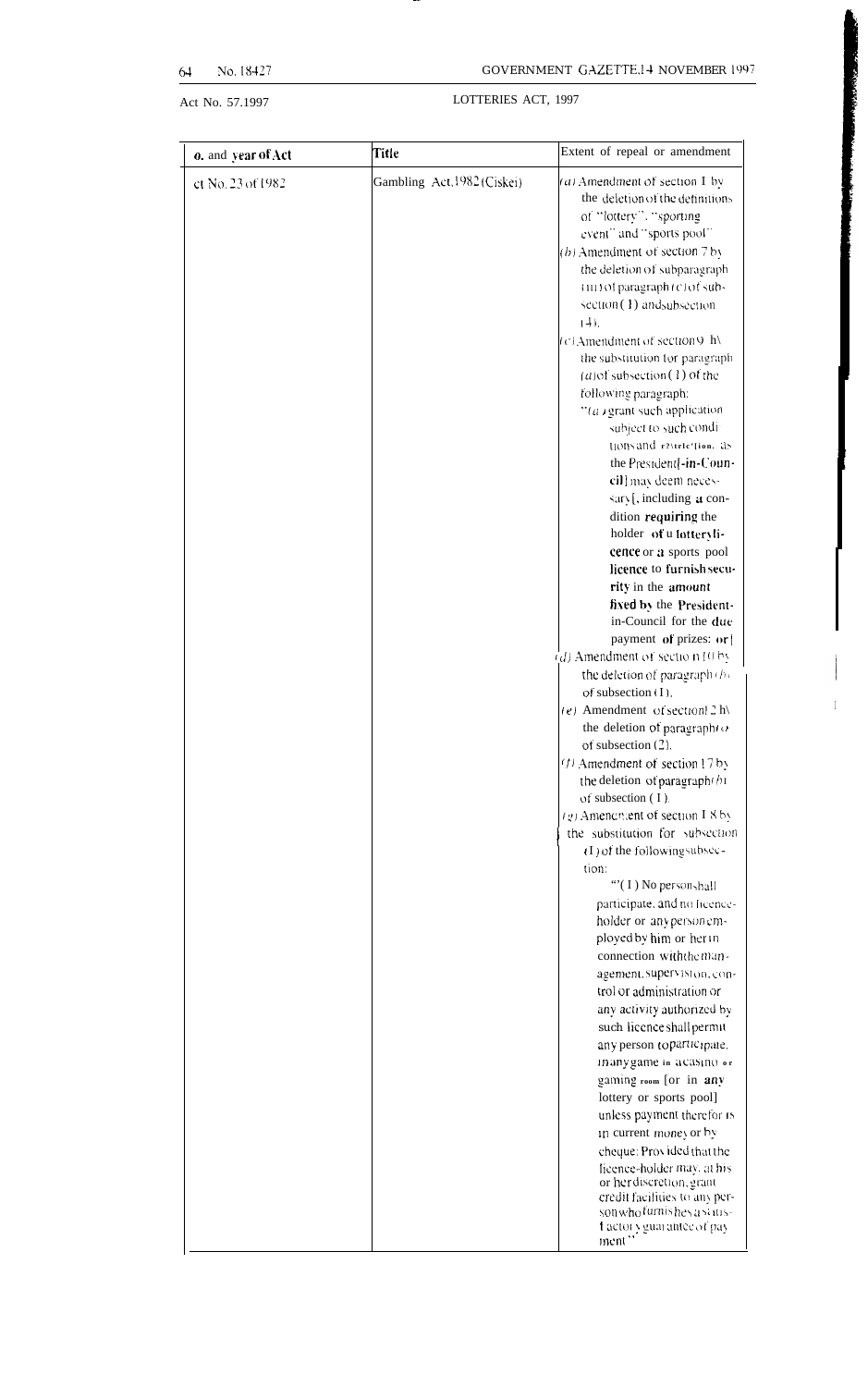# GOVERNMENT GAZETTE. I 4NOVEMBER1997

 $66$  No, 18427

# LOTTERIES ACT. 1997

Act No. 57.1997

 $\overline{\phantom{a}}$  ), and year of Act—

| Title | Extent of repeal or amendment                                                                       |
|-------|-----------------------------------------------------------------------------------------------------|
|       | $(h)$ Amendment of section $19-$<br>(i) by the deletion of sub-                                     |
|       | paragraph (iii) of para-<br>graph $(a)$ of subsection<br>4 D.                                       |
|       | (ii) by the deletion of para-<br>graph (c) of subsection<br>$(1)$ :<br>(iii) by the substitution in |

|  | (ii) by the deletion of para-               |
|--|---------------------------------------------|
|  | graph (c) of subsection                     |
|  | $(1)$ :                                     |
|  | (iii) by the substitution in                |
|  | subsection (1) for para                     |
|  | graph (d) of the follow-                    |
|  | ing paragraph:                              |
|  | $\lceil \cdot (d) \rceil$ perform any act   |
|  | with the object of                          |
|  | acquiring or assis                          |
|  | ing any other per-                          |
|  | son to acquire from                         |
|  | any source in                               |
|  | Ciskei or elsewhere                         |
|  | any ticket in an                            |
|  |                                             |
|  | unlicensed game of                          |
|  | chance[, sports                             |
|  | pool or lottery];":                         |
|  | (iv) by the substitution in                 |
|  | subsection (1) for para-                    |
|  | graph (e) of the follow-                    |
|  | ing paragraph:                              |
|  | $\lceil \cdot (e) \rceil$ print or publish. |
|  | either in a newspa-                         |
|  | per, periodical pub-                        |
|  | lication or any                             |
|  | printed document.                           |
|  | any notice or adver-                        |
|  | tisement of any                             |
|  | unlicensed gaming                           |
|  | house, gaming ac-                           |
|  | tivity [sports pool                         |
|  | or lottery];"; and                          |
|  | $(v)$ by the substitution in                |
|  | subsection (1) for para-                    |
|  | graph (g) of the follow-                    |
|  | ing paragraph:                              |
|  | "(g) distribute or cause                    |
|  | to be distributed or                        |
|  | deliver or cause to                         |
|  | be delivered to any                         |
|  | person any hand-                            |
|  | bill or entrance                            |
|  | form or other doct                          |
|  | ment conveying in                           |
|  | print. writing or                           |
|  | other way, notice of                        |
|  | or information with                         |
|  | regard to any unli-                         |
|  | censed gaming-                              |
|  | house [sports]<br>pool, lottery or          |
|  | place where games                           |
|  | of chance are                               |
|  | played or any activ-                        |
|  | ity prohibited by<br>this Act is per-       |
|  | $lormed: or 5$ .                            |
|  |                                             |
|  |                                             |